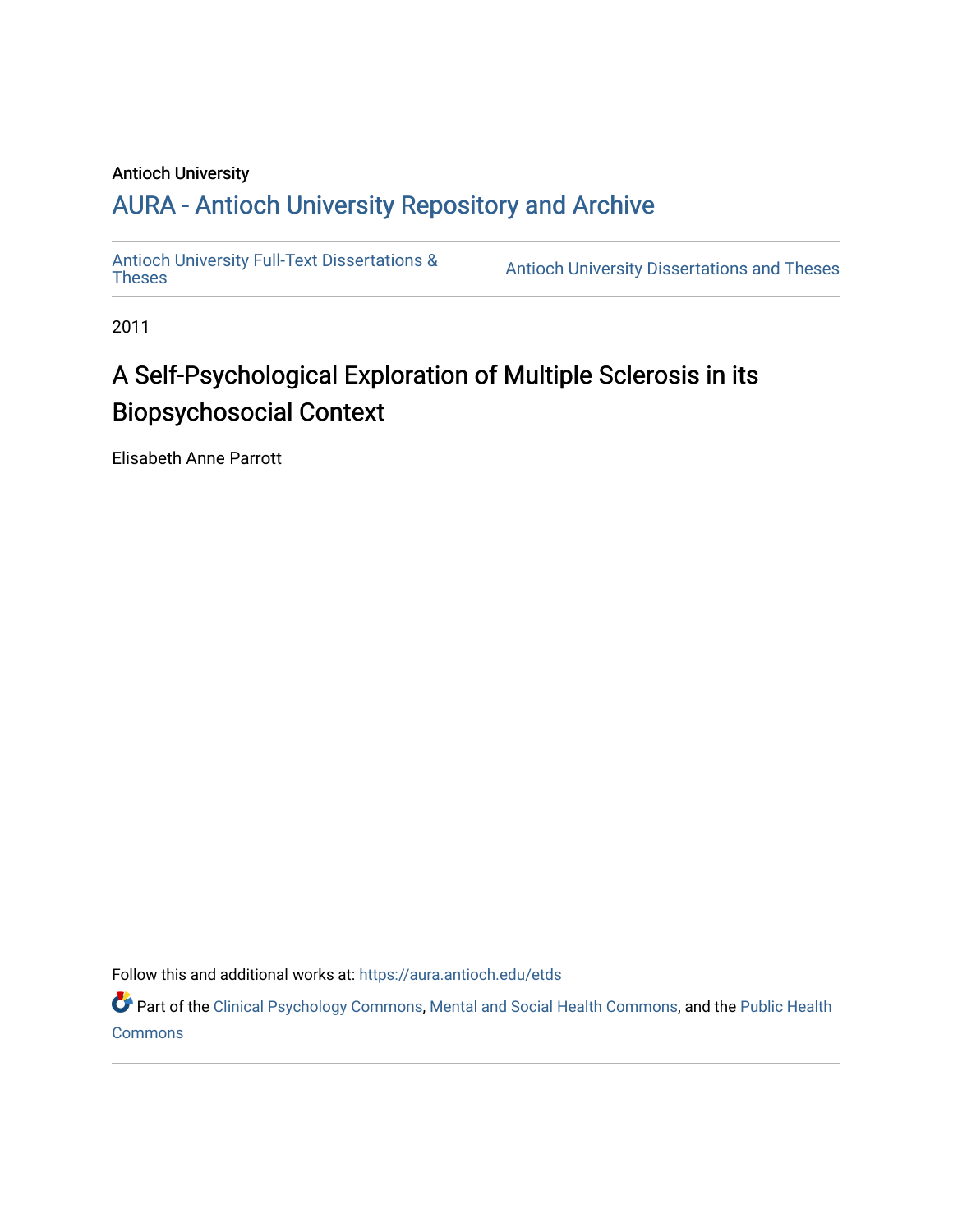### Running Head: SELF PSYCHOLOGICAL CONTEXT OF MS

A Self-Psychological Exploration

of Multiple Sclerosis in its Biopsychosocial Context

by

Elisabeth Anne Parrott

B.A., Dartmouth College, 1995 B.S., Johns Hopkins University, 1997 M.S., Antioch University New England, 2009

Submitted in partial fulfillment of the requirement for the degree of Doctor of Psychology in the Department of Clinical Psychology of Antioch University New England, 2011

Keene, New Hampshire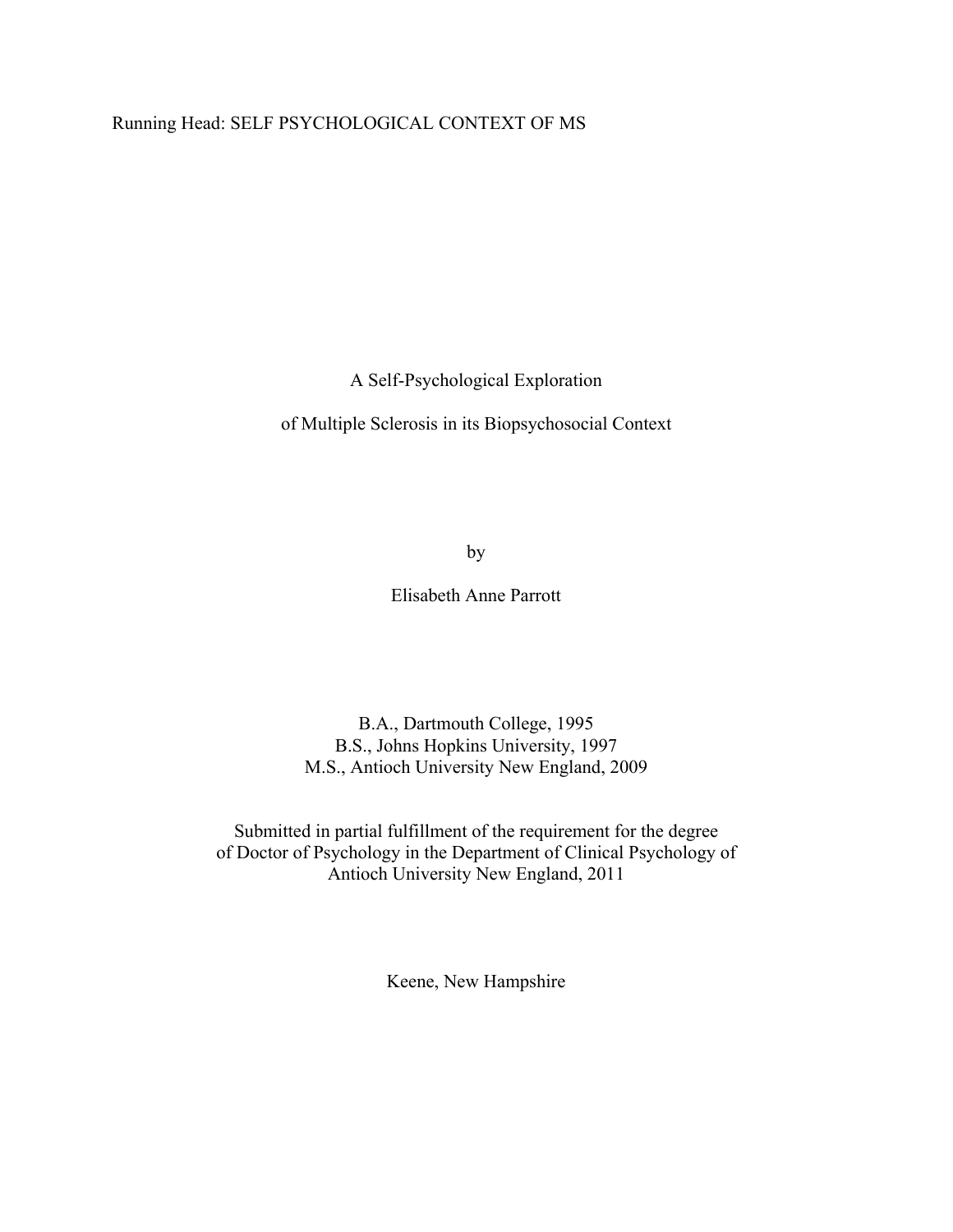

Department of Clinical Psychology

## **DISSERTATION COMMITTEE PAGE**

The undersigned have examined the dissertation entitled:

## A SELF-PSYCHOLOGICAL EXPLORATION OF MULTIPLE SCLEROSIS IN ITS BIOPSYCHOSOCIAL CONTEXT

presented on June 20, 2011

by

Elisabeth Anne Parrott

Candidate for the degree of Doctor of Psychology

and hereby certify that it is accepted\*.

Dissertation Committee Chairperson: Theodore J. Ellenhorn, PhD

Dissertation Committee members: Colborn W. Smith, PhD David Junno, PsyD

Accepted by the Department of Clinical Psychology Chairperson

Kathi A. Borden, PhD

## $on 6-21-11$

\* Signatures are on file with the Registrar's Office at Antioch University New England.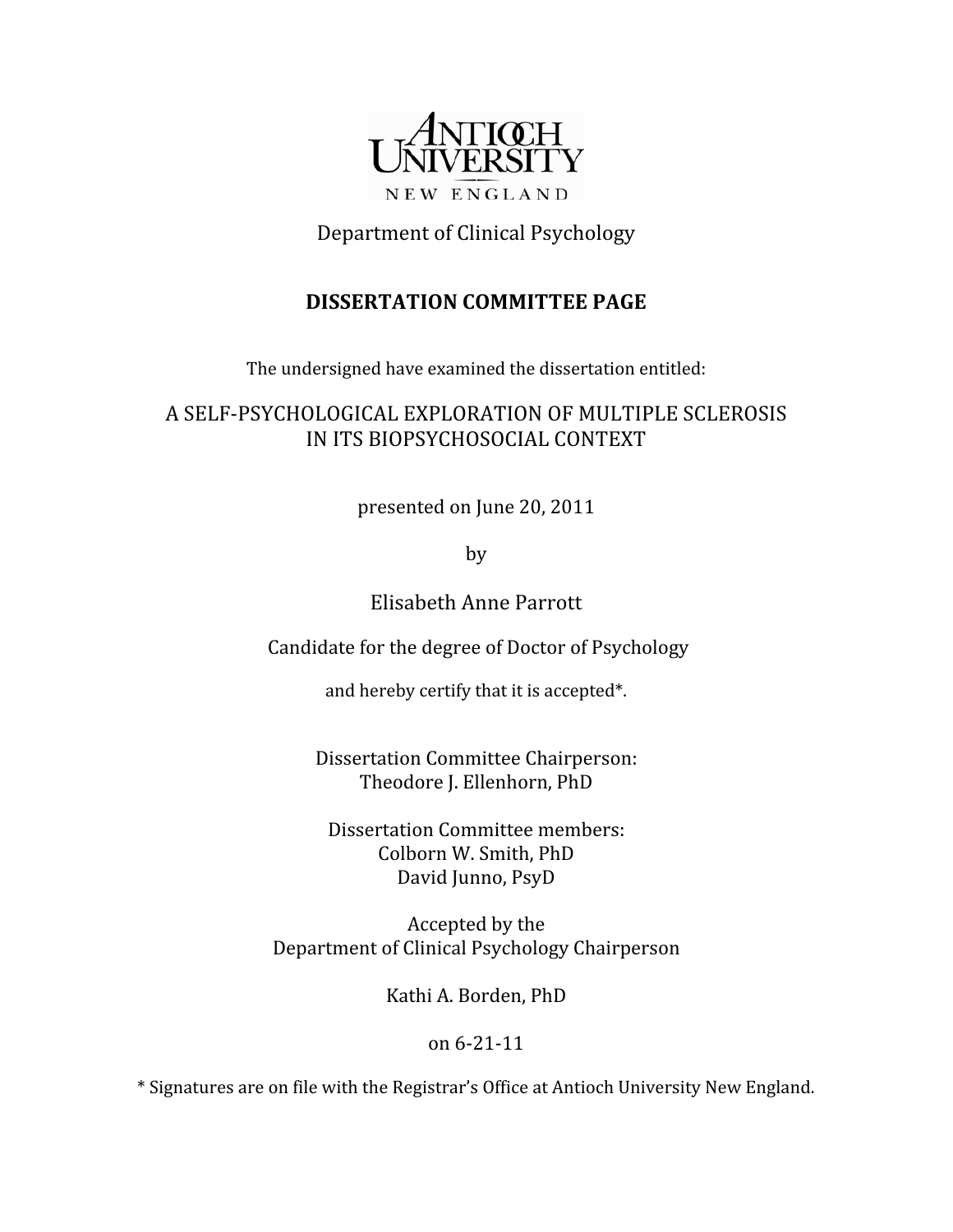## <span id="page-3-0"></span>**Dedication**

**To Rob**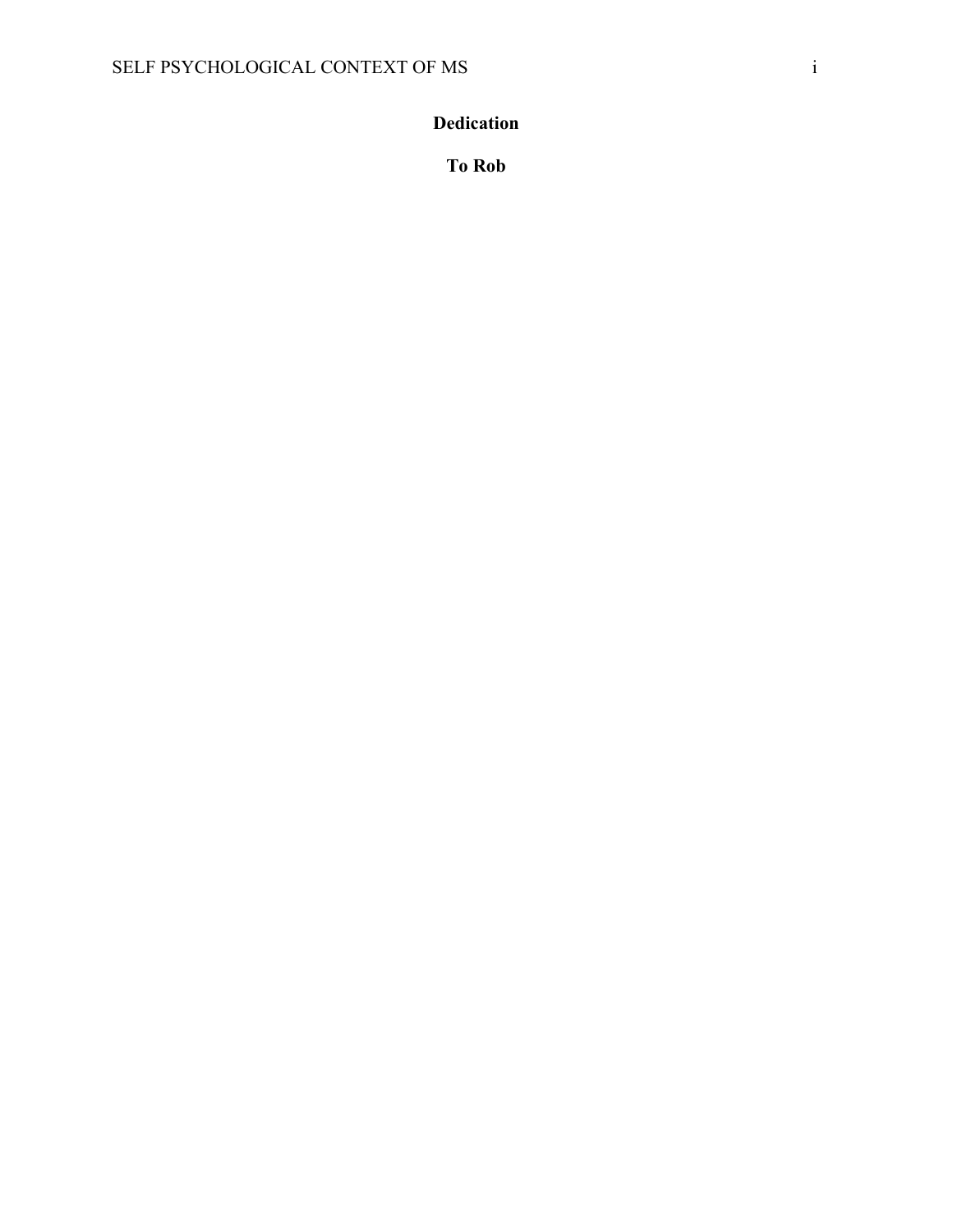#### **Acknowledgements**

<span id="page-4-0"></span>I would like to thank my dissertation committee, Dr. Theodore Ellenhorn, Dr. Colborn Smith, and Dr. David Junno, for their support of this endeavor. I deeply appreciate the clarity that Ted Ellenhorn lent to this project, as well as his warmth, pragmatism, and insightfulness. Ted has been an inspiration to me from the beginning and his intellectual passion is contagious. Colby Smith cultivated a rich and playful dissertation-facilitating environment. With Colby, I found company in my curiosity. David Junno, a steady presence and source of guidance throughout my graduate school years, provided helpful feedback and made valuable contributions to the committee process.

I am indebted to the individuals whose accounts of life with multiple sclerosis are cited in this paper. The honesty and courage of these men and women are of great importance and I greatly appreciate their contributions.

For his wisdom and generous spirit, and especially for teaching me about self psychology, I thank my friend, Dr. Bill Ketterer.

This dissertation would never have been possible without the love and support of my family. I want to specially thank Rob for his extraordinary commitment and dedication to supporting me throughout this process. Hannah and Emma demonstrated patience, good humor, and encouragement. I am immensely grateful for each of you and our life together.

Lastly, thank you to my parents, Maria and David, who have dedicated their lives to caring for others. Thank you for inspiring me to set out on this journey and for giving me the tools to succeed.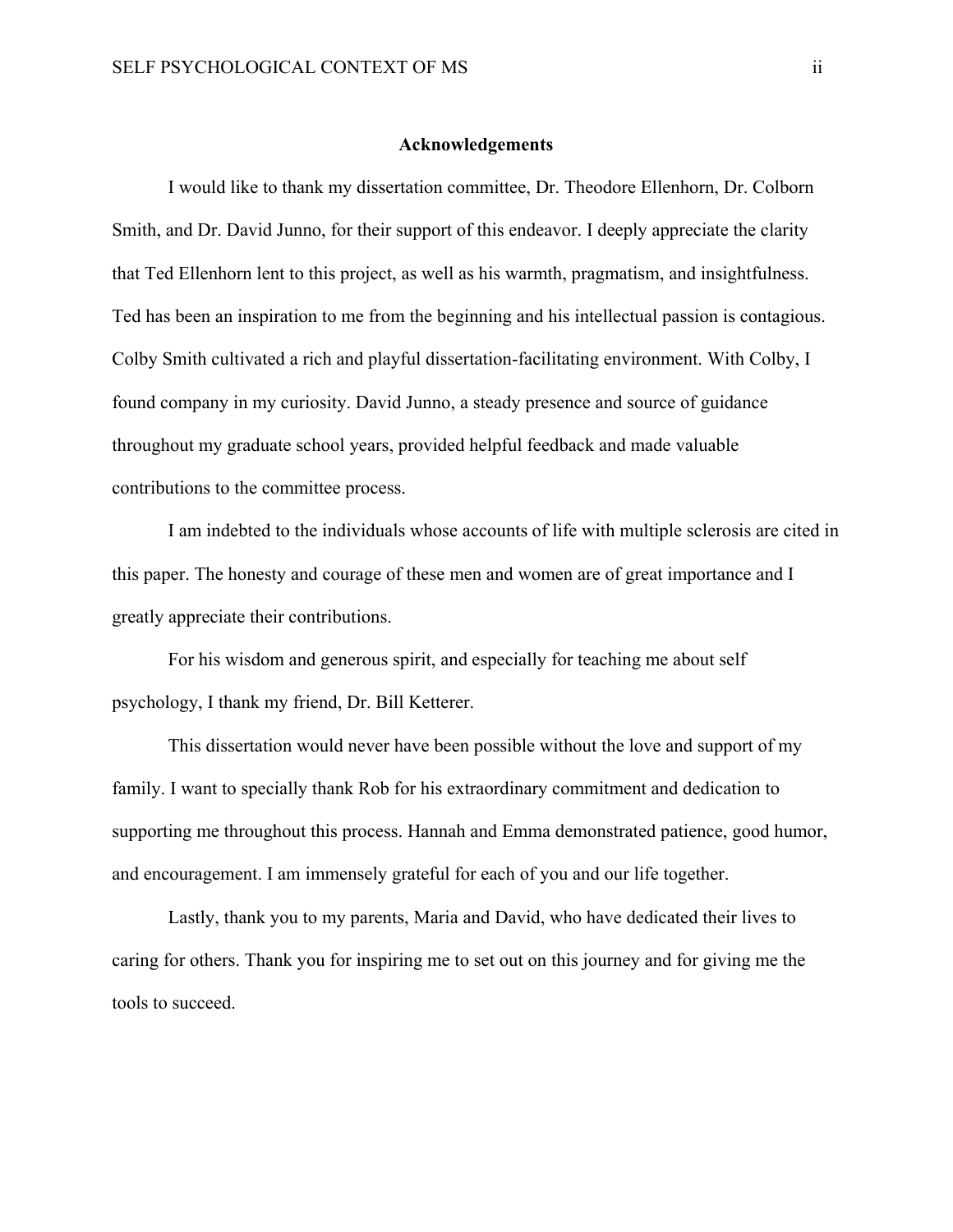### **Table of Contents**

<span id="page-5-0"></span>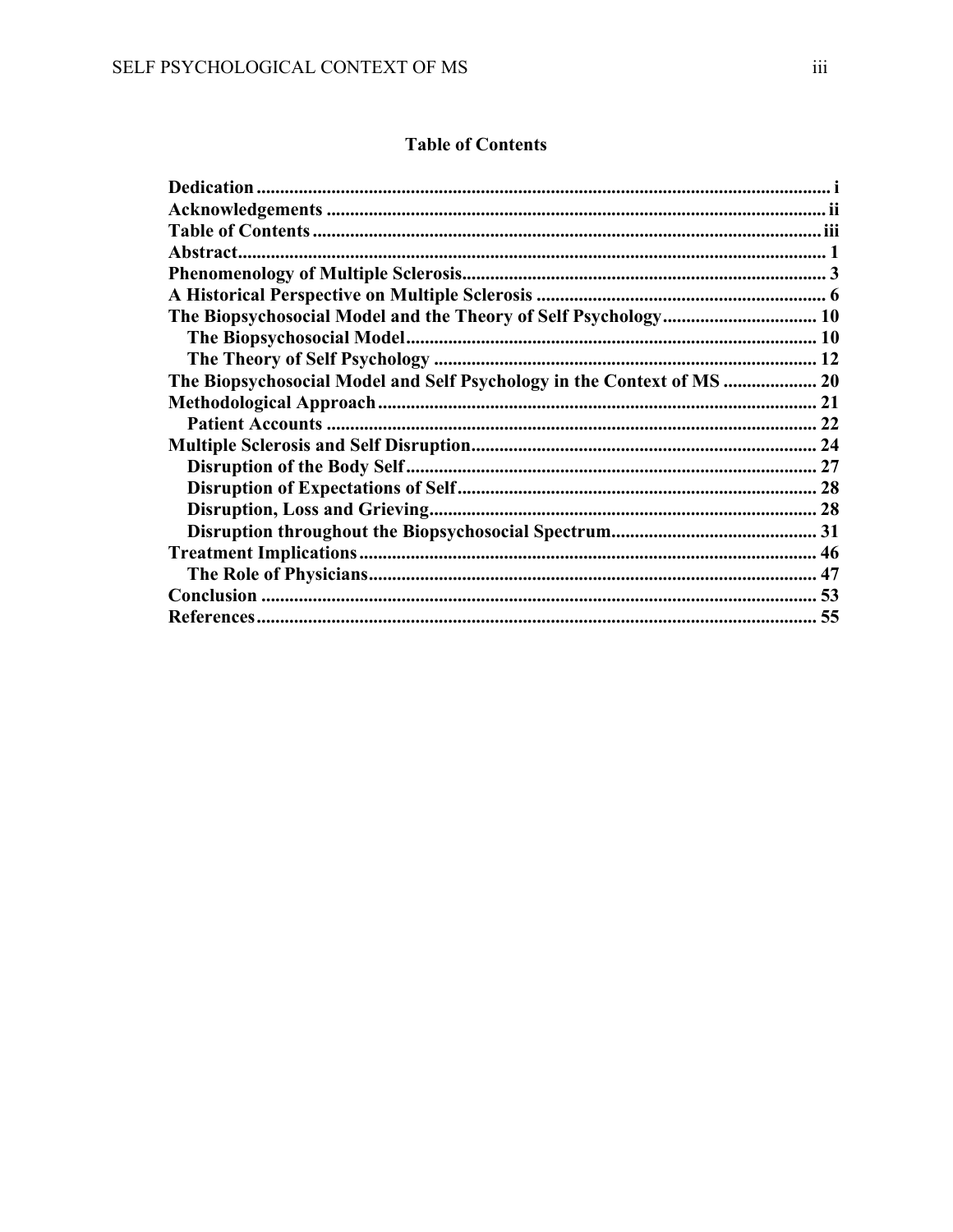#### Abstract

<span id="page-6-0"></span>This theoretical dissertation constructs a new frame of reference for understanding relapsing-remitting multiple sclerosis (RRMS) using self psychology to develop a biopsychosocial formulation of the illness in order to better inform the medical treatment of patients. After conducting a critical exploration of MS in its historical context and providing a brief overview of the etiology of MS, this paper examines the phenomenology of the illness using the concepts of self psychology to further develop the theory of Engel's (1977) biopsychosocial model. The relationship among biological, intrapsychic, and social factors and coherent conceptualization and medical treatment of multiple sclerosis is addressed. This project examines the ways that experiencing the symptoms of MS, undergoing diagnosis, and seeking treatment for the illness disrupt individuals' sense of self. In particular, it considers the role and impact of the doctor-patient relationship as it relates to the patient's experience of wholeness. Patient accounts illustrate and humanize the theoretical concepts as they are presented. Through a self psychology-elaborated biopsychosocial lens, this paper also explores the ways that mainstream medical treatment can inadvertently strain patients. Finally, with this new frame of reference, this project suggests approaches to better supporting patients' psychological needs through a self-psychology informed approach.

*keywords:* self psychology, biopsychosocial model, multiple sclerosis,

doctor–patient relationship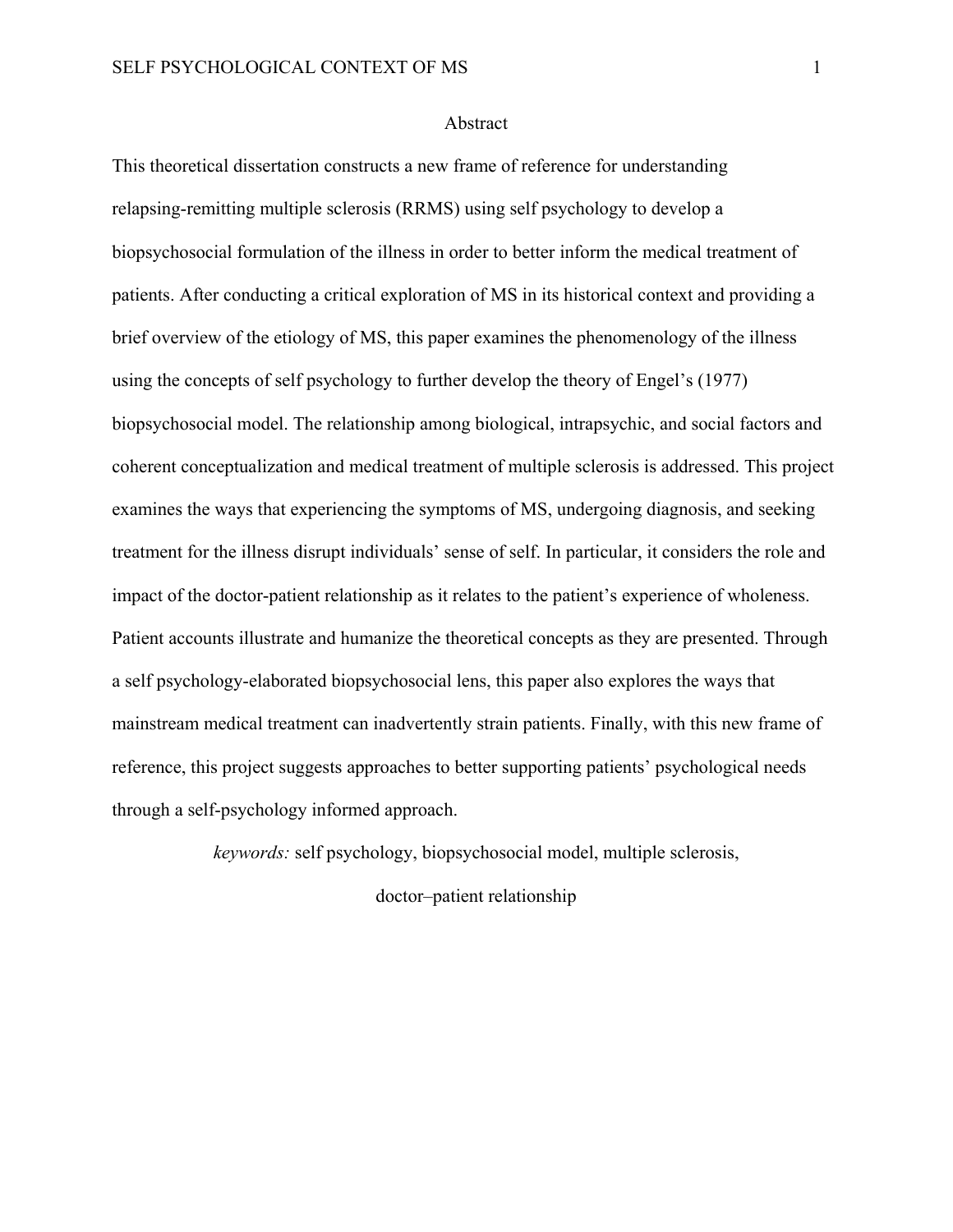This paper is an integration of several ideas. First, multiple sclerosis (MS) is presented as a serious neurological disease that broadly and unpredictably impacts patients' physical health. In addition, MS is examined as an illness that affects individuals' experience of themselves, their relationships with others, and their place in the social world. The biomedical historical context for conceptualizing the lived experience of MS is also examined. The impact of MS will be described broadly from the perspectives of the biopsychosocial model and self psychology.

Multiple Sclerosis is a serious neurological disease that affects an estimated 400,000 individuals in the United States. It is a chronic illness in the sense that once the disease process begins, it never completely abates. Symptoms of the disease vary widely, however, and may remit for long periods of time. Though it is rarely permanently disabling and usually does not affect life expectancy (National Multiple Sclerosis Society, 2010), the unpredictability and inconsistency of this illness have a unique way of testing the limits of modern medicine, human resiliency, and the doctor-patient relationship (Kalb, 2007).

 The purpose of this paper is to construct a new frame of reference for understanding MS using self psychology to develop a clearly articulated biopsychosocial formulation of the illness. After conducting a critical exploration of MS in its historical context and providing a brief overview of the etiology of MS, this paper examines the phenomenology of the illness using the concepts of self psychology to further develop the theory of Engel's (1977) biopsychosocial model. The relationship among biological, intrapsychic, and social factors and coherent conceptualization and medical treatment of multiple sclerosis are addressed.

 This paper concentrates on the ways that experiencing the symptoms of MS, undergoing diagnosis, and seeking treatment for the illness disrupt individuals' sense of self. In particular, it examines the role and impact of the doctor-patient relationship as it relates to the patient's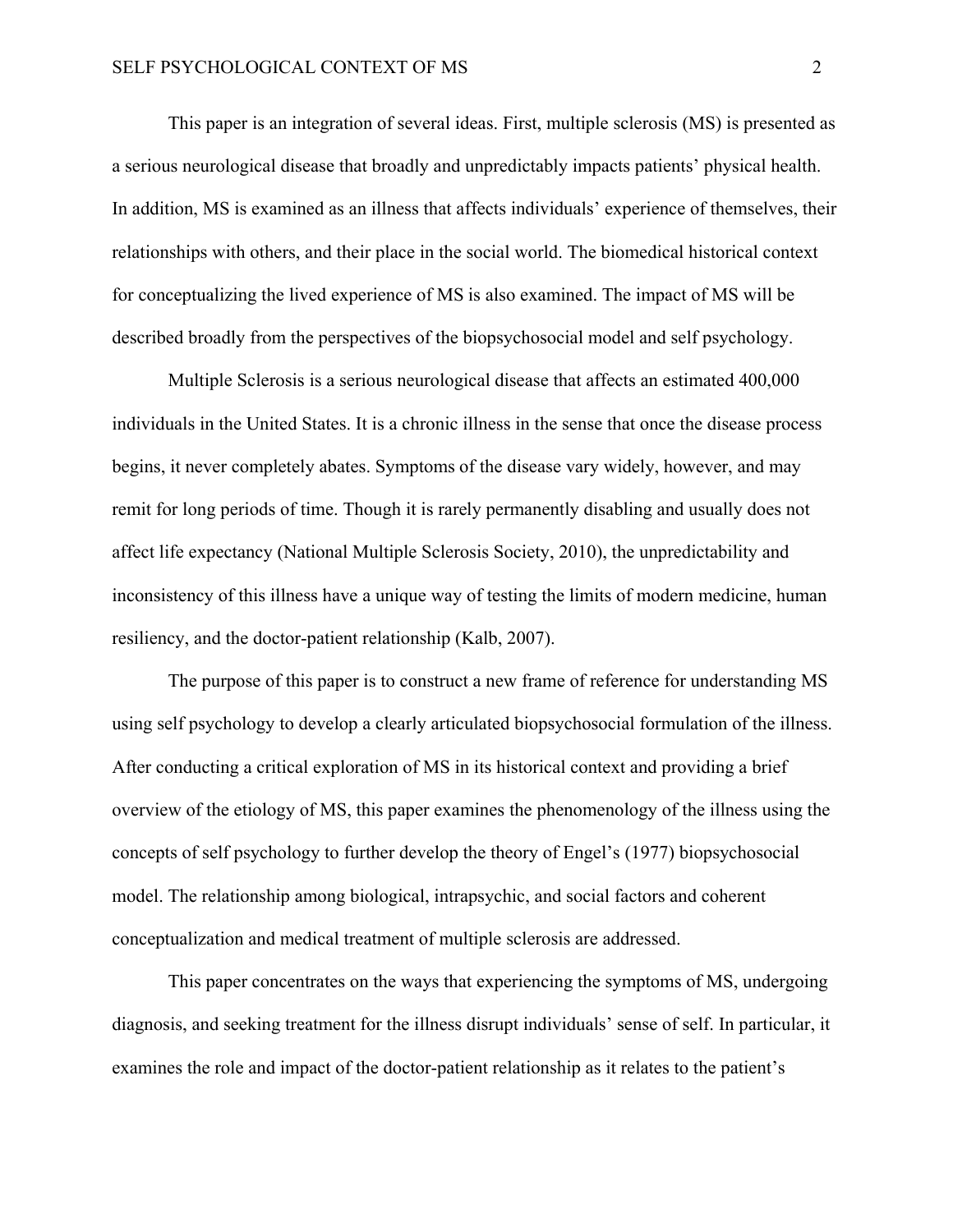experience of wholeness. Physicians occupy a primary role in shaping patients' perceptions of their illness and its treatment (Weng, 2008). By relating a theory of the impact of MS on self experience and the doctor–patient relationship, this paper addresses the psychological aspects necessary to build a foundation for "realizing the full individuation and flourishing of the patient" (Kachuck, 2011, p. 206) in the context of a very challenging illness.

 Through a self psychology-elaborated biopsychosocial lens, this paper will also explore the ways that mainstream medical treatment can inadvertently strain patients, and how, through a self-psychology informed approach, physicians may avoid the pitfall of causing iatrogenic effects.

#### **Phenomenology of Multiple Sclerosis**

<span id="page-8-0"></span>Multiple sclerosis is a chronic neurological illness that affects the central nervous system (the brain, the spinal cord, and the optic nerves) through an autoimmune process in which the body erodes away sections of its own myelin, the substance that insulates nerve fibers. Nerve fibers transmit sensory information throughout the body and myelin serves to increase the speed and accuracy of these messages. The loss or misinterpretation of electrical message is apparent in MS patients through a variety of neurological symptoms, among them loss of coordination and fine motor control, gait problems, visual disturbances, bowel and bladder dysfunction, sexual dysfunction, numbness in the limbs, cognitive changes, and paralysis. Symptoms are unpredictable and vary depending on the precise location and extent of nerve damage. Most people with MS do not become severely disabled and life expectancy is not typically affected. The disease is not contagious or directly inherited. Although there is no cure for MS, a variety of medications are available to treat the disease (National Multiple Sclerosis Society, 2010).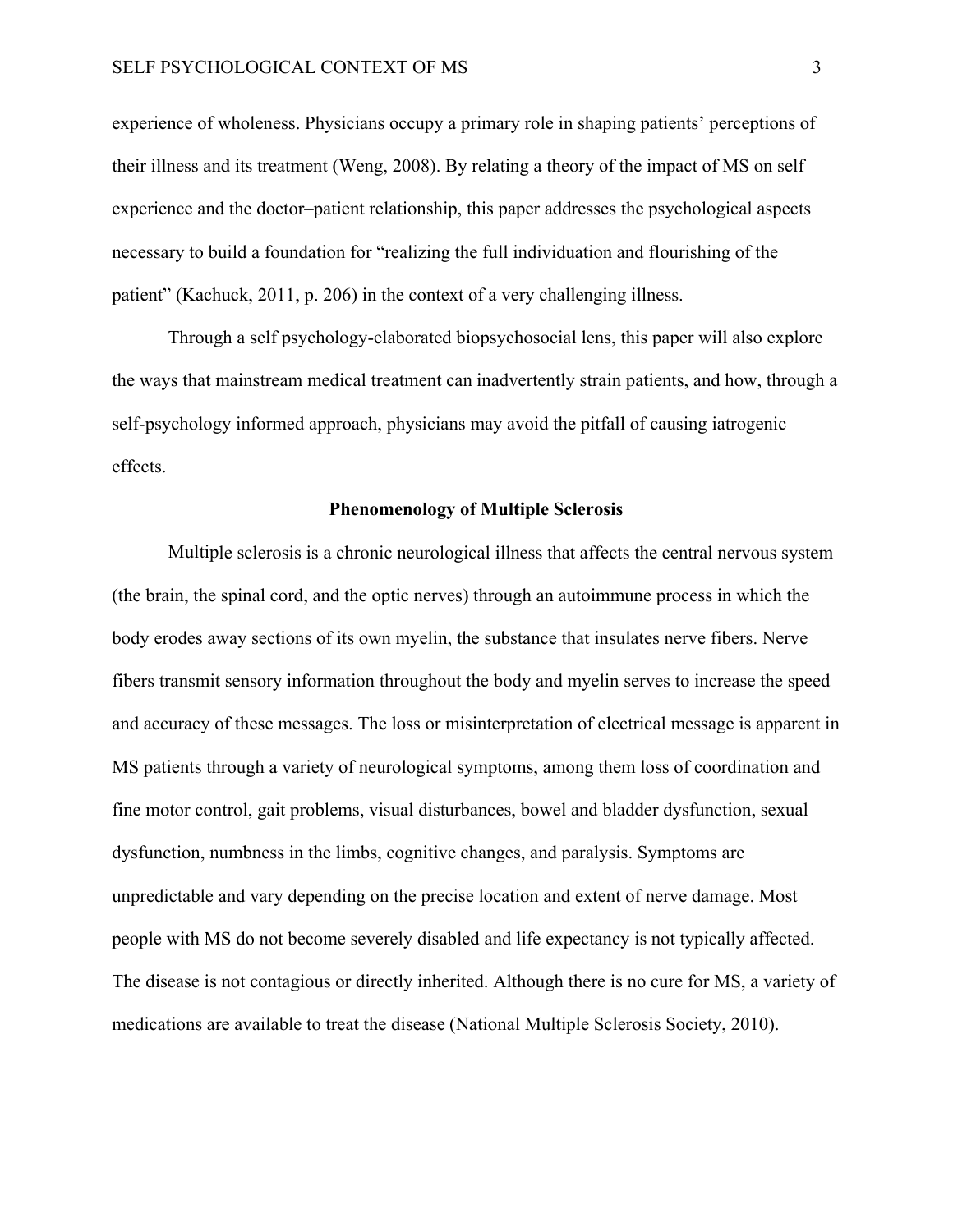MS symptoms tend to follow one of four broad patterns, or courses, over time: relapsing-remitting, primary-progressive, secondary-progressive, or progressive-relapsing. Of the four, relapsing-remitting multiple sclerosis (RRMS), the focus of this paper due to its prevalence and characteristic course, is the most common initial diagnosis, affecting 85% of patients. This form of MS is characterized by attacks of worsening neurologic functioning followed by periods of remission during which individuals recover from their symptoms completely or in part (National Multiple Sclerosis Society, 2010).

Living with RRMS is an exercise in the tolerance of ambiguity, particularly as individuals first experience symptoms, seek treatment, receive a diagnosis, and begin to adapt to this illness. It is not unusual for this period of heightened uncertainty to last years or even decades. MS is a neurological illness that typically develops in early adulthood, often with the sudden onset of non-specific symptoms that disappear after a period of days or weeks. It occurs most commonly among people living in northern latitudes. Like other autoimmune diseases, twice as many women as men are affected (National Multiple Sclerosis Society, 2010).

Diagnosis is a complex process that often requires sustained neurological testing, examination, and observation. Although treatments—abortive, preventative, and palliative—are available, there is no cure for MS. The varied symptoms that may result from neurological dysfunction occur intermittently and unpredictably. It is difficult to speculate about, let alone predict, the course of MS. Given the uncertainties of life with RRMS, coming to terms with the illness psychologically—a process referred to as illness acceptance—presents formidable challenges (Kalb, 2007).

While adapting to diagnosis may seem to be the primary psychological task of coping with any chronic illness, in the case of MS, diagnosis itself often requires individuals to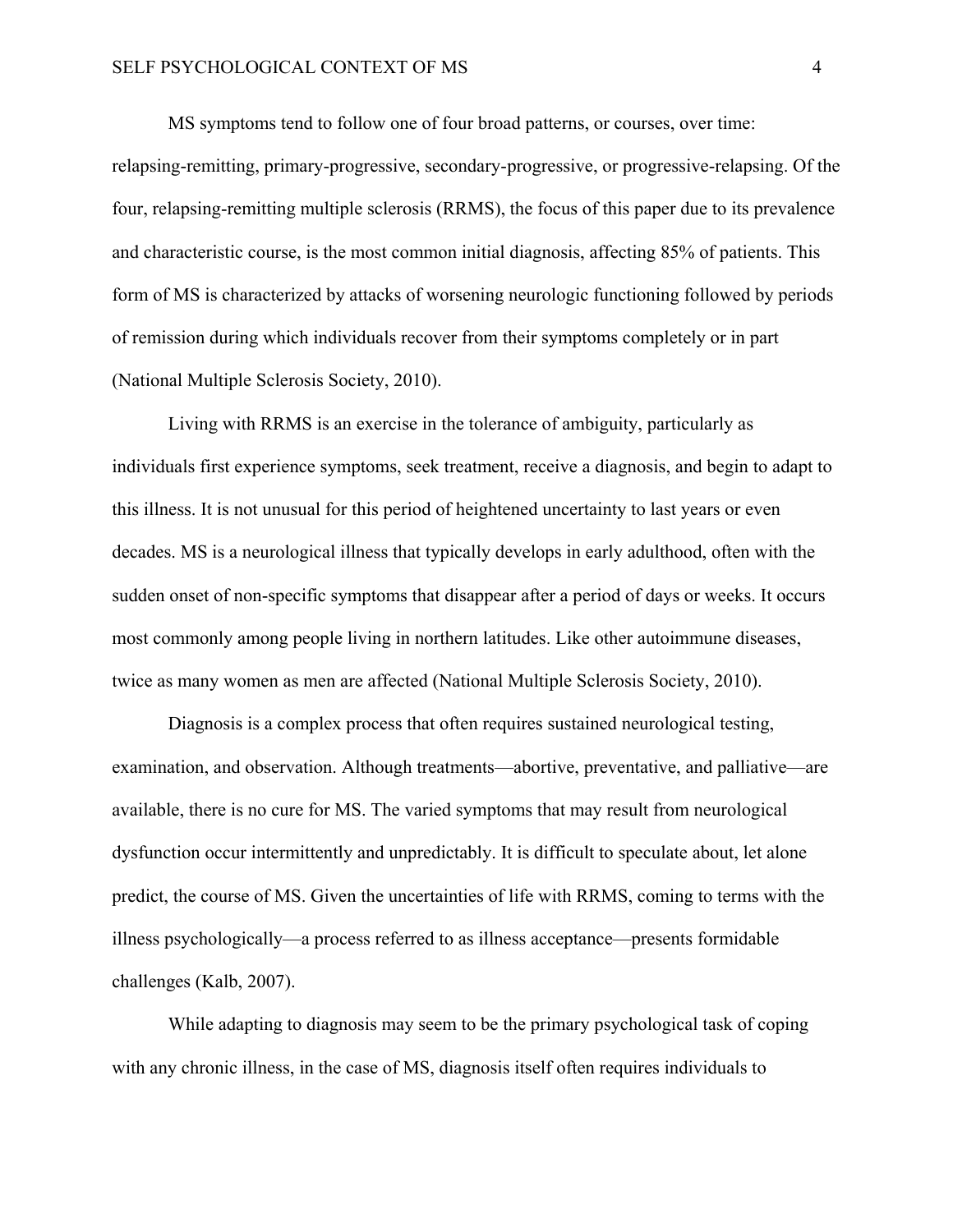surmount numerous obstacles. For a host of reasons, patients are often referred to multiple physicians before their suffering is confirmed to have a neurological basis. As Campbell, DeJong, and Haerer (2005) observe, "MS is often initially diagnosed as hysteria, malingering, depression, anxiety, neurasthenia, or some other "functional" disorder" (p. 640). Often patients report a history of misguided treatments, including psychiatric care, as well as shameful encounters with skeptical or even demeaning physicians (Rosner & Ross, 1992). "Diagnostic delay" is the term used to describe the interval between the onset of symptoms and diagnosis. Recent analysis of a self-report registry of 18,000 MS patients found a mean diagnostic delay of approximately seven years (Marrie et al., 2009).

Even under the best circumstances, diagnosis is time consuming, uncomfortable, and often disorienting. The diagnostic criteria are complicated and several sources of data, including clinical presentation, histological evidence, and magnetic resonance imagery (MRI) are required (Compston & Coles, 2002). More importantly, the onset of symptoms is often insidious or vague. Even dramatic symptoms, such as paralysis, may spontaneously remit. MRI technology may be a boon to neurodiagnostics but to many patients, the notion of undergoing a "brain scan" raises considerable anxiety. Patients typically receive the diagnosis of MS in the company of unfamiliar physicians and imposing diagnostic equipment (Miller, McDonald, & Smith, 2005).

MS treatment requires monitoring and active management. Approximately six injectable medications, known as disease-modifying agents, have demonstrated the ability to decrease the likelihood that a patient will experience periods of acute disability (also known as relapses, exacerbations, or attacks) since becoming available, initially only by lottery, in the mid-1990s. Although these medications are critically important in stabilizing MS, they present significant costs, discomforts, and risks (Noseworthy, Miller, & Compston, 2005c). Other medications are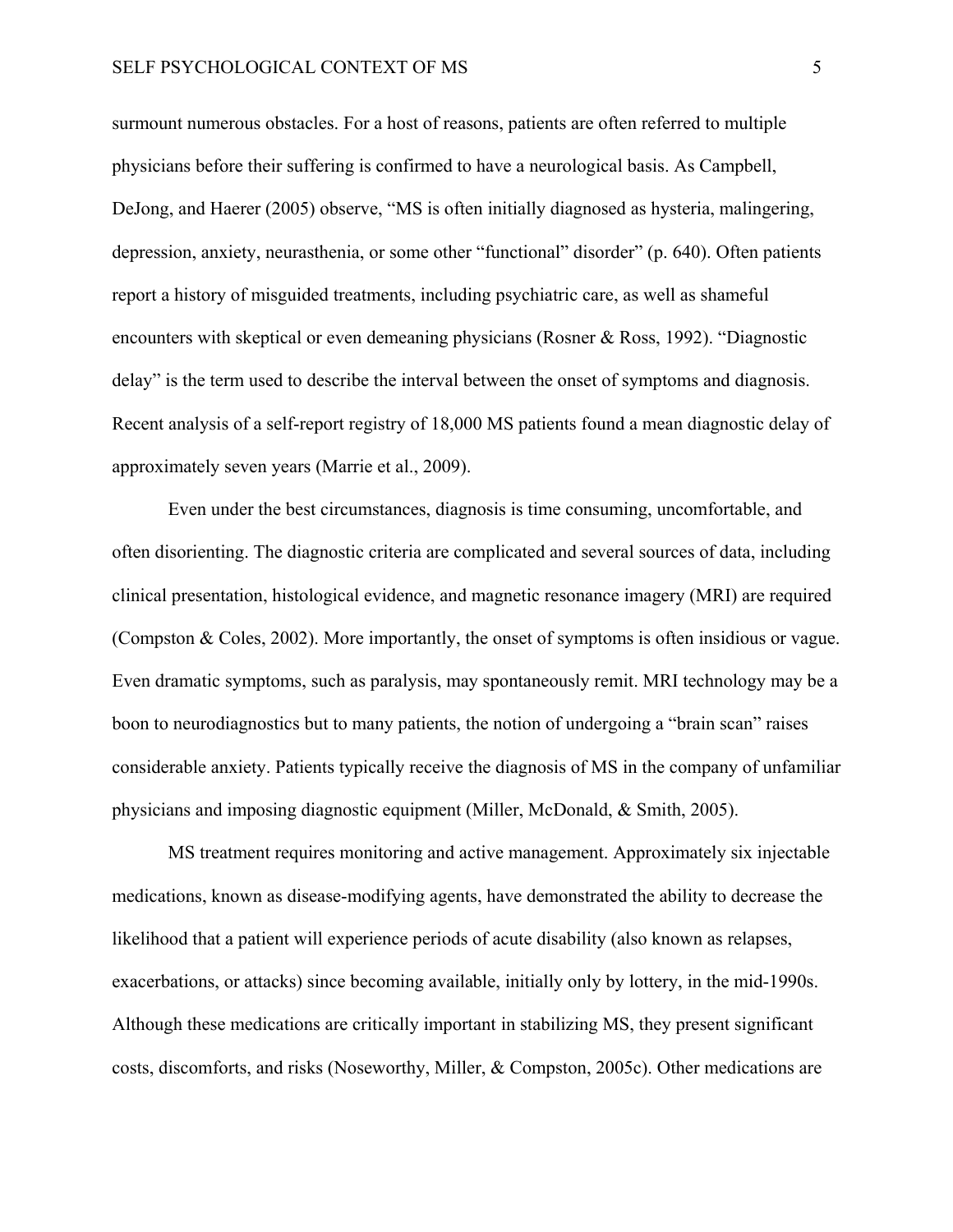effective in aborting a relapse (Noseworthy, Miller, & Compston, 2005a) once it has begun or in treating more chronic, low-grade aspects of the illness, such as fatigue, restless legs, and spasticity (Noseworthy, Miller, & Compston, 2005b). At present, the standard of care includes treatment with a disease-modifying agent (National Multiple Sclerosis Society, 2007) as well as abortive and palliative agents as needed. Due to the complexity, risk, and various efficacy rates of treatment, patients must be willing and able to engage in a trusting relationship with their physician (Kachuck, 2011).

It is worth noting that this dissertation focuses exclusively on the lived experience of RRMS within mainstream medical contexts. MS tends to be a disease of Westerners, particularly people of northern latitudes (Compston & Confavreux, 2005). No longstanding tradition for conceptualizing and treating MS has emerged from the non-Western cultures from which most alternative therapies originate. With the exception of evening primrose oil, complementary therapies for MS tend to be nonspecific and palliative. They include approaches such as exercise, massage therapy, marijuana, and acupuncture. Although it is likely that the psychological experience of diagnosis, adjustment, and treatment would be very different in contexts other than hospitals and neurology clinics, circumventing the dominant system is not an option for American patients seeking a confirmed diagnosis at this time. Therefore, this project has assumed exposure to mainstream medical procedures in its exploration of patients' experiences (Bowling, 2006).

#### **A Historical Perspective on Multiple Sclerosis**

<span id="page-11-0"></span>The concept of multiple sclerosis emerged in the early 19th century through the work of the German clinician and pathologist, Friedrich Theodor von Frerichs; the Viennese physician, Ludwig Türck; and the Bohemian pathologist and psychiatrist, Carl Rokitansky, among others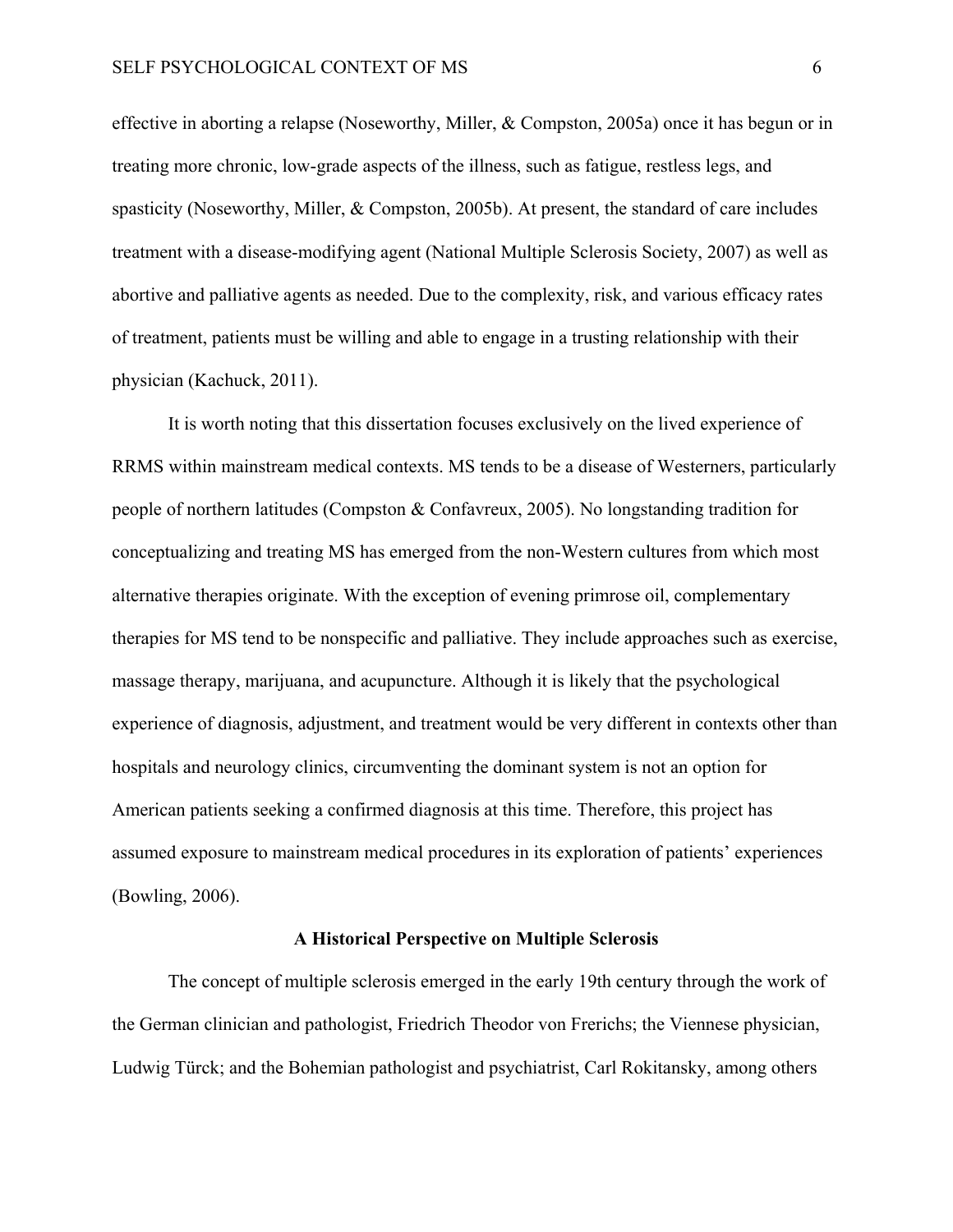#### SELF PSYCHOLOGICAL CONTEXT OF MS  $7$

(Murray, 2005). Jean-Martin Charcot, the legendary French neurologist, is credited for initially naming the disease, describing it clearly, and widely educating the medical community about it. Charcot first lectured on "sclérose en plaque disseminée," as it was originally called, in 1866; two years later he published the first formal and comprehensive description of the disease (Charcot, 1868; Goetz, Bonduelle, & Gelfand, 1995; Murray, 2005). Yet the true origins of MS are unclear. It may be a relatively new disease, originating just several hundred years ago. Or, it may have existed, un- or misdiagnosed, for a longer time, perhaps at its current rate of prevalence. Murray describes published cases that meet current diagnostic criteria for MS dating back to the 17th century. Cases were conceptualized according to the medical science of their time and typically attributed to "chronic lameness," "palsy," or "some action of the patient herself" (Murray, 2005, pp. 16-17).

One particularly intriguing case was published in *The Lancet* in 1864. It chronicled the illness of Margaret Gatty, a Victorian novelist. In retrospect, hers was almost certainly a case of MS. Her physician, Thomas King Chambers, went to great lengths to attempt to treat Mrs. Gatty effectively. Indeed, he consulted with other physicians and published her case in the leading medical journal of his day. Ultimately, his treatment was unsuccessful and Mrs. Gatty's health steadily declined. Dr. Chambers concluded that the cause of his patient's illness was "gardening excessively and using tools in the manner of a man" (Murray, 2005, p. 17).

Such misdiagnosis of multiple sclerosis was exceedingly common well into the 20th century. Even with the growth of texts addressing the differential diagnosis of MS, many cases were determined "only to exhibit characteristic changes of MS at autopsy." As Murray (2005) observes, "One sees what one looks for, and often clinicians assessing a patient with complex and multiple neurological symptoms considered neurosyphilis, hysteria, or some other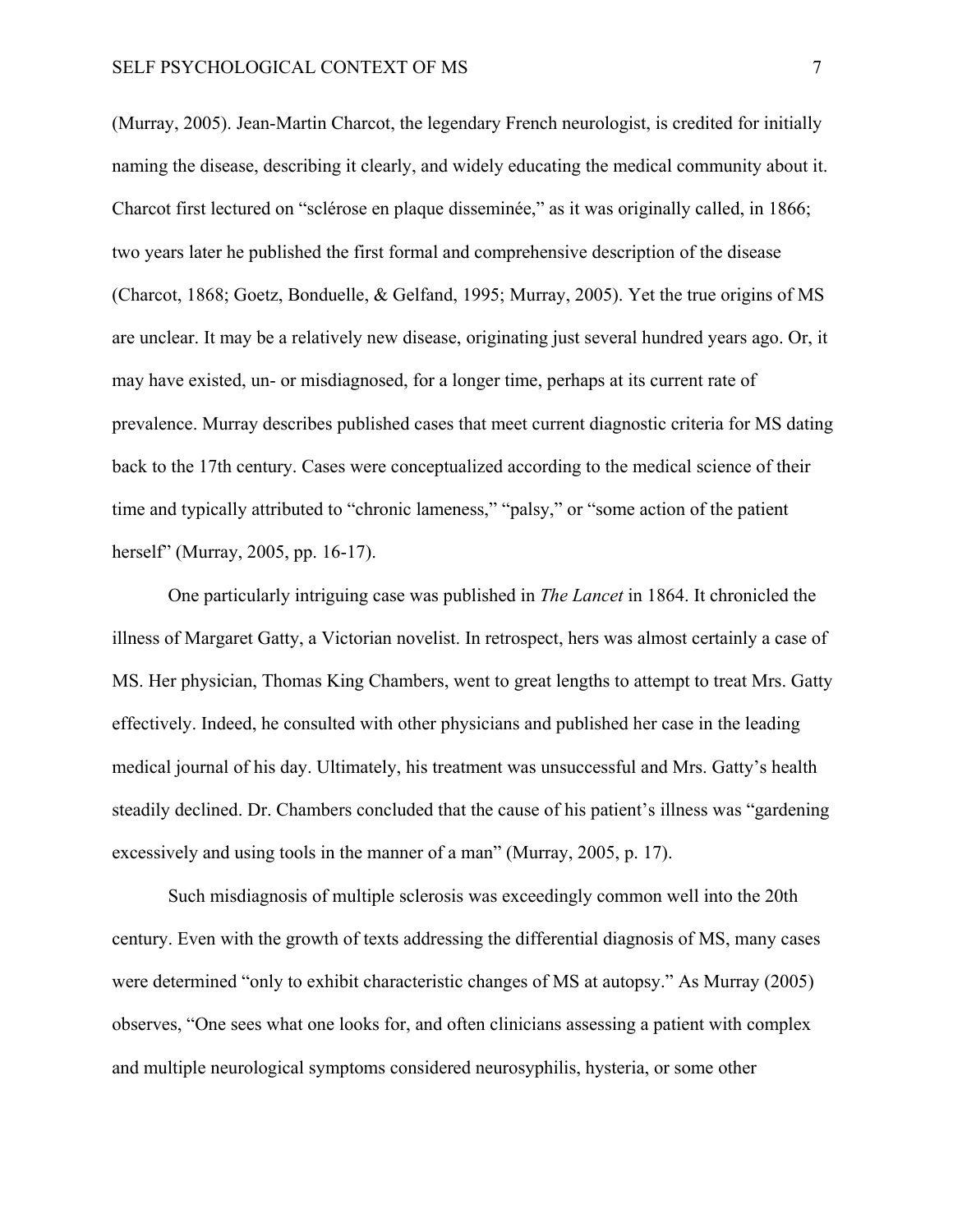neurological disorder first" (p. 206).

Though Charcot's study of MS, published in 1868, just a few years after the publication of the Gatty case, encouraged the medical community to reevaluate their diagnostic assumptions, MS continued to present formidable challenges to diagnosis. In 1890, Dr. Thomas Buzzard, then President of the Neurological Society of London, gave a speech entitled, "Simulation of hysteria by organic disease of the nervous system" (later published in *The Lancet*)*.* He concluded artfully, "The figure of Hysteria shrinks in proportion as the various forms of organic disease acquire greater solidity and sharper definition" (p. 285). Seven years later, in a chapter titled, "Diseases of the Brain," the prominent neurologist Dr. Joseph Collins (1897) acknowledged the difficulties faced by his peers.

The statement by Buzzard that of all organic diseases of the nervous system, disseminated [multiple] sclerosis in its early stages is that which is most commonly mistaken for hysteria, will be agreed to by every one who has seen much of the former disease. Both of these diseases show themselves most frequently before or during early adult life, and the development of each may often be traced to some physical or psychical trauma. (p. 169)

Indeed, although MS is now understood to affect women at least twice as often as men, MS was widely believed to be a men's disease until at least 1960. Historians speculate that this discrepancy was due, in large part, to the fact that men with probable MS were more likely to be given an organic diagnosis, while women were more likely to be diagnosed with hysteria or functional impairments under the same circumstances (Murray, 2005).

Improved recognition of MS and better conceptualization of the disease and its course did not simplify the diagnostic landscape, however. In the 20th century, physicians became both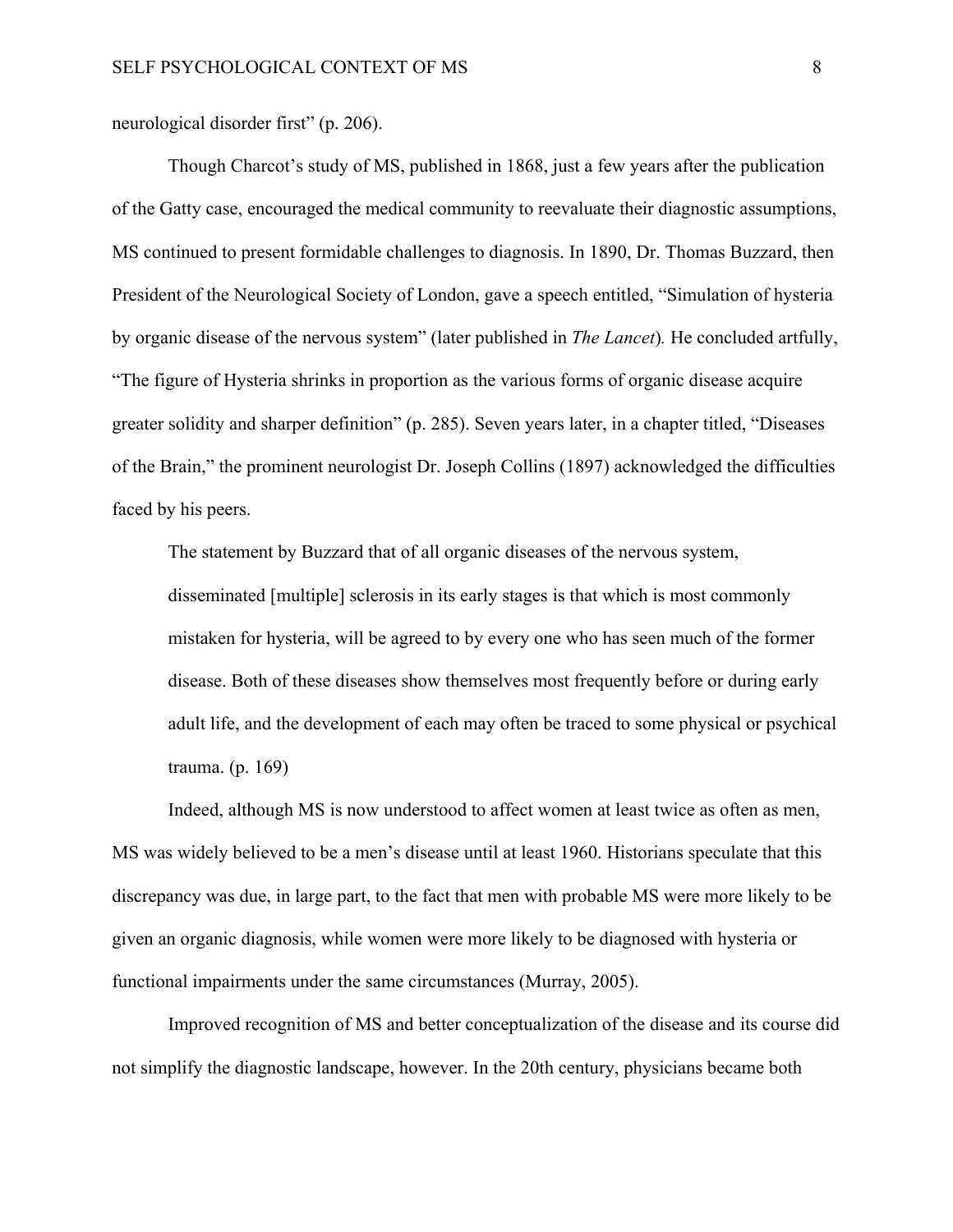better able and less willing to diagnose MS. In an attempt to preserve patients' sense of hope, physicians withheld the diagnosis of MS from patients, only informing spouses or other family members as necessary. It was common for spouses to be informed of the diagnosis and be instructed to keep it secret from the patient (Burnfield, 1984). As Murray (2005) writes, "Neurologists had such a negative view of the disease that they were reluctant to give any patient 'the death sentence;' they recognized no form of therapy altered the eventual outcome of the disease" (p. 517). Physicians feared that the patient's knowledge of his diagnosis would have an iatrogenic effect and therefore they routinely withheld diagnostic information from patients themselves.

 When the term "iatrogenic" first appeared in a psychiatry textbook in 1924, it referred to patients' mainly psychological reactions to physicians' medical diagnoses. The term reflected a 19th and early 20th century attentiveness to the impact of physician communication on the physical and emotional well being of patients (Sharpe & Faden, 1998). As Francis Peabody warned young medical students in his 1927 treatise, The care of the patient, "You will find that physicians, by ill-considered statements, are responsible for many a wrecked life, and you will discover that it is much easier to make a diagnosis than it is to unmake it" (p. 881). As medical science advanced, use of term "iatrogenic" shifted, however. By 1956, "iatrogenic illnesses" were understood to be "diseases resulting from the development of potent new therapeutic agents and improved surgical procedures" (Sharpe & Faden, 1998, p. 63). In contemporary medicine, the term "iatrogenic illness" tends to refer to problems like nosocomial infections and adverse events related to medication use and diagnostic procedures (Steel, Gertman, Crescenzi, & Anderson, 2004). In social science circles, an iatrogenic effect is more broadly defined as "the unintentional harmful effects of medical intervention or advice"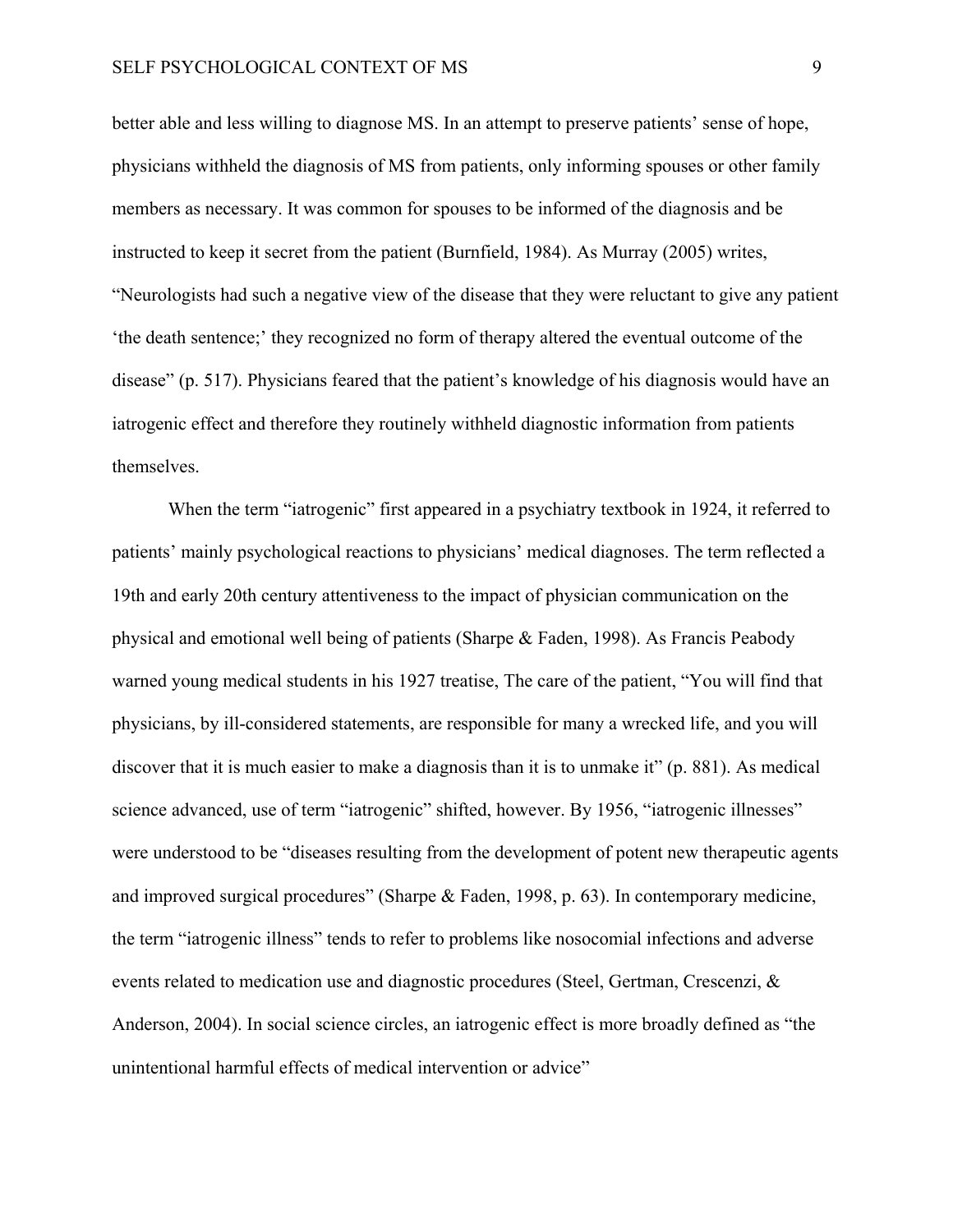(http://www.preventionaction.org/node/801, downloaded August 28, 2010).

In this paper, the term 'iatrogenic effect' refers to the unintentional harmful intrapsychic effects of medical intervention or advice. This paper explores iatrogenic experiences in order to better understand the challenges faced by individuals living with MS and threats to the effective medical treatment of this illness.

As recently as 1985 and 1990, editions of the authoritative text, *McAlpine's Multiple Sclerosis* warned against directly informing a patient of his diagnosis. The authors acknowledged that because the disease had attracted public attention from the media and groups like the National Multiple Sclerosis Society, it was advisable to provide patients with "a rational explanation" such as "a disorder of the nervous system, which might clear up with adequate rest" (Murray, 2005, p. 517). If a patient pressed for more detail, the physician might share the diagnosis, "along with a warning not to believe everything printed about the disease" (p. 517). In all cases, physicians attempted to instill "good habits" (p. 517), particularly rest, communicate with "the relations, not the patient" (p. 517), and leave hope undisturbed.

#### **The Biopsychosocial Model and the Theory of Self Psychology**

<span id="page-15-0"></span>Historically, the origins of MS have often been explained from a psychological or social point of view as much as from a biological or medical perspective. Indeed, the psychosocial aspects of this illness have played an integral role in the medical field's understanding of it. In contemporary medical practice, one way to address the broad impact of MS is by conceptualizing the illness using the biopsychosocial model.

#### <span id="page-15-1"></span>**The Biopsychosocial Model**

This project begins by applying the biopsychosocial model to multiple sclerosis. The biopsychosocial model is a well established, familiar, and generally well-regarded way for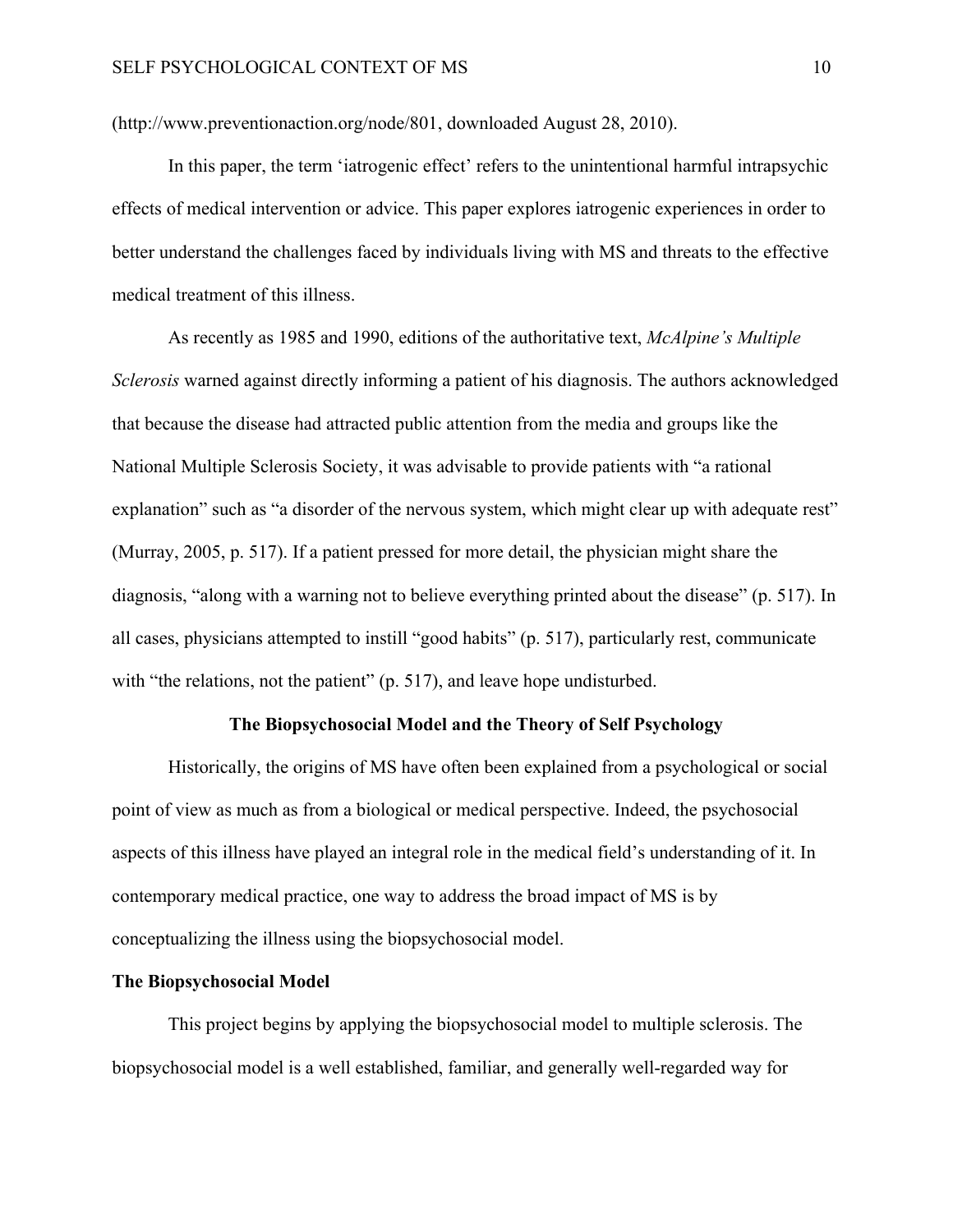physicians to acknowledge that the lived experience of an illness is much larger than the physiological process of a disease (Engel, 1977; Ghaemi, 2009). As Frankel, Quill, and McDaniel explain (2003), the biopsychosocial model:

provides a broader understanding of disease processes as simultaneously encompassing multiple levels of functioning, including the effect of the physician–patient relationship. This means that a comprehensive understanding of every aspect of care from diagnosis to treatment depends upon an appreciation of both linear and nonlinear processes associated with disease and illness" (p. 24)

 This model is important because it invites the patient's personality as well as a vast array of others into the exam room: family, supervisor, colleagues, friends and lovers. It even welcomes the patient's encounters with strangers on the bus, dilemmas regarding yet unborn children, and difficulties adjusting to social norms and expectations. In the absence of the biopsychosocial model (i.e., the biomedical model), physicians and patients risk neglecting the importance of the patient's internal experience as well as the impact of encounters with the society in general. All of the experiences of being sick might be too quickly reduced to the biological imperative of dymyelination and autoimmune dysfunction (Frankel et al., 2003).

The biopsychosocial model has become commonplace within American medical circles since it was first introduced in 1965 by Roy Grinker, M.D. Grinker, an analysand of Freud (and perhaps his last living patient), was trained as a neurologist, worked in the field of psychiatry and embraced eclecticism and General Systems Theory in strong opposition to psychoanalysis (Ghaemi, 2009; Grinker, 1965). His role in coining the term "bio-psycho-social" (Grinker, 1964, p. 229) is often unacknowledged (Ghaemi, 2009).

The biopsychosocial model was popularized by George Engel, M.D., who studied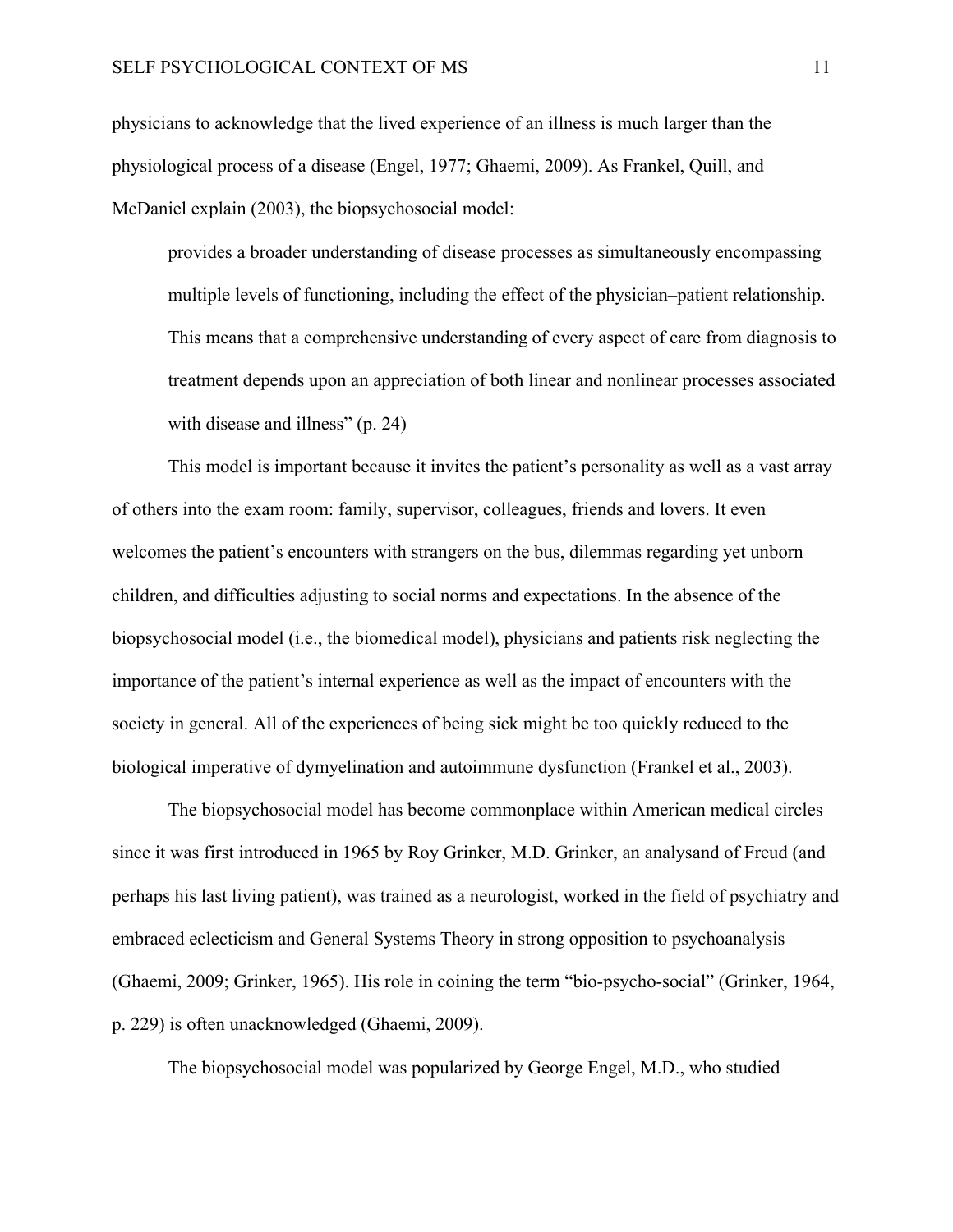#### SELF PSYCHOLOGICAL CONTEXT OF MS 12

internal medicine at Johns Hopkins University Medical School in the 1930s and devoted most of his clinical career to the treatment of gastrointestinal maladies. Engel subsequently received psychoanalytic training for five years in the 1950s at the Institute for Psychoanalysis in Chicago. Although his allegiance to psychoanalysis seems to have been forgotten, Engel's mission was to bridge the gap between psychoanalysis and internal medicine (Ghaemi, 2009).

In contemporary health settings the biopsychosocial model has become a dominant "common sense" approach to considering the broad impact of individual, family, and systems-level dynamics as well as the interplay of biology, psychology, and social factors (Ghaemi, 2009). Perhaps because of its wide acceptance, writers such as Ghaemi and Epstein, Borrell, and Carrio (2005) have criticized physicians, and especially psychiatrists, for their complacency with a model that has drifted towards an eclecticism verging on solipsism. A serious failing of such an approach, and one that this project seeks to remedy, is the potential for a popular, apparently sensible model to be practiced in an unreflective manner that neglects the deeper, but possibly quieter, aspects of human interaction.

 This project elaborates Engel's (1977) biopsychosocial model with the concepts of self psychology. Integrating the biopsychosocial model with self psychology offers a more holistic understanding of the lived experience of multiple sclerosis and the important role of the doctor-patient relationship. By regarding the biopsychosocial model of MS through the lens of self psychology model, this paper seeks to better articulate the dynamics and processes whereby intrapsychic and relational experiences influence chronic illness and one another.

#### <span id="page-17-0"></span>**The Theory of Self Psychology**

Self psychology is a psychoanalytic theory that was founded in the 1970s by Heinz Kohut. According to self psychology, the primary psychological aim of human existence is the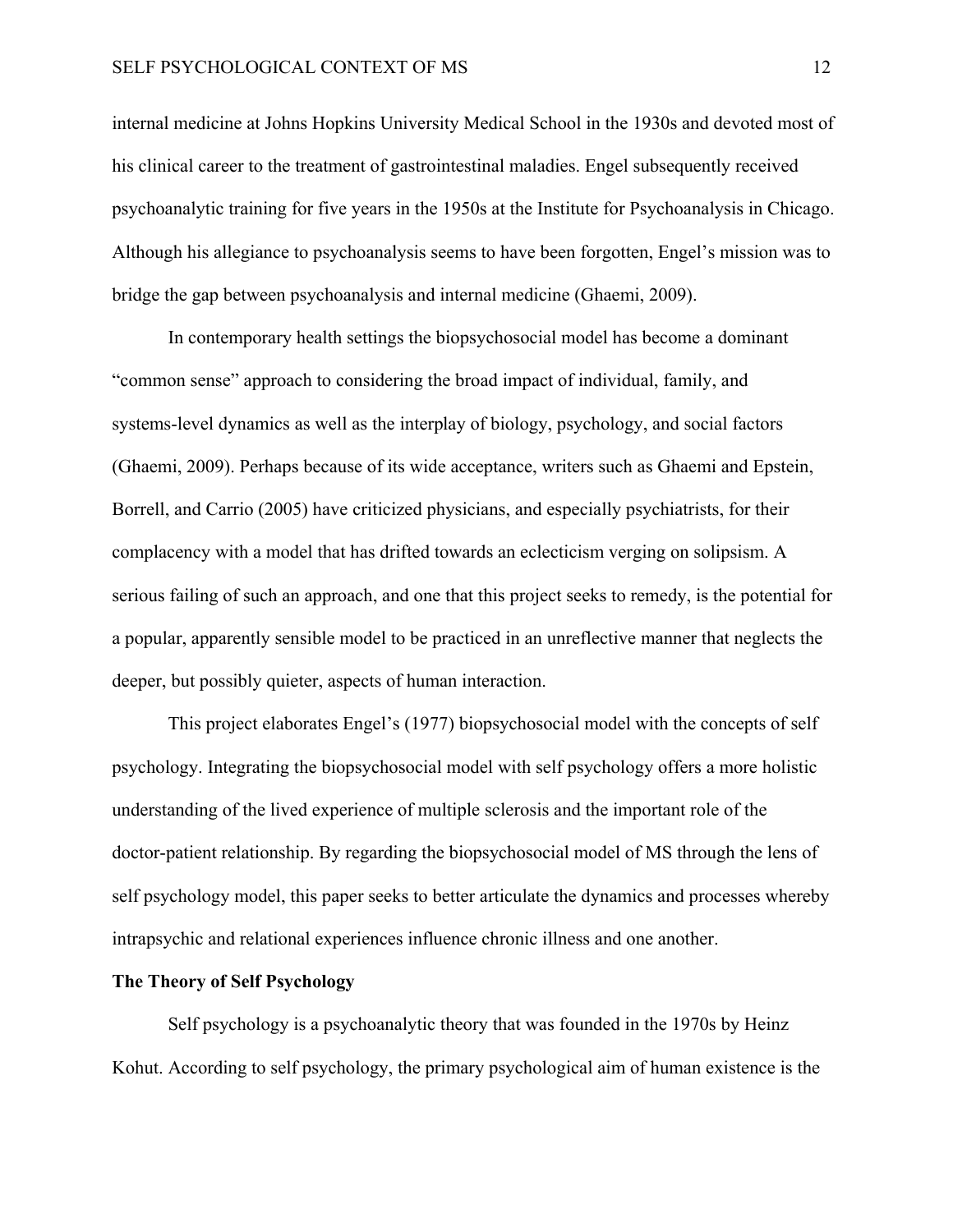"cohesion and fulfillment of the self" (Wolitzky, 2005, p. 25) The self is understood to be the internal, psychological structure that provides a felt sense of cohesion, continuity, and enduring organization to self-experience over the lifetime (Socarides & Stolorow, 1984). Individuals gain this sense of cohesion, or wholeness, by developing, and then maintaining, a healthy self that exists in relationship with others (Wolf, 1980).

The theory of self psychology offers a means for understanding individuals' experience of intrapsychic and interpersonal stress in the context of multiple sclerosis. This section discusses several relevant theoretical aspects of self psychology in an effort to provide a lens from which to understand the disruption of self that is inherent in MS.

**Theory of selfobjects**. A key concept to understanding the foundation of self psychology is the theory of *selfobjects*, "those persons or objects that are experienced as part of the self or which are used in the service of the self to provide a function for the self" (St. Clair, 1986, p. 149). Kohut theorized that individuals need others to engage them with a sufficient degree of attuned responsiveness in order to feel cohesive, or, in ordinary terms, human. According to Kohut, this need for attuned responsiveness emerges in infancy and is met by empathic caregivers. Kohut referred to the experience of increased self-cohesion in the context of attuned responsiveness as a selfobject function. He theorized that individuals internalize selfobject functions in order to restore their sense of cohesion during periods of distress. In other words, a selfobject is an internalized experience that functions to maintain one's healthy sense of self (Kohut 1971, 1977; Wolf, 1988).

 Kohut argued that selfobject experiences play an enduring role in maintaining and energizing the self throughout life. The characteristic form of these experiences shifts to meet the developmental needs of the individual (Kohut, 1971, 1977). In addition, selfobject experiences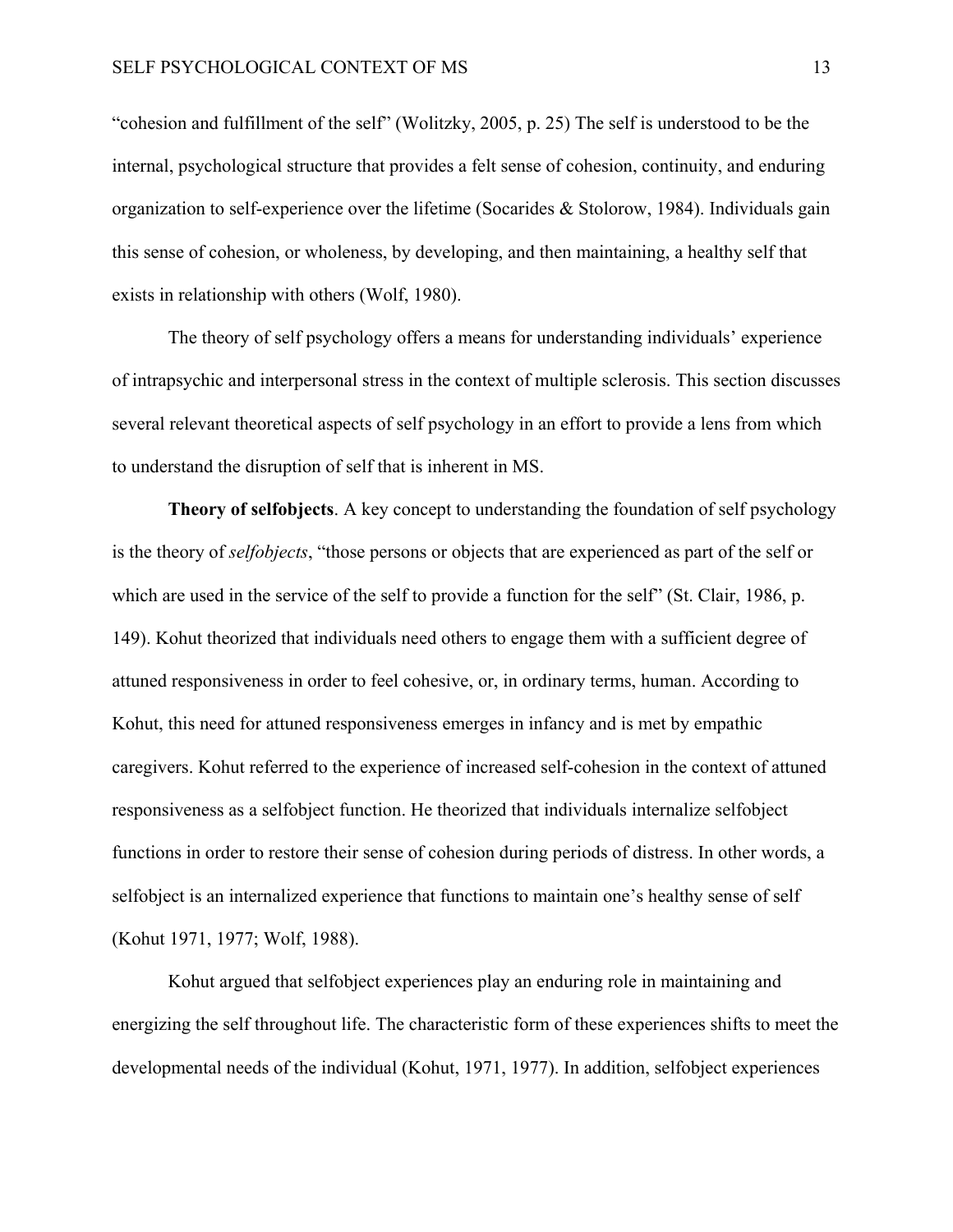do not always take the form of interpersonal relationships. For example, a child may reach for a favorite stuffed animal when he is tucked in at bedtime in order to soothe his fears of being alone in a darkened room. The comfort imparted by this non-human object exists in relation to the child's constellation of attuned, responsive relationships with important caregivers, thus evoking the necessary selfobject experience to calm and comfort the child.

 Kohut (1971, 1977) believed that the self could not be experienced as cohesive in isolation from its selfobjects. He also asserted that the expression and intensity of selfobject needs in adulthood is directly related to the positive and negative aspects of one's early relationship with primary caregivers.

**The bipolar self.** According to Kohut, the healthy self is a consolidated product of two primitive components otherwise known as *the bipolar self*. The first component is the *grandiose, exhibitionistic self*, which contains the individual's fantasy of omnipotence and perfection. The second component is the *idealized parental imago*, which is the projection of one's imagined omnipotence and perfection onto another person. Over time, and through the process of normal development, these primitive components are refined. They transform into the mature capacity for ambition, pride, ideals, and goals. In this manner, healthy adults become capable of expressing capacities for self-awareness, emotional regulation, conflict resolution, and the maintenance of self-esteem (Kohut, 1971).

Kohut regarded the determining factors of psychological development to be the inborn potential of the child and the quality of the empathic relationship between the parent and child (St. Clair, 1986, p. 151). He did not believe that children were born with a self. Rather, because parents treat children as if their selves are present, the cohesive self gradually forms through a process of inclusion, exclusion, and strengthening of boundaries. Over time, the potential for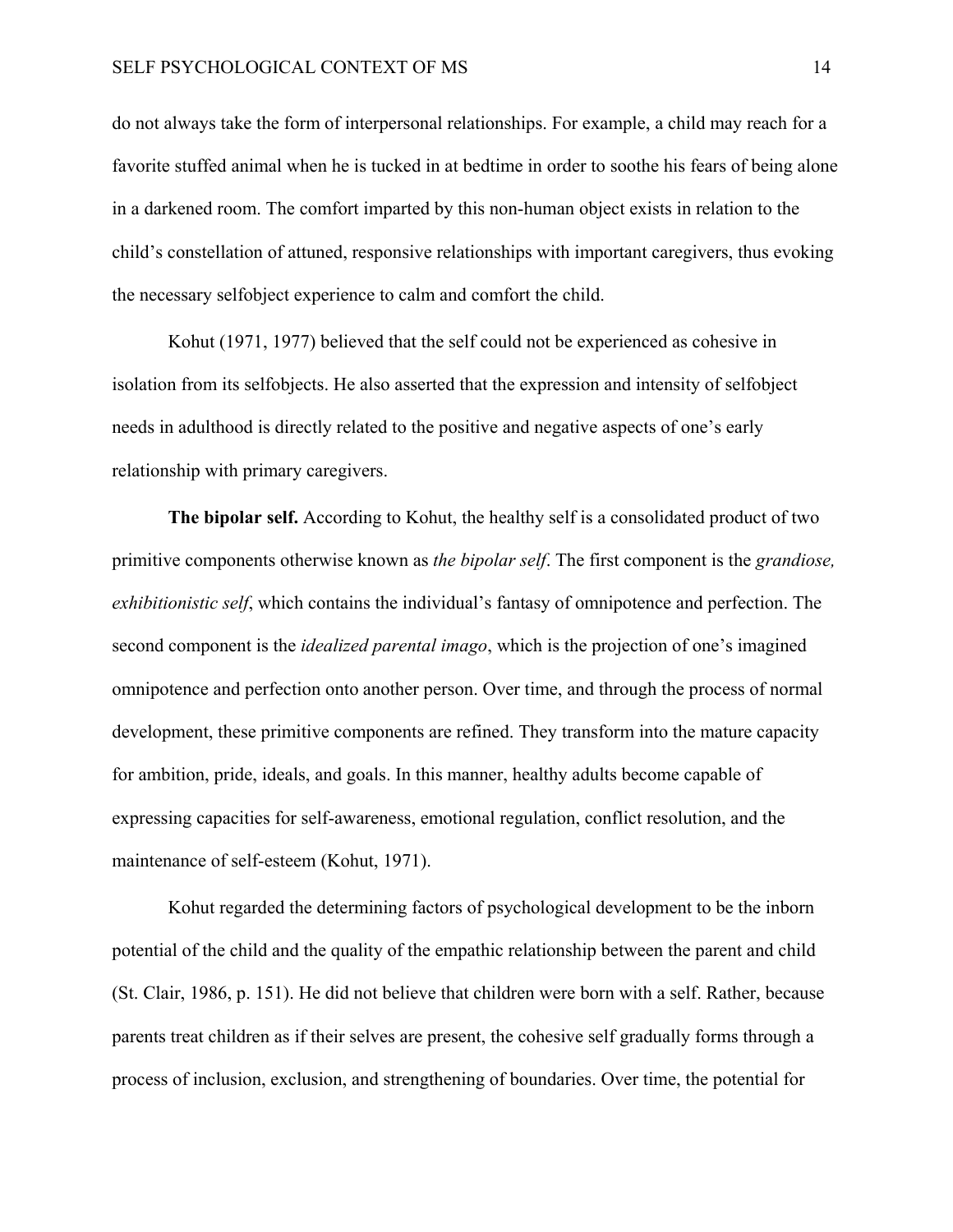fragmentation decreases. Childhood grandiosity, channeled into ambition, initiative, and self-esteem, fuels realistic endeavors and creates feelings of satisfaction. The idealized parental imago is introjected as the superego (Kohut 1968, 1971; St. Clair, 1986).

**Optimal frustration.** One key concept of the Kohut's formulation of self psychology is *optimal frustration*. Kohut (1971) theorized that in order to establish internal psychological structures to soothe and tolerate tension in the self, individuals must experience "tolerable disappointments" (p. 64) in relationship with a primary caregiver. According to Kohut, every time an infant encounters, and survives, an optimal frustration, his need for the parent's perfect functioning and permanent presence diminishes. The infant internalizes omnipotent objects during periods of optimal frustration by providing soothing functions to himself. In other words, the experience of optimal frustration prompts the infant to internalize the primary caregiver's capacity to calm the self during periods of stress (Kohut, 1972).

**Transmuting internalization.** Kohut defined optimal frustration as the primary mechanism by which psychic structure is built and psychoanalysis cures patients. He described a process of internalization whereby characteristics of selfobjects are internalized into the self structure. That is, as children experience many brief reminders that their primary caregivers cannot maintain an experience of perfect equilibrium for them, they gradually "microinternalize" realistic aspects of the parent's image, such as calm and patience, into their own "psychological equipment" (Kohut, 1977, p. 32). The painstaking construction of self structure by means of optimal frustration forms the core of the therapeutic process, as well. Kohut named this process *transmuting internalization* to describe "the depersonalizing shift from the personality of the object, which performs the function, to the function itself" (St. Clair, 1986, p. 150).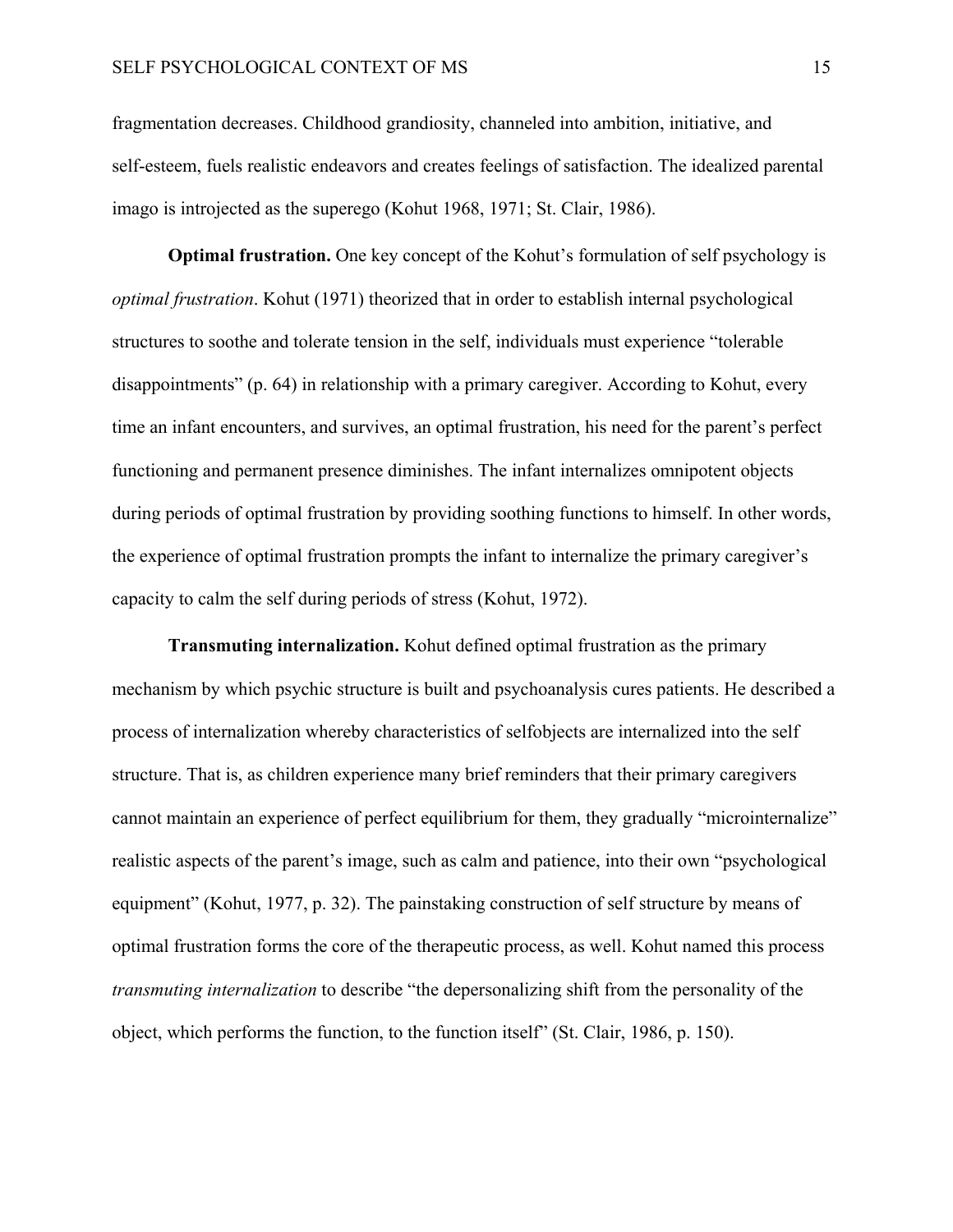In addition to containing an individual's enduring personality organization and managing internal states of distress, the self also generates the desire to find and attract others. An individual's relationships with others fall into two broad categories, mirroring Kohut's bipolar structure of the self. One category represents the need to experience others as ideal, special, and more powerful than the self. This category of individuals is experienced as unlike the self. A second broad category of relationships represents the need to experience others as like-minded or similar in talents, abilities, and perspective (St. Clair, 1986; Socarides & Stolorow, 1985).

The theory of self psychology suggests that a psychologically healthy person has six positive personality capacities, " . . .enduring sense of personal agency, continuity through time and space, stable self-esteem and sense of well being, unitary mind and body vitality, functional soothing and regulatory capacities, and the ability to seek out meaningful others . . ." (Geist, 2008, p. 130). Despite their general stability, these qualities are vulnerable to damage. In other words, when psychological connection with either ideal or like-minded selfobjects is disrupted, self capacities may become impaired. (Ornstein, 1998).

**Empathy.** One of Kohut's (1959, 1980, 1982) most important contributions to self psychology was his formulation of the role of empathy in human development and his development of the concept of *vicarious introspection*, a form of empathy-oriented data collection in psychoanalysis. Kohut regarded empathy as a developmentally necessary aspect of good caregiving and he described several critical selfobject transferences concerning the adequate communication of empathy throughout the lifespan. Kohut applied empathy to psychoanalysis, coining the term *vicarious introspection*. In this sense, Kohut regarded empathy as an intentional, disciplined, and focused "immersion" in the self experience of another person. In the context of an empathic listening perspective, attunement to the fluctuating self states of the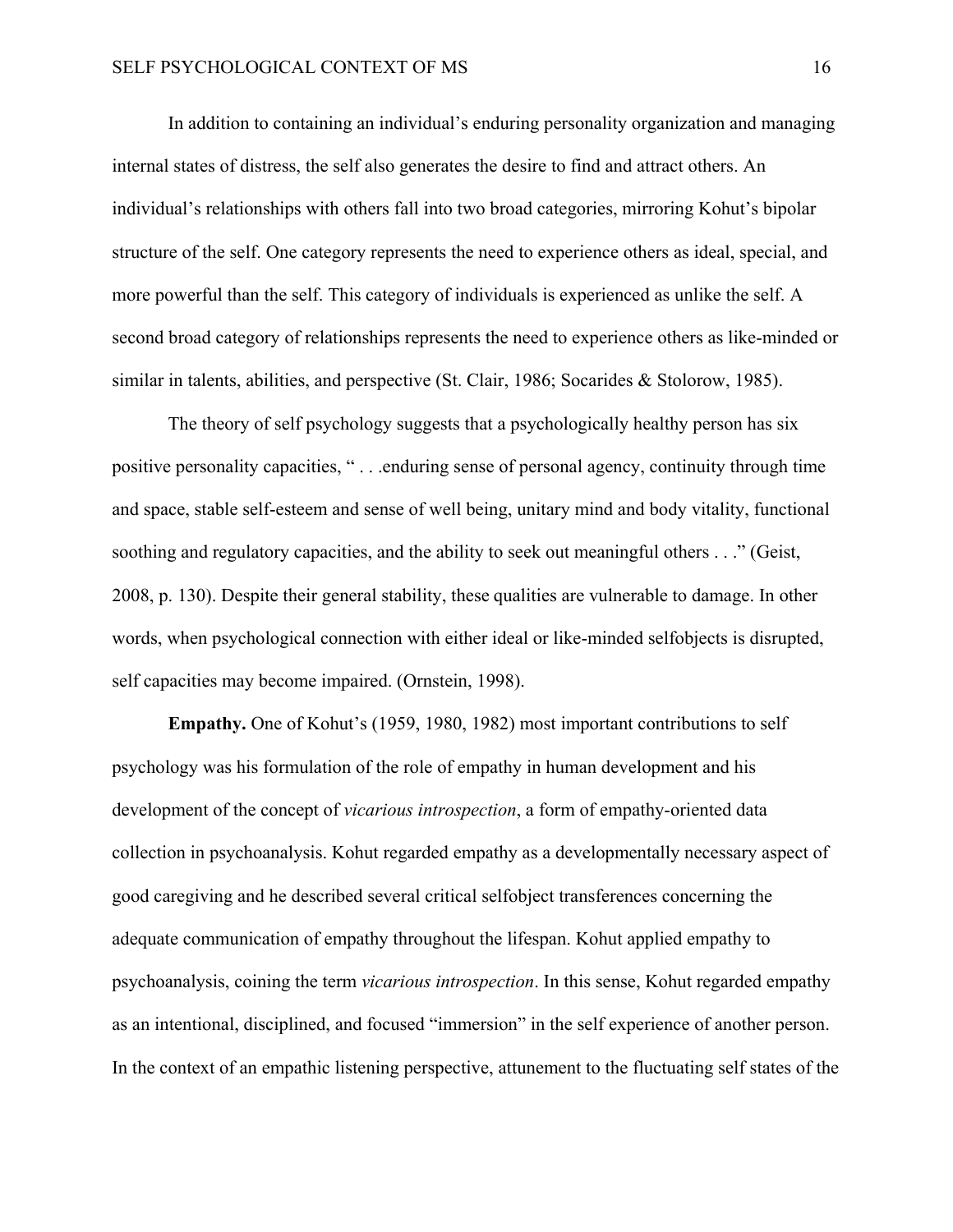other becomes possible. With accurate empathic attunement, a person may experience a deep feeling of being known and understood. From the perspective of self psychology theory, empathic attunement is a vital aspect of accurately understanding states of depletion and suffering as well as restoring a sense of cohesion to a person in the throes of self fragmentation and depletion.

Although Kohut's theory did not directly address the relationship between empathy and iatrogenic effects, he makes an interesting note in his 1979 clinical paper, The Two Analyses of Mr. Z. The paper comments upon two courses of analysis with the same patient, the first a classical analysis and the second a self psychology analysis. Kohut describes the analyst's behavior during the first treatment as heavily interpretive and rather distant from the analysand's own experience. For a year and a half, the analysand's rage dominated treatment (1979, p. 5). At that point, the analyst offered a powerfully validating comment and the analysand's stance shifted dramatically. During the second treatment, the analyst supplemented his interpretive work with a firm commitment to vicarious introspection. Kohut describes a dramatic shift in the analysand and concludes that the rage that predominated the first analysis was "a burdensome iatrogenic artifact" (p. 12) of the classical psychoanalysis. In other words, Kohut's conceptualization of the analyst seems to indicate that in the absence of empathy, experience-distant, interpretation-oriented analysis is quite capable of causing iatrogenic harm.

**Essential selfobject functions.** Kohut articulated three essential selfobject functions for healthy psychological development: mirroring, idealizing, and twinship (Kohut, 1984).

*Mirroring.* Mirroring concerns the need to experience affirming responsiveness from others. In mirroring, an empathic selfobject empathically responds to the grandiose-exhibitionistic self of the child (St. Clair, 1986). It is noteworthy that as his writing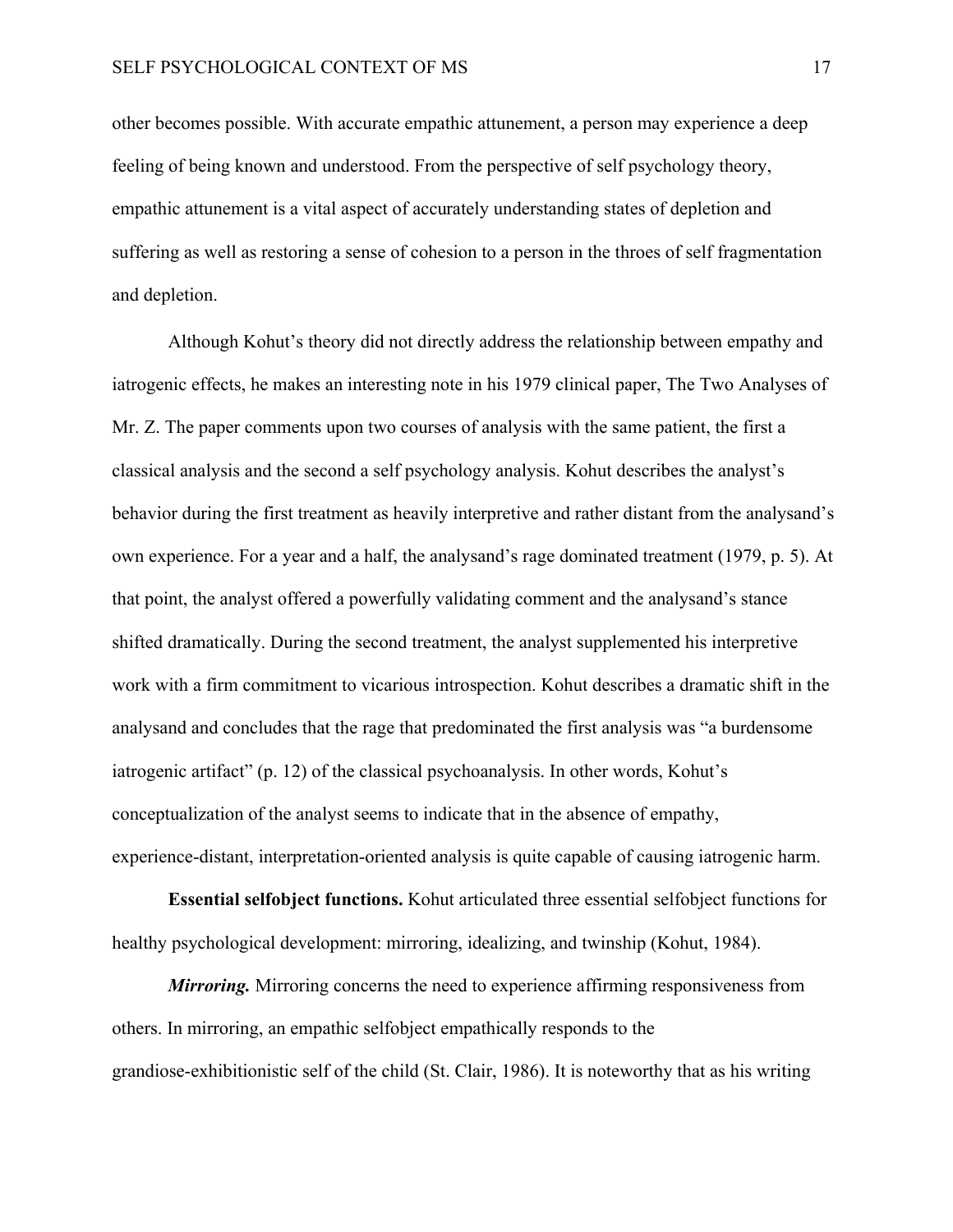progressed, Kohut expanded the concept of mirroring to include "all of the transactions characterizing the mother-child relationship, including not only reflections of grandiosity but also constancy, nurturance, a general empathy, and respect" (Greenberg & Mitchell, 1983, p. 355).

Children seek validation, a slightly more sophisticated form of the mirroring function (Stark, 2002), in various ways throughout normal development. For example, a child who has just learned to ride a bicycle will seek her parents' admiration and approval of the accomplishment by demonstrating her new skill for them. When mirroring needs are frustrated, affirming responsiveness may be inadequate or missing. The girl on the bicycle may encounter a parent who expresses anxiety regarding her newfound skill, rather than pride, for instance. In this case, the individual may feel psychologically injured. Internally, such injury may take the form of feelings of arrogance, rage, shame, or depreciation of the self (Kohut 1971; Wolitzky, 1997).

*Idealization.* Idealization is a second essential selfobject function. In idealization, the child experiences the parent as calming, strong, trustworthy, and safe while also feeling a part of that object. Again, as his writing progressed, Kohut, "writing about the compensatory value of relations with the father" expanded the concept of idealization to include "intimacy, empathy, sharing, and other dimensions of a good relationship" (Greenberg & Mitchell, 1983, p. 355). Idealization is present when an infant cries and wishes to merge with the responsive parent. In that moment, the infant believes he controls the parent with his crying, and he idealizes the power of the parent to soothe him and restore his sense of wellbeing (Geist, 2008; Kohut 1971).

**Twinship.** Twinship is a third essential selfobject function that concerns the experience of feeling like other people and part of a human community. In twinship, the child experiences oneself and another as possessing shared talents and capabilities. There may be an unconscious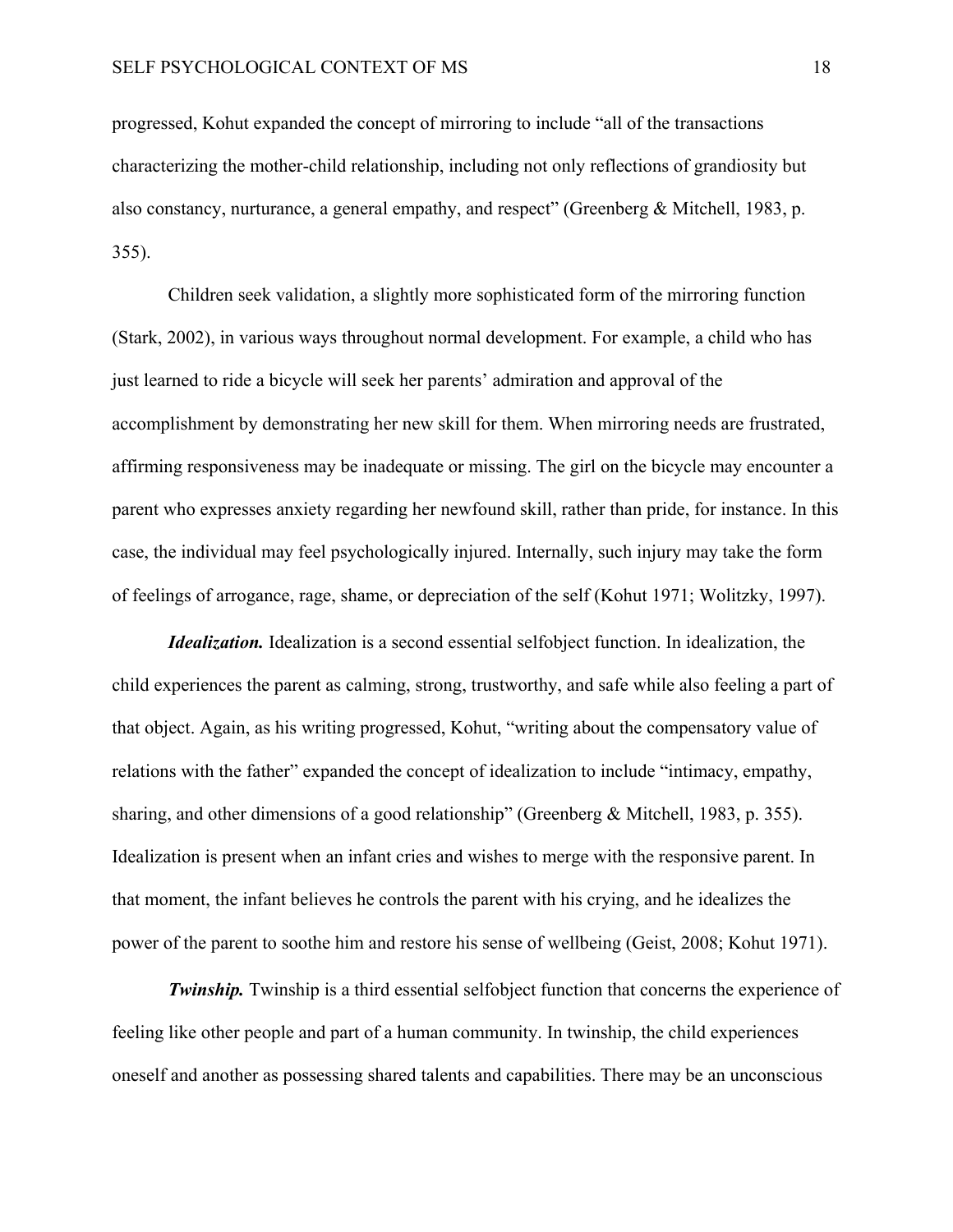fantasy of being perfectly understood by the other, even without communicating verbally. Baker and Baker (1987) offer an example of the twinship selfobject function in the case of a young boy pretending to shave, using a bladeless razor, along side his father. Adolescent peer groups frequently exhibit twinship selfobject functions, as well. At this age, the closeness of the twinship may be dramatic, with strict rules about standards of dress and behavior. Over time, mature adults develop collegial experiences of closeness that meet twinship functions while remaining tolerant of individual differences. This sense of alikeness, shared experience, and companionship emerges later in childhood than the previous two selfobject functions and is an essential stepping stone to healthy adult relationships (Baker & Baker, 1987; Kohut, 1971).

**Trauma.** Mirroring, idealization, and twinship are essential aspects of healthy psychological development within self psychology theory. In the absence of healthy selfobject experiences, the self becomes fragmented. Self-fragmentation, within this theory, is the harbinger of psychopathology. Individuals will go to great lengths to avoid experiencing fragmentation and maintain a sense of wholeness and connectedness to others.

In the realm of self psychology, trauma occurs when selfobject experiences are inadequate. When the selfobject milieu of early life is adequately responsive or is frankly antipathetic, the developing self may be missing requisite structure and/or become vulnerable to self-fragmentation. This outcome can also result from trauma that occurs "in later life when selfobject experiences are unavailable, unreliable, or inconsistent" (Ornstein, 1998, p. 207) because, as previously noted, selfobject relations and needs extend into adulthood, albeit less urgently (Wolf, 1980). The development of the healthy self is then arrested (Socarides  $\&$ Stolorow, 1984; Ulman & Paul, 2006), or, in the case of adult trauma, the functioning self regresses.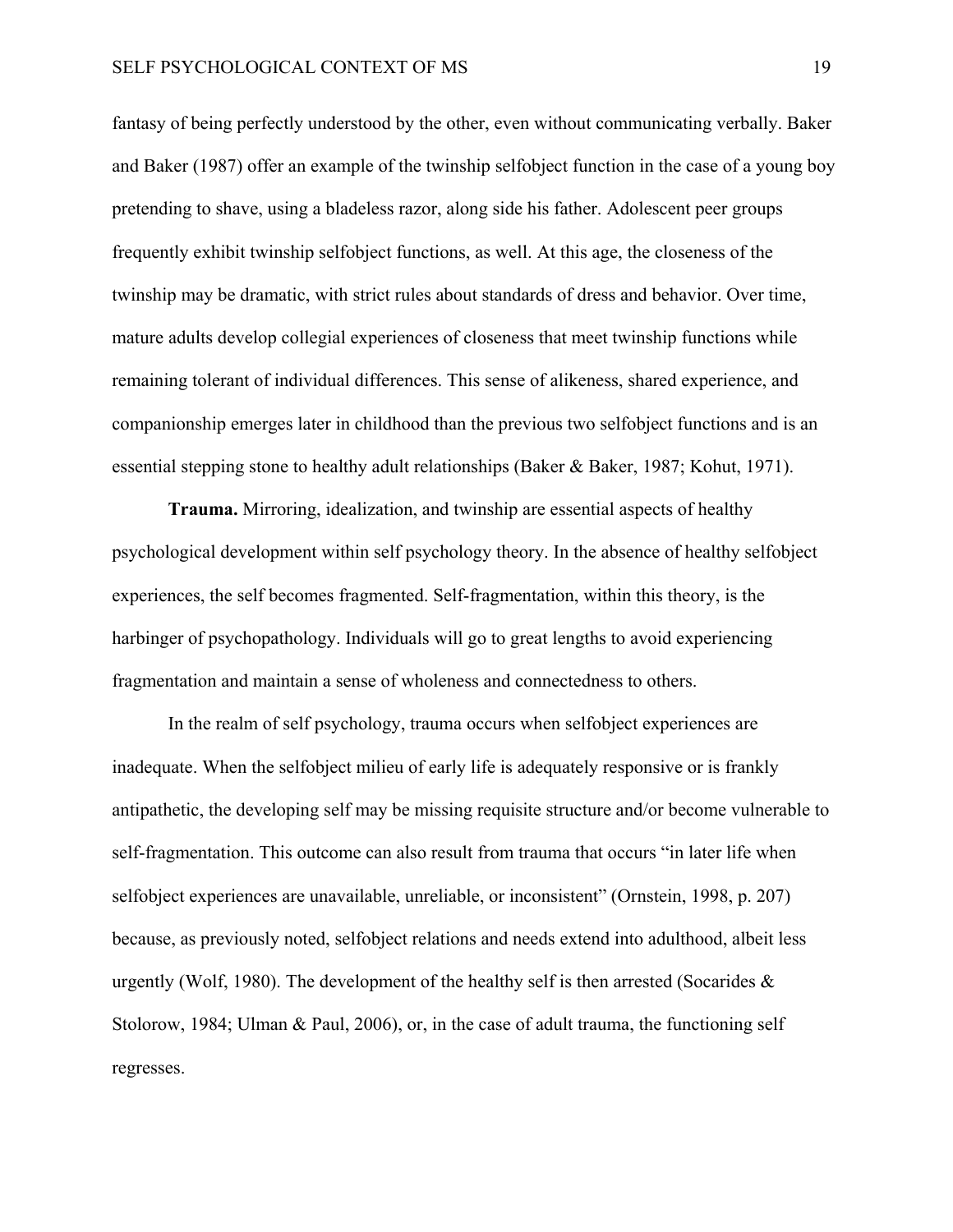The lived experience of selfobject failure at a traumatic level may be extremely distressing at any age. Caregivers or critical others, expected to provide key selfobject experiences, may be chaotically overstimulating to the individual or may leave his survival at risk. The extent of harm may be mitigated by quick, appropriate soothing responses that help the individual consolidate his sense of self (Schore, 2002).

**Primary defects and compensatory and defensive structures.** From the perspective of self psychology, psychopathology represents a misguided effort to restore a sense of self cohesion and protect individuals from engaging in situations where they anticipate selfobject failure (Ornstein, 1991, 2009). Kohut (1977) described primary defects and compensatory and defensive psychological structures. A defensive structure simply hides a primary defect in the self whereas a compensatory structure both hides and compensates for a defect in the self. Ornstein (2009) elaborates on Kohut's comments by noting that defensive structures may occur on any scale from the perspective of self psychology. Affects may be used for self-protective functions, as may complex personality features. These patterns, whether simple or complex, tend to become organized in childhood, in order to both preserve the child's attachment to the caregiver and protect the vulnerable self. Because self psychology prioritizes the cohesion of the self over the uncovering of truth, for instance, therapeutic work with defenses in this modality remains focused on maintaining empathic attunement and tending to patients "healthy strivings" (Ornstein, 2009, p. 468).

#### **The Biopsychosocial Model and Self Psychology in the Context of MS**

<span id="page-25-0"></span>Elaborating the biopsychosocial model with the theory of self psychology offers a novel approach to understanding the lived experience of multiple sclerosis. Curiously, each modality seems to reach for the other. Engel's biopsychosocial model is an approach that seeks to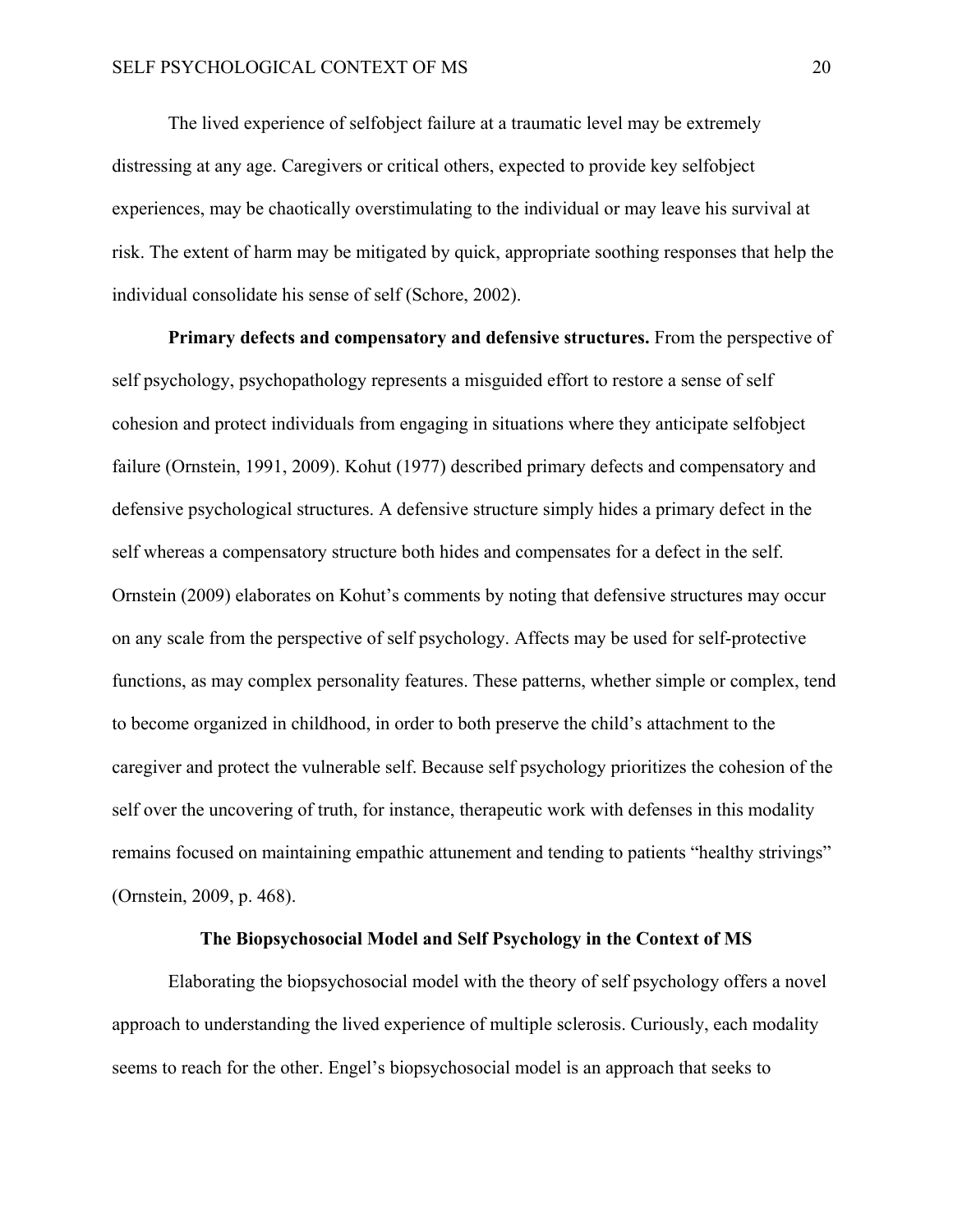integrate biological with psychological and social sources of data. The biopsychosocial approach welcomes diverse sources of information yet is challenging to apply in clinical settings (Baker & Baker, 1996). Self psychology has been intently focused on implementation since its inception but not popularly disseminated like the biopsychosocial model. It is remarkable that Kohut (1973) himself strongly believed that the insights of self psychology should be applied to a broad range of contemporary problems in society.

Indeed, Kohut was originally trained as a neurologist (Strozier, 2001) and therefore, most certainly was familiar with MS. With specific regard to conceptualizing selfobject relations, Kohut recognized his and others' (e.g., Wolf, 2002) represented only a portion of the conceptual work of self psychology. As he wrote in 1984:

…we need investigations of the special selfobject needs of adolescents and the elderly, for example, along with investigations of the selfobject needs that accompany specific life tasks including those shifts to a new cultural milieu that deprive a person of his 'cultural selfobjects' during his mature years or when he has to deal with a debilitating illness, or the confrontation with death. (p. 194)

#### **Methodological Approach**

<span id="page-26-0"></span>This project integrates a critical exploration of historical perspectives on MS and the phenomenology of RRMS. It considers MS from the biopsychosocial (Engel, 1977) perspective, that is, from a perspective that addresses the effect of the illness on individuals' physical, psychological, and social experience of self. The methodology will use self psychology as a conceptual tool for making sense of the history of MS and for understanding how those who are affected by it directly experience MS.

Baker and Baker's (1996) paper served as an exemplar for this project. These authors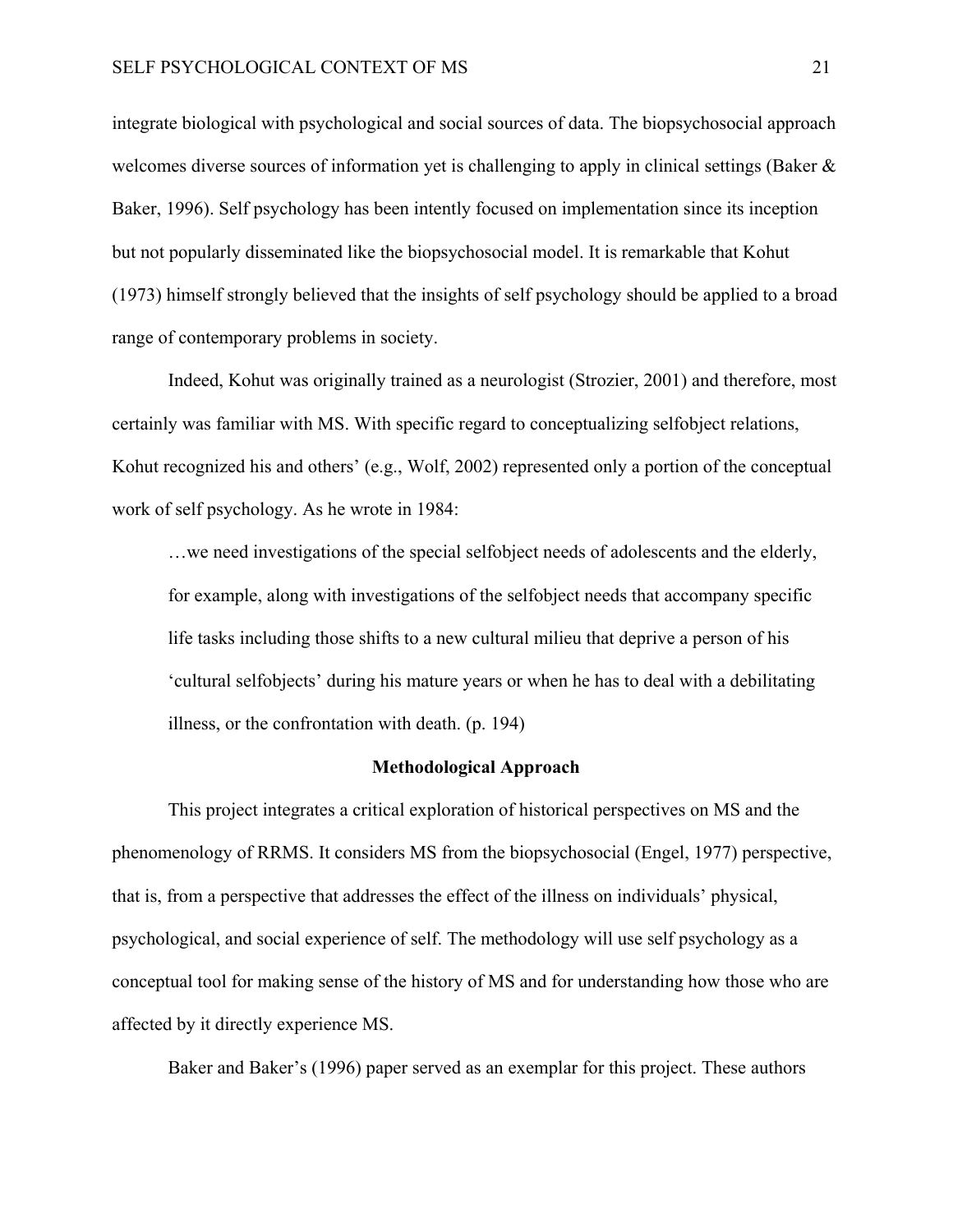demonstrate the integration of self psychology and the biopsychosocial model in the context of attention deficit/hyperactivity disorder (AD/HD) with the dual purpose of engaging in a coherent discussion of etiologic factors for that illness while also presenting AD/HD as a paradigm of the integration of those theories.

This project applies Baker and Baker's (1996) approach to RRMS in order to develop a theory that captures the effect of a medical problem—multiple sclerosis—on the interaction of individuals: patients, doctors, and society as a whole. A biopsychosocial approach to MS facilitates the acknowledgment of the complex physical, psychological, and social effects of the illness on those who are affected by it. However, the biopsychosocial model may be considered under theorized from the perspective of depth psychology. By adding self psychology to the biopsychosocial model, the experience of MS patients may be more accurately described, theorized and fully understood (Baker & Baker, 1996).

The methodology uses self psychology to understand individuals' experiences of fragmentation in terms of physical functioning, internal functioning, and interpersonal functioning, specifically the doctor-patient relationship. The concept of MS as traumatic disruption to self cohesion is described. The potential for positive and negative selfobject experiences is explored. Various transferences (mirroring, idealizing, twinship) are investigated in the broad context of RRMS. The dissertation concludes with a discussion of treatment considerations.

#### <span id="page-27-0"></span>**Patient Accounts**

Patient accounts are interspersed throughout the dissertation's thematic contents. These accounts are intended to convey the lived experience of MS and illustrate the theory as it evolves. They are not intended to provide scientific data for empirical analysis. The sources of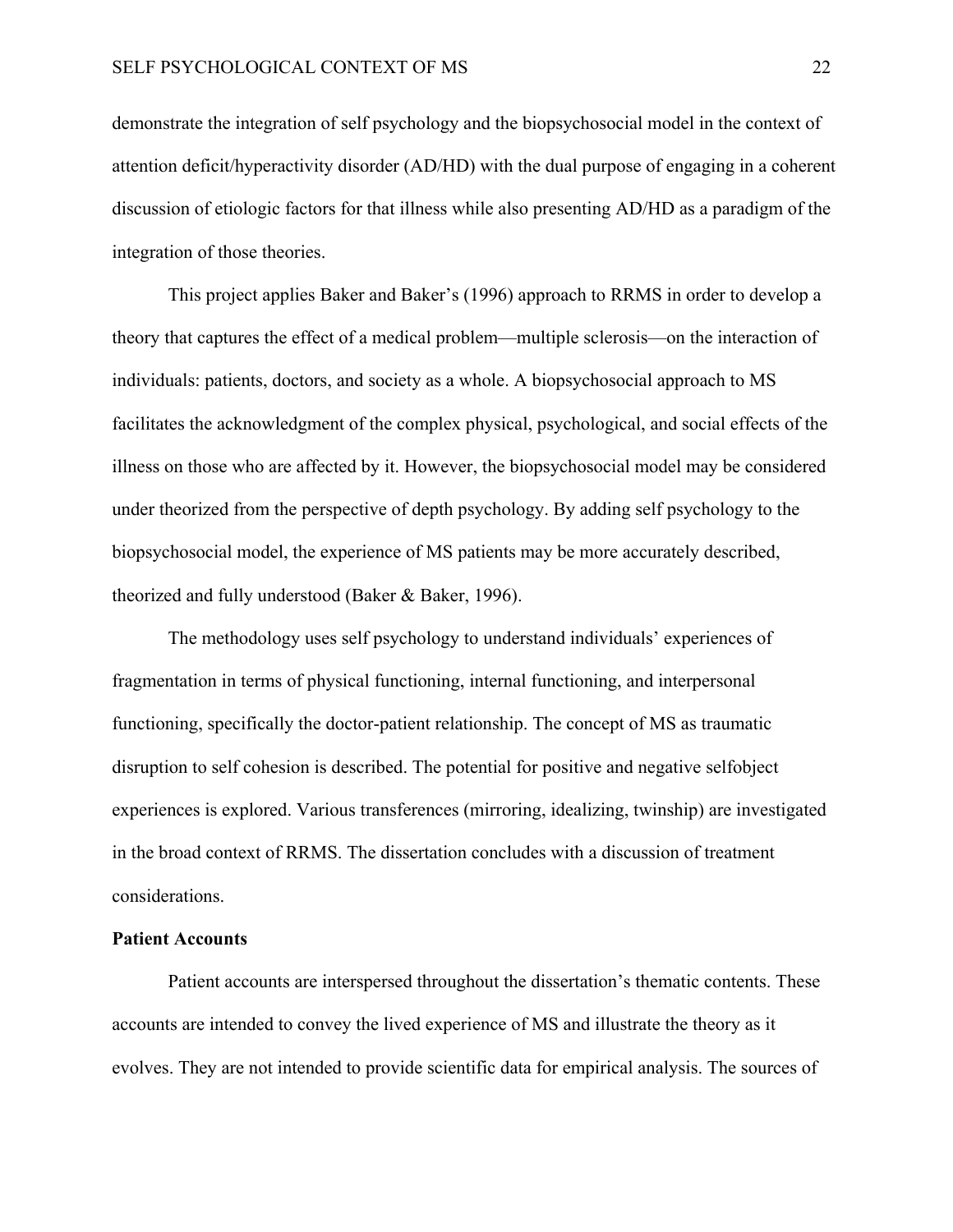the patient accounts are published memoirs as well as transcribed interviews collected for a qualitative research study conducted by this writer in 1994 and1995. These accounts were first collected, explored, reported, and discussed in this author's unpublished undergraduate anthropology honors thesis titled, *Illness Narrative Among Multiple Sclerosis Patients: The Cultural, Social, and Semiotic Phenomena of Diagnosis, Adaptation, and the Doctor-Patient Relationship* (Smith, 1995a). The following section describes the circumstances under which the unpublished patient accounts used in this paper were originally collected.

From June–August 1994 and December 1994–January 1995, supported by the Claire Garber Goodman Fund at Dartmouth College, this writer conducted interviews with adults who had been diagnosed with relapsing-remitting MS. The groups were asymmetrical with respect to race, gender, age, class, geographic location, and treatment profile. Interviews were conducted with rural New Englanders recruited through a multiple sclerosis support group facilitated by registered nurses, Virginia Kilpack and Mary Ellen Shulock, at the Dartmouth Hitchcock Medical Center in Lebanon, New Hampshire. Six women were recruited through this group. The interviews referenced in this paper took place at the informants' homes over nine weeks during the summer of 1994. Each informant was interviewed on between four and eight different occasions. Signed informed consent was obtained for these audio-recorded interviews, which lasted one to two hours each.

The consent process made explicit the terms of the undergraduate thesis research: participation was voluntary, the data could be used at any time for publication, and confidentiality was assured through anonymity and the alteration of significant identifying details. This writer made notes about the interview itself immediately after each session. Audiorecordings were transcribed verbatim. The Committee for the Protection of Human Subjects at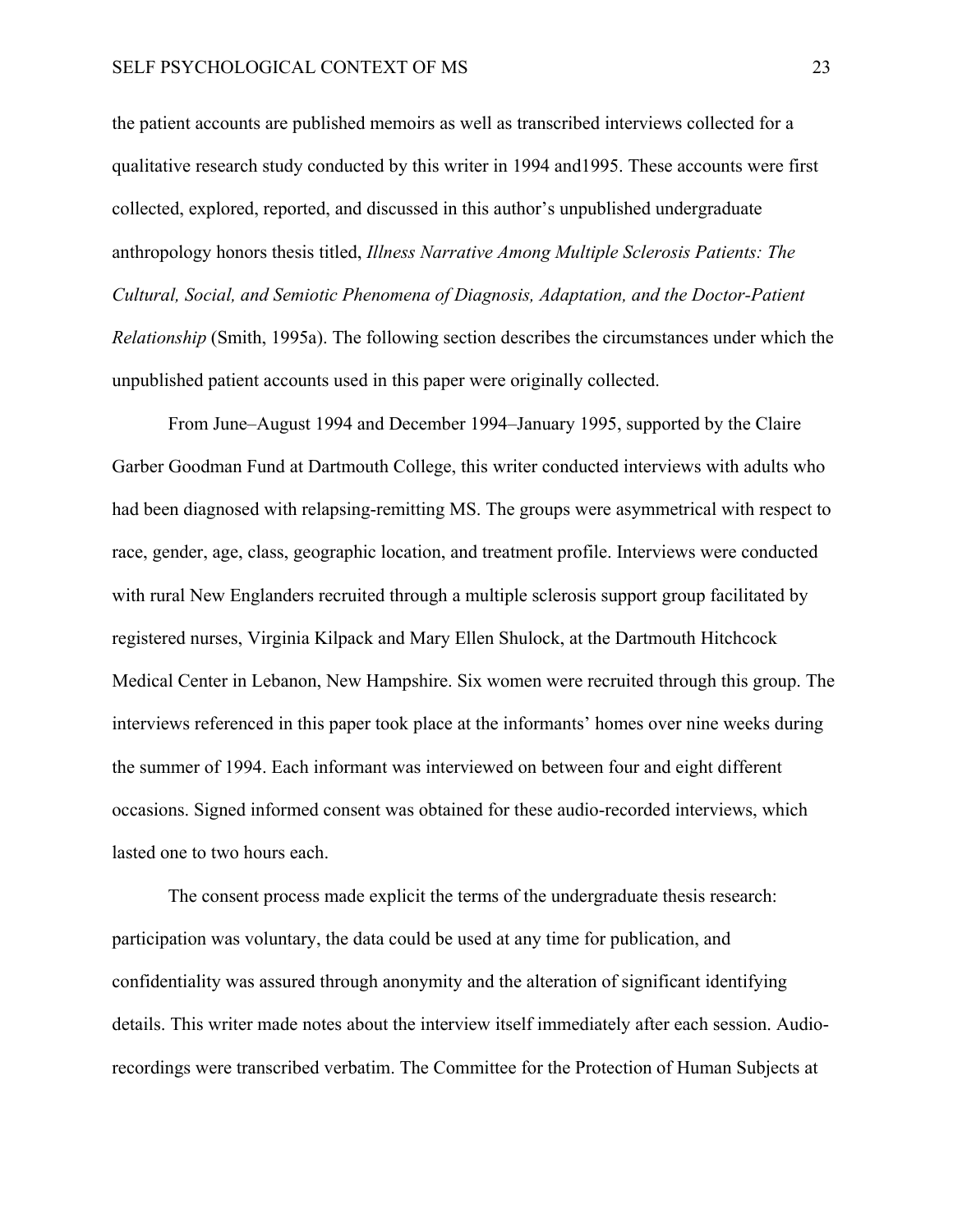Dartmouth College prospectively designated this study exempt from IRB review. Signed consent forms and audio-recordings were destroyed in 2003. No individually identifiable information has been retained.

The patient accounts collected by this writer in 1994 and 1995 examine the socially, culturally, and psychologically complicated phenomena of chronic disease as it is experienced through diagnosis and adjustment, compliance and adaptation, and the changing understanding of the doctor–patient relationship in the late 20th century. Data from transcribed interviews exhibit such themes as stages of adaptation, explanatory models of chronic illness, and strategies of coping as MS is incorporated into the personal identity of the patient. The structure and specific nature of this writer's study were entirely original.

#### **Multiple Sclerosis and Self Disruption**

<span id="page-29-0"></span>Baker and Baker (1996) theorize that the degree to which an individual experiences his self as coherent depends upon: (a) his stress level, at any given moment; (b) the health of his intrapsychic self-structure; and (c) "the empathic quality of [his] current object relationships that offer or refuse the opportunity to generate self-object experiences" (p. 230). Furthermore, Baker and Baker point out, "[a]ny biological factor can intensify or diminish stress, facilitate or impede development, and impact the generation of self-object experiences" (p. 230).

The self disruptive features of RRMS dovetail with Baker and Baker's (1996) model. Although the effects of RRMS are variable and unpredictable, the literature on RRMS generally agrees that the effects of this disease disrupt selfobject experience. Superimposing RRMS symptomatology on Baker and Baker's (1996) model yields the following observations:

1. Stress: The disease process causes symptoms that are disabling and stressful. Individuals may experience loss of vision, debilitating fatigue, mobility problems, bladder and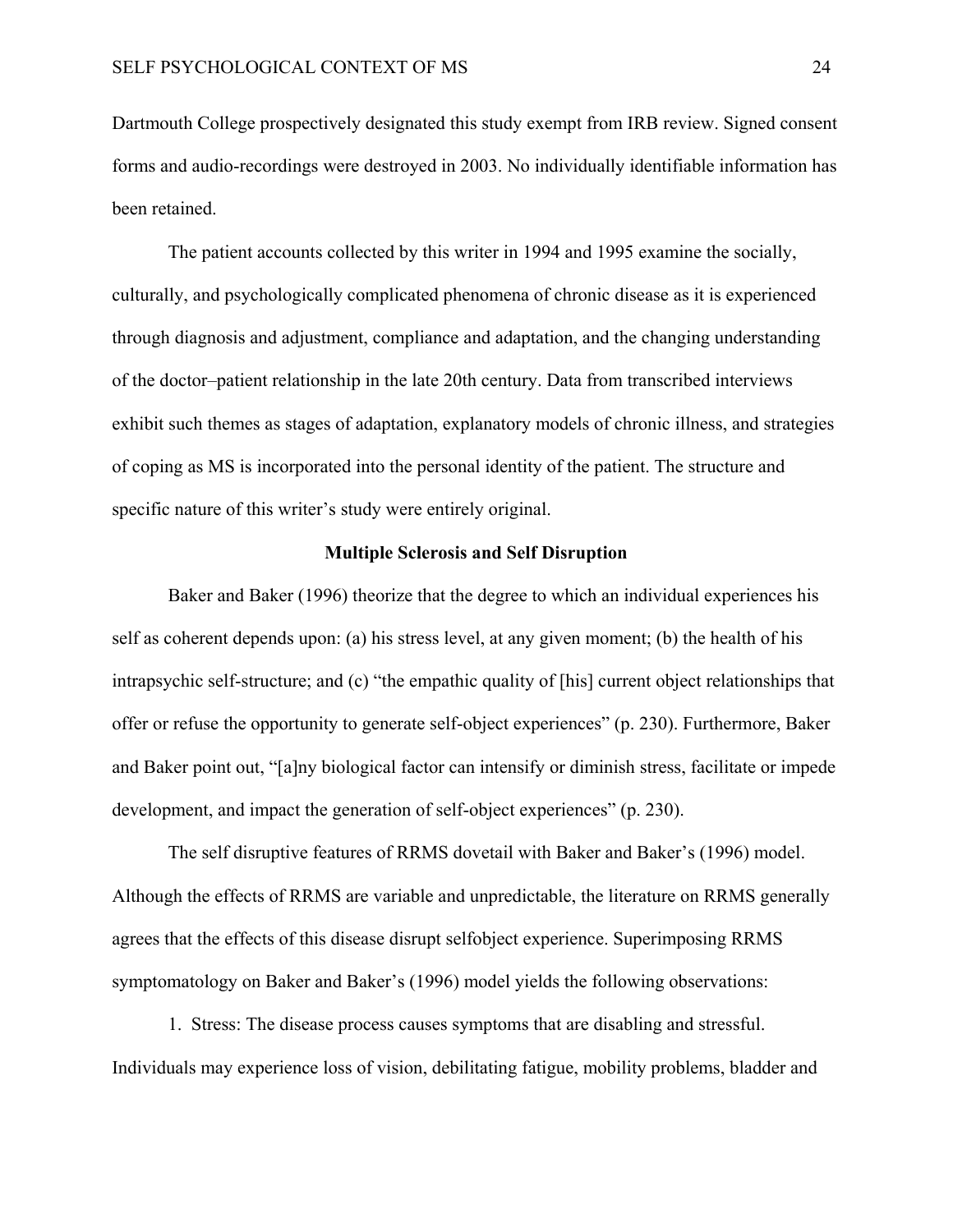bowel dysfunction, and cognitive changes, including depression, even early in the course of the illness (Compston & Confavreux, 2005; Multiple Sclerosis Society, 2010; Baker & Baker, 1996). In addition, adapting to the diagnosis of MS necessitates the major life change of redefining oneself as an individual with a chronic illness facing an uncertain future. Experiencing a relapse "is always considered a 'crisis' that disrupts the status quo for both patient and family…. Because these symptoms may have a profound impact on life at home and at work for long periods of time—with no predictable outcome—relapses elicit strong reactions in those affected by them" (Kalb, 2007, p. S29). Reactions to a diagnosis of MS or to relapses commonly include anxiety, anger, guilt, grief, hopelessness, self-doubt, and indecision (Kalb, 2007).

2. Intrapsychic self-structure: The disease process impedes the construction and maintenance of coherent self-structure. Physical symptoms arise unpredictably and individuals living with MS discover that they are sometimes perfectly well and other times completely debilitated (Smith, 1995a). MS functions as a traumatic disruption to self cohesion.

3. Selfobject needs: The disease process hinders the ability to meet selfobject needs over the course of the lifespan. MS often impairs one's ability to function as an employee, friend, spouse, or parent in a consistently healthy manner. Work performance, relational intimacy, and sexual performance may all be significantly affected and selfobject experiences suffer. Individuals coping with MS are vulnerable to loss of self-consolidation and yet they may be less able to access supportive experiences (Baker & Baker, 1996).

In summary, a self-psychological approach suggests that the disease process of RRMS: (a) creates a traumatic disruption which in turn impairs intrapsychic self structure, creating identity confusion and loss of self consolidation; (b) strains selfobject relationships; (c) obstructs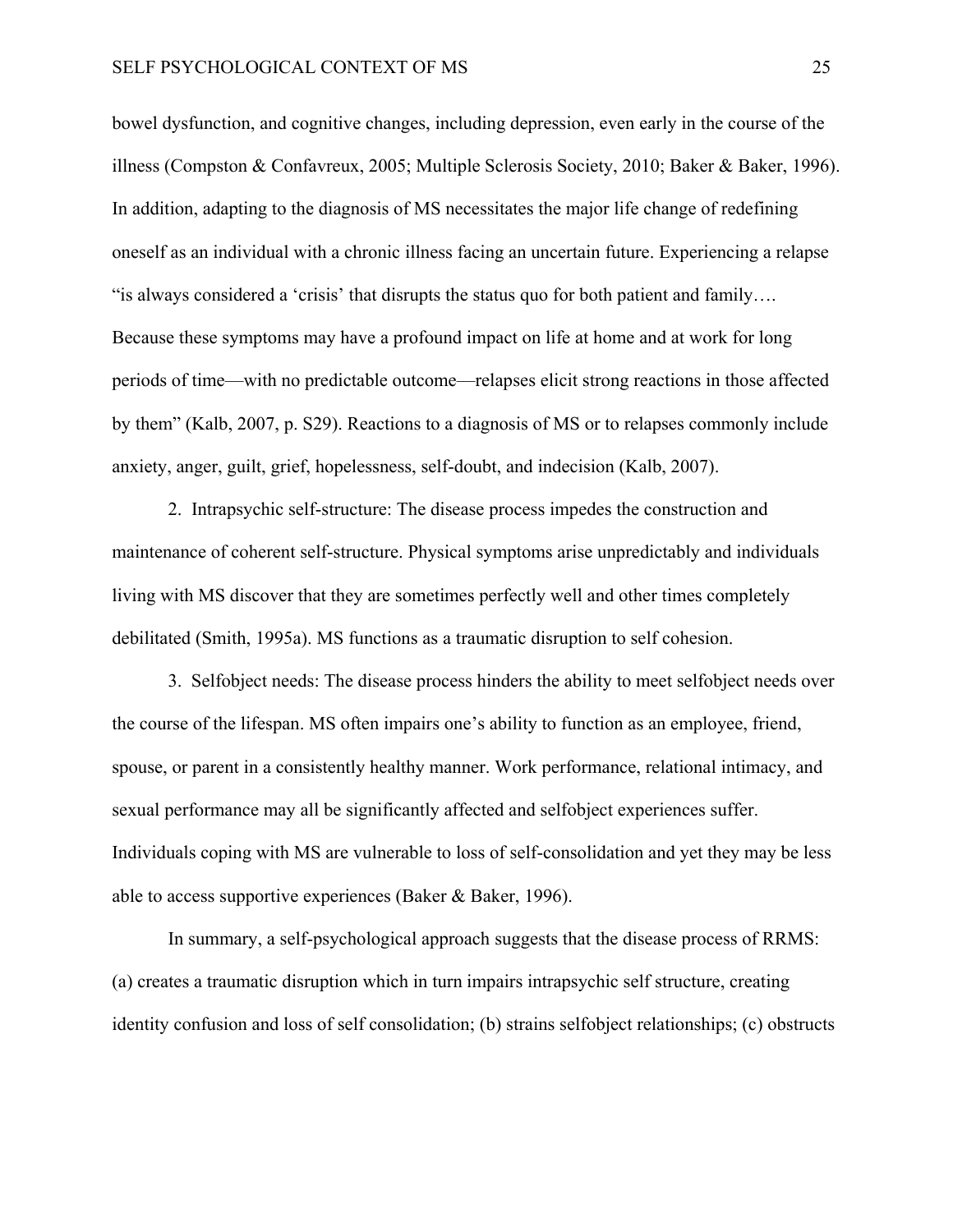selfobject experiences; and (d) hinders the optimal integration of available selfobject experiences (Baker & Baker, 1996; Smith, 1995).

The effect of this selfobject disturbance is self-fragmentation (Baker & Baker, 1996). Such states place MS patients at higher risk for exacerbations (Mei-Tal, Meyerowitz & Engel, 1970). Baker and Baker observe, in their analysis of similar dynamics among adults with ADHD, that, "a vicious cycle ensues, with distorted and arrested development that both increases the need for and disrupts the empathic responsiveness necessary to maintain self-cohesion" (p. 231). Among individuals with MS, early developmental concerns are not likely to be the primary concern. The illness tends to become apparent long after basic psychological development has been accomplished. Nonetheless, MS may trigger a "vicious cycle" of frustrated selfobject needs.

 MS impacts each aspect of the biopsychosocial model. Each aspect also interacts with the others. For instance, unpredictable neurological impairment increases with stress. Stress threatens psychological wellbeing, weakens the self structure, and increases the need for social interactions that could be used to generate essential selfobject experiences. However, neurological impairment may simultaneously disrupt the quality or opportunity for these types of social, empathic interchanges. For individuals with MS, it may be difficult to feel connected to others. As experiences of empathy, mirroring, and twinship decrease, the potential for loss of self cohesion increases. Any subsequent reduction in self cohesion seems to increase the frequency and intensity of biological MS symptoms (Baker & Baker, 1996; Mei-Tal, Meyerowitz & Engel, 1970). MS not only attacks the self, but it assaults the individual's ability to experience like-mindedness with others, the very experience that is needed to heal the self.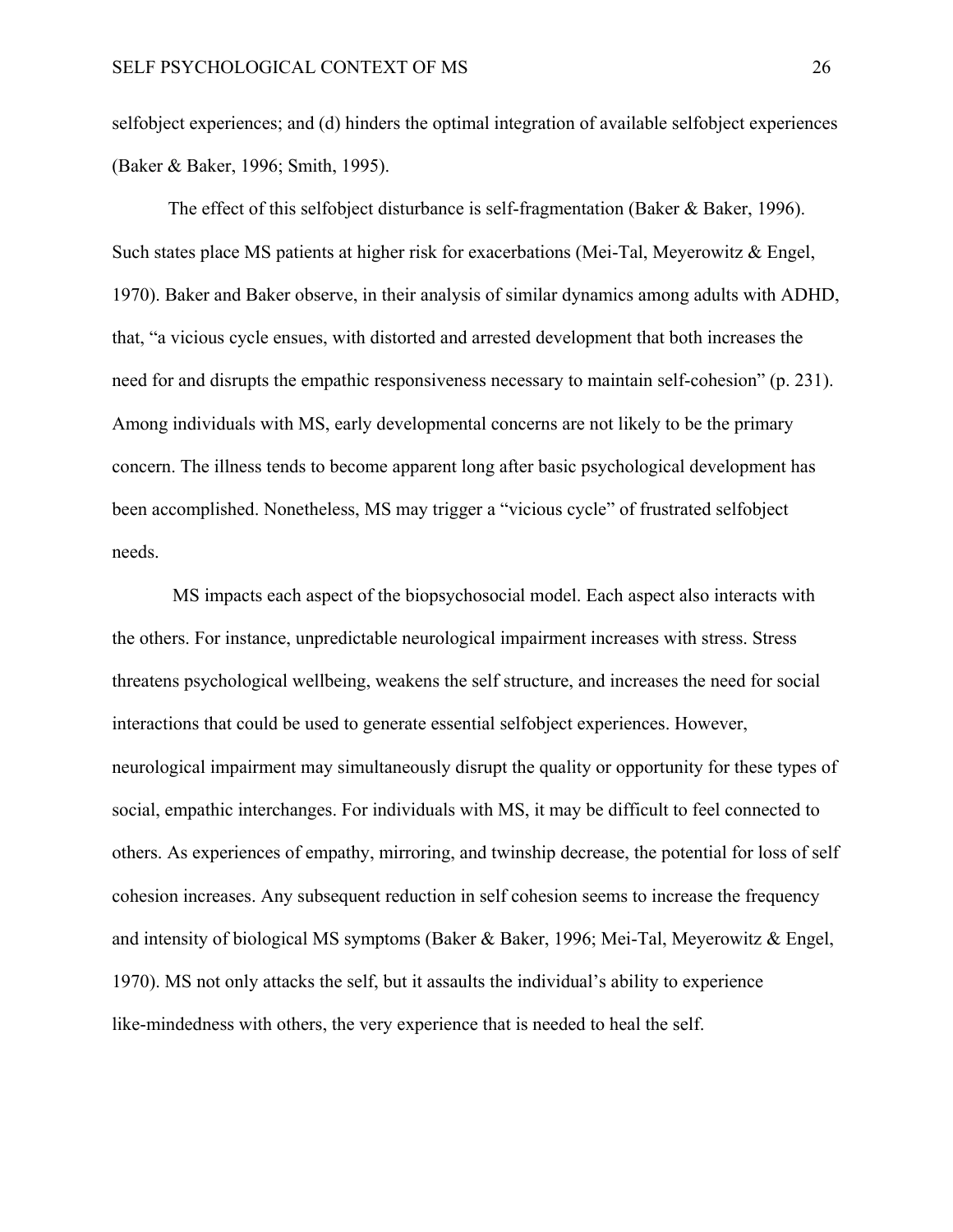#### <span id="page-32-0"></span>**Disruption of the Body Self**

Kohut (1971) conceived of the body as an integral part of the psychological self. He viewed "the body self," that is, the intrapsychic relationship to the physical body, as the primary mechanism for the expression of exhibitionist and self-esteem needs. This experience of the self in relationship to the body is rooted in infancy and has several layers of meaning. First, the child's experience of the grandiose self is through a body self grounded in the psyche. Second, an infant's first experience of empathy is mediated through the body in infancy by means of physical contact, such as holding, rocking, and nursing. This original experience of receiving care is theorized by Kohut to be a rather magical time when the infant feels fused with the caregiver. It is this experience of fusion to which the individual will return during moments of connection with others in body, mind, and spirit throughout the lifetime. In its most simple form, self-cohesion is experienced, that is, grounded, through the physical body. Because the body is the individual's first context for experiencing physical and psychological reality, the well being of the physical body was, in Kohut's eyes, an integral aspect of body self cohesion.

The body self is also the locus of the paradox of multiple sclerosis. Like other autoimmune illnesses, MS not only threatens the physiological and psychological self, but it acts through a terrible malfunction of the immune system, a mechanism that normally works to stabilize and protect the life of the body and the self (Cohen and Abramowitz, 1990). In this sense, relapsing-remitting MS may disturb an individual's ability to maintain a stable, cohesive sense of self. McWilliams (1994) writes that an "integrated sense of their own identity" (p. 54) is a necessary component of psychological wellbeing. The absence of specific symptoms and a circumscribed course of illness deprive the patient of a clear physical source of distress through which he can organize his sense of self in relation to MS.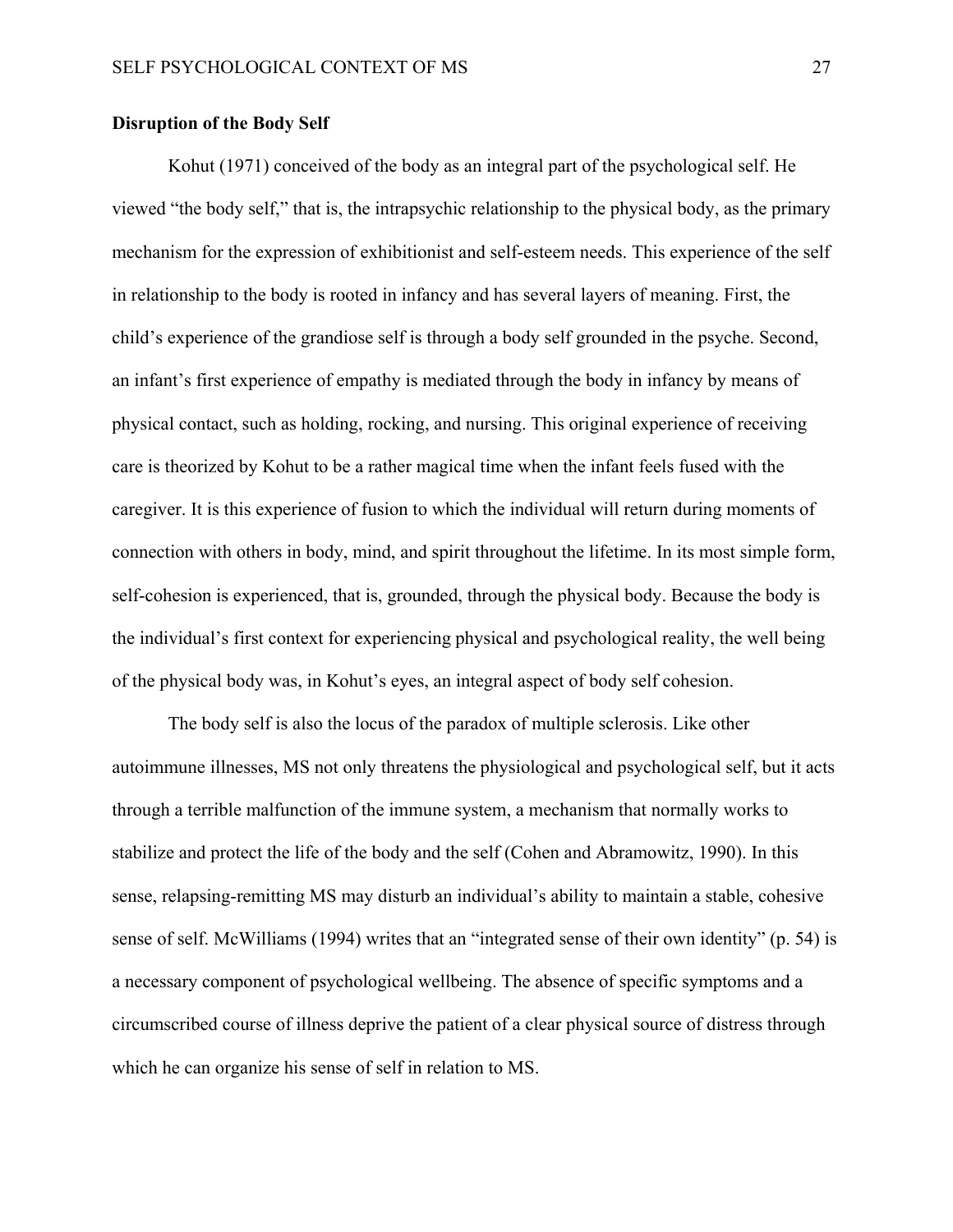#### <span id="page-33-0"></span>**Disruption of Expectations of Self**

As Compston and Coles (2002) observe, "for the patient, multiple sclerosis threatens an apparently infinite variety of symptoms but with certain recurring themes and an unpredictable course" (p. 1221). The implication of the physical presentation this illness is that individuals living with relapsing-remitting MS are sometimes debilitated and other times quite well. However, (in reality, at least) they can never identify themselves as wholly one way or the other; furthermore, they cannot predict the course of their illness (Smith, 1995). The body self can be experienced as out of control and unreliable. Kohut (1971) theorized that individuals affected by vague and diffuse symptoms are particularly vulnerable to fragmentation. Wolf's (2002) general definition of fragmentation in self psychology evokes the lived experience of multiple sclerosis: "Fragmentation means regression of the self toward lessened cohesion, more permeable boundaries, diminished energy and vitality, and disturbed and disharmonious balance" (p. 30).

#### <span id="page-33-1"></span>**Disruption, Loss and Grieving**

This paper focuses on the disruption of selfobject experience during diagnosis and the early stages of treatment because these periods tend to present novel stressors. Although MS may traumatically disrupt selfobject experience throughout the lifetime, early periods of the illness tend to present the most intense psychological challenges. This is likely because they coincide with the early stages of the grief process. Like other situations that interfere with important aspects of life, developing a chronic illness triggers a grief response (Kalb, 2007).

What is grief from the perspective of self psychology and in the context of RRMS? Cohen and Abramowitz (1990) address the first part of this question.

The affective experience of grief brings with it wrenching psychic pain; it involves the deepest sadness known to human experience. The death of a loved one, who provided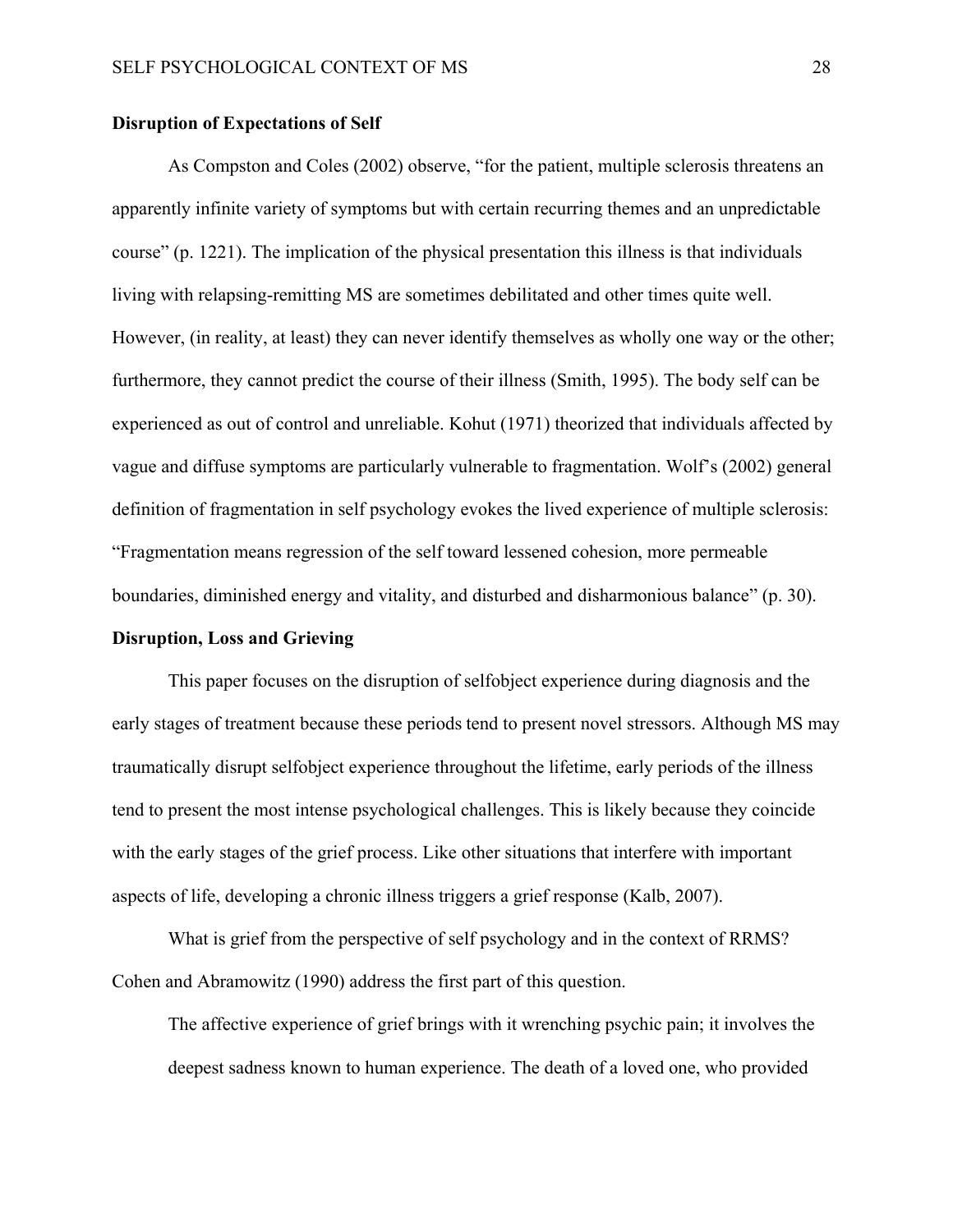vital self-sustaining functions for the bereaved, can traumatically threaten the bereaved's most basic sense of self cohesion. A feeling that one is "falling apart" or is "lost and adrift" accompanies grief and reflects a profound sense of fragmentation…. Expressed in self psychological terms, whereas grief is the affective expression of the self traumatically disrupted by loss, the grief process involves mechanisms that may begin to restore self cohesion in two ways: by intrapsychically maintaining the selfobject bond with the deceased and by bolstering and reaffirming selfobject ties with the living. (p. 161)

One way of applying Cohen and Abramowitz's conceptualization of grief to the context of RRMS is to formulate the self as both fragmented and split. In RRMS, the "loved one" that has died is the healthy self, that individual that existed prior to the onset of the disease. The "bereaved" is the ill self, that individual that has developed some constellation of neurological signs and symptoms. Because the loved one and the bereaved are actually contained in one person, the self is split. Additionally, the self is fragmented by grief, the disruption of multiple selfobject bonds, and the physical realities of RRMS.

Experiencing the loss of prior functioning due to RRMS is similar to the course of the illness itself. The meaning of the illness, and thus the loss it inflicts, does not become apparent immediately. This complicates the grieving process. It is difficult to know what or how to grieve if it is unclear what will be lost or how the losses will occur. A few general comments can be made, however. The losses of MS are wide-ranging. As it is a disease that tends to strike healthy adults in the third or fourth decade of life, it is often a direct blow to peak parenting and professional years. As a result, regardless of its actual expression, MS threatens the ways in which adults express healthy narcissism, ambition, and ideals: profession, income, family role,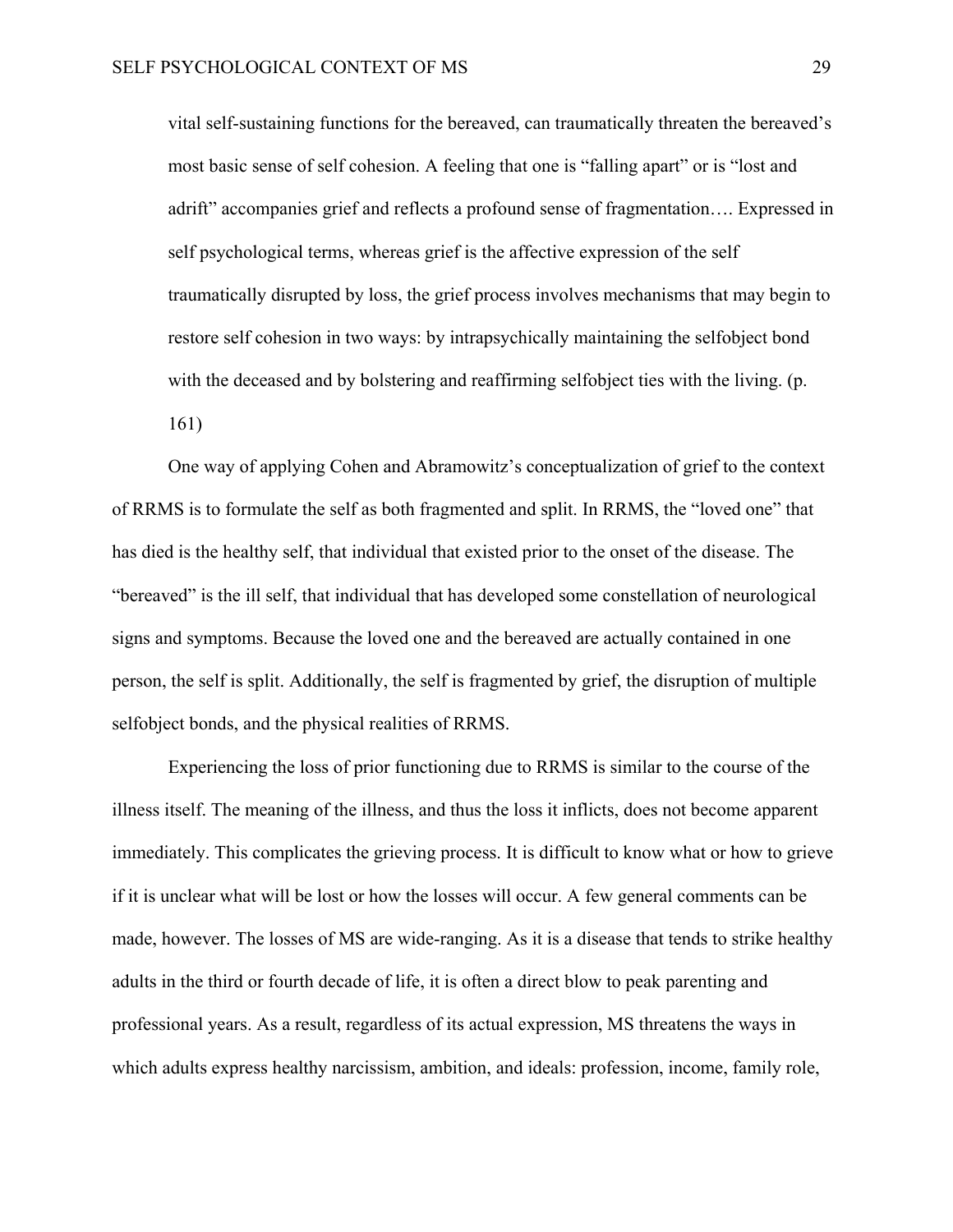and physical health, among others (Cohen & Abramowitz, 1990). In this way, MS triggers a grief response that may have an ongoing impact on the lived experience of the illness.

In the early and middle stages of the grief process, individuals may be deeply affected by denial, anger, sadness, guilt, and anxiety. Just as the need for enhanced selfobject experiences grows, the reliability of existing selfobjects wavers. Contact with selfobjects, through the communities of daily life, is interrupted by illness. The ill individual may no longer feel a sense of fit with like-minded others who formerly shared a sense of professional collegiality, supporting mature, adult selfobject needs for twinship. The difference between the circumstances of the ill individual and those of her circle of friends, family, coworkers, and daily contacts may seem glaringly obvious. Idealized others, such as physicians and other important figures, may fail to fulfill their selfobject needs as individuals move through the process of recognizing worrisome symptoms, seeking medical help, and, ultimately, obtaining a diagnosis. Altogether, the ill individual is acutely vulnerable to a traumatic disruption of self (Charmaz, 1993; Cohen & Abramowitz, 1990).

This acute vulnerability to traumatic disruption of self experience changes over time. Even under difficult circumstances, individuals' relationships with others tend to become more stable and predictable over time. In this way, selfobject experiences may become more constant, dependable, or gratifying. Although one's objective health status may be more impaired several decades after the diagnosis of RRMS has been made, the patient's experience of the illness is likely to be more socially and psychologically stable then than it was immediately following diagnosis. This gradually increasing awareness and accommodation of the illness is known as illness acceptance (Charmaz, 1993; Smith 1995a).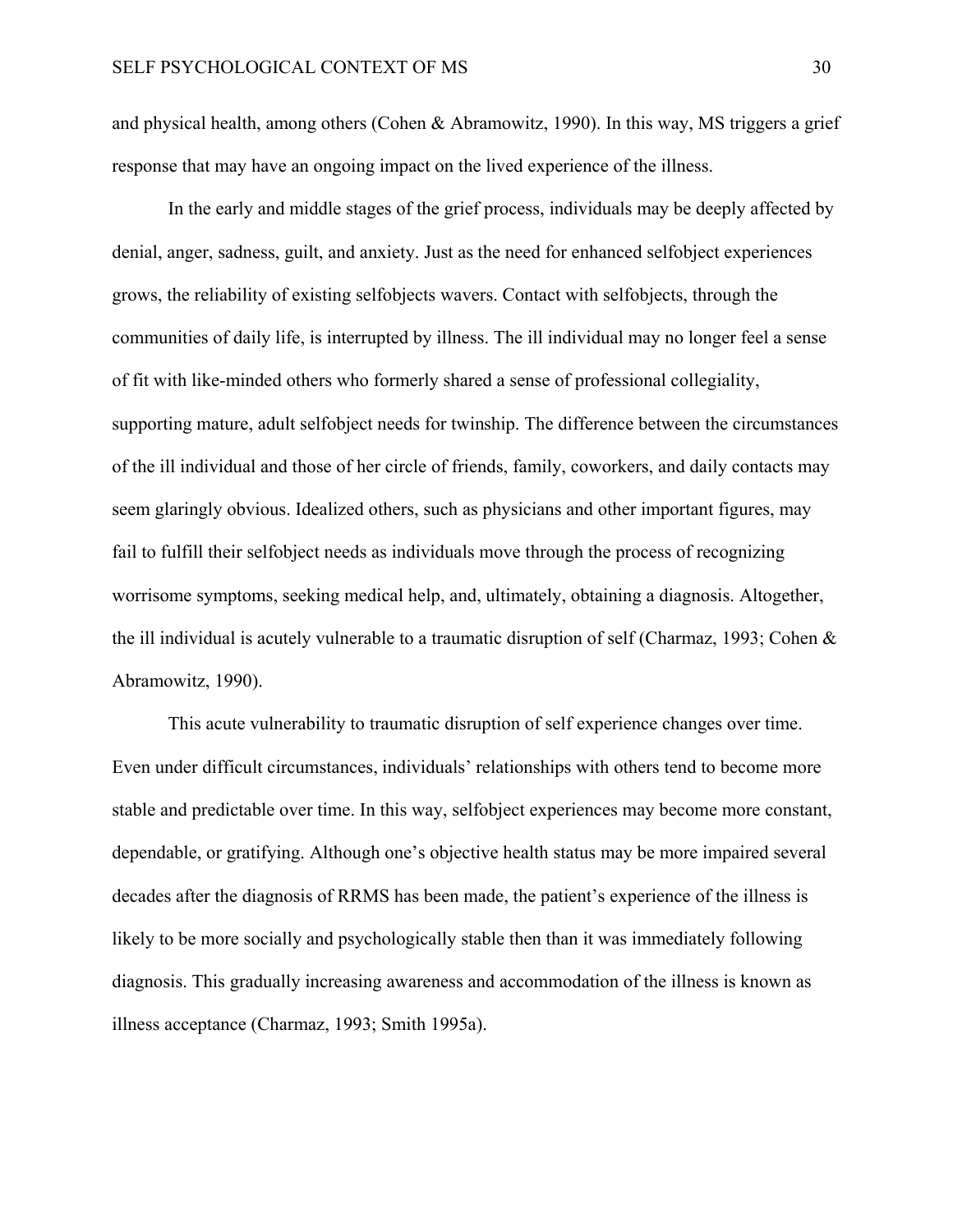#### <span id="page-36-0"></span>**Disruption throughout the Biopsychosocial Spectrum**

What follows is an exploration of several central phases of RRMS—first noticing symptoms, learning of the diagnosis, making decisions about treatment, and adjusting to life with the illness—from the perspective of self psychology and the biopsychosocial model. The core underlying themes of selfobject disruption and grief are discussed on an ongoing basis alongside these phases of illness.

**Symptom onset.** An individual's first exposure to symptoms is often confusion, disorientation, and shock. Regardless of whether a patient seeks medical care and receives an accurate diagnosis at this point in time, it is unlikely that she is able to fully appreciate her prognosis. Later, in the process, as she experiences a second attack, receives a diagnosis of clinically definite MS, and faces decisions about beginning disease-modifying agents and other treatments, she will encounter many additional challenges (Charmaz, 1993; Kalb, 2007).

A period of diagnostic uncertainty typically lasts years. In a sophisticated neurology practice, it is possible for individuals to be diagnosed with new-onset MS rapidly, thanks to modern neurodiagnostics and clinical advances. However, it is also routine, in these same practice settings, to meet scores of MS patients who report that they lived with symptoms for years, sometimes decades, before being accurately diagnosed (Marrie, 2009). From a self psychological perspective, this delay in diagnosis suggests that many patients may spend long periods of time without a reliable physical "locus" around which the psychological self can be organized (Cohen & Abramowitz, 1990, p. 159). As Kohut (1971) acknowledged, physical illnesses with vague symptoms increase one's vulnerability to self-fragmentation.

Initial encounters with MS may trigger self-fragmentation by a variety of mechanisms. First symptoms, such as rapid-onset vision loss, paralysis, or loss of coordination or motor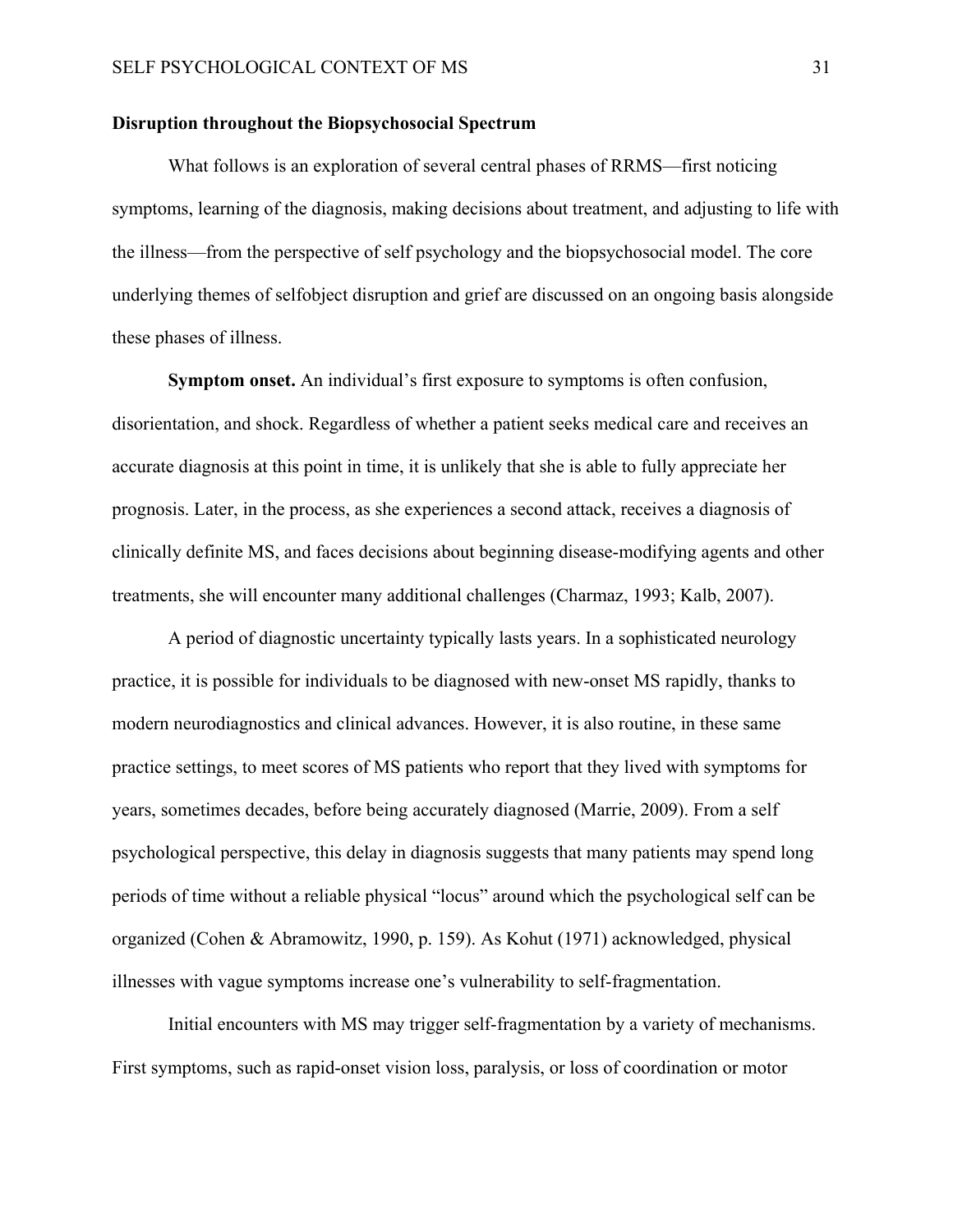control, may be startling, cause embarrassment, and dramatically impact one's basic sense of trust in oneself. Others' confidence in the afflicted individual's wellbeing and competence to perform daily tasks, such as driving a car, caring for children, and carrying out work-related tasks, may also be affected. Such symptoms interrupt mirroring selfobject functions, as one's experience of feeling competent and admired diminishes.

This sense of diminishing competency may be internally driven. An individual's initial awareness of the illness may be characterized by heightened awareness, diffuse anxiety and confusion. As one patient described,

I couldn't understand what was going on, I was beginning to, to doubt my sanity a bit. Um, I thought maybe I was hiding something from myself in a major case of denial; it was very strange, because I'd always been very coordinated and very athletic, um, and all of a sudden I just would go though periods where I couldn't hold onto things, and I would drop things, and, and I would be terribly fatigued. I could sleep and sleep and sleep, and then I'd be fine. Um, so I kept thinking, alright, what is it that subconsciously is bothering me that I'm going into these deep periods of depression that I'm not aware of why I'm depressed. (Smith, 1995a, p. 48)

This patient's memory of her initial encounter with MS highlights the way that her symptoms contradicted her sense of invulnerability (i.e., "athleticism," "sanity"). In addition, like Dr. Buzzard's peers in London in 1890, she initially mistakes her symptoms for something like hysteria.

In contrast, some individuals find refuge from internally driven anxiety through defensive denial. Individuals who are convinced they are not impaired may not be immune from the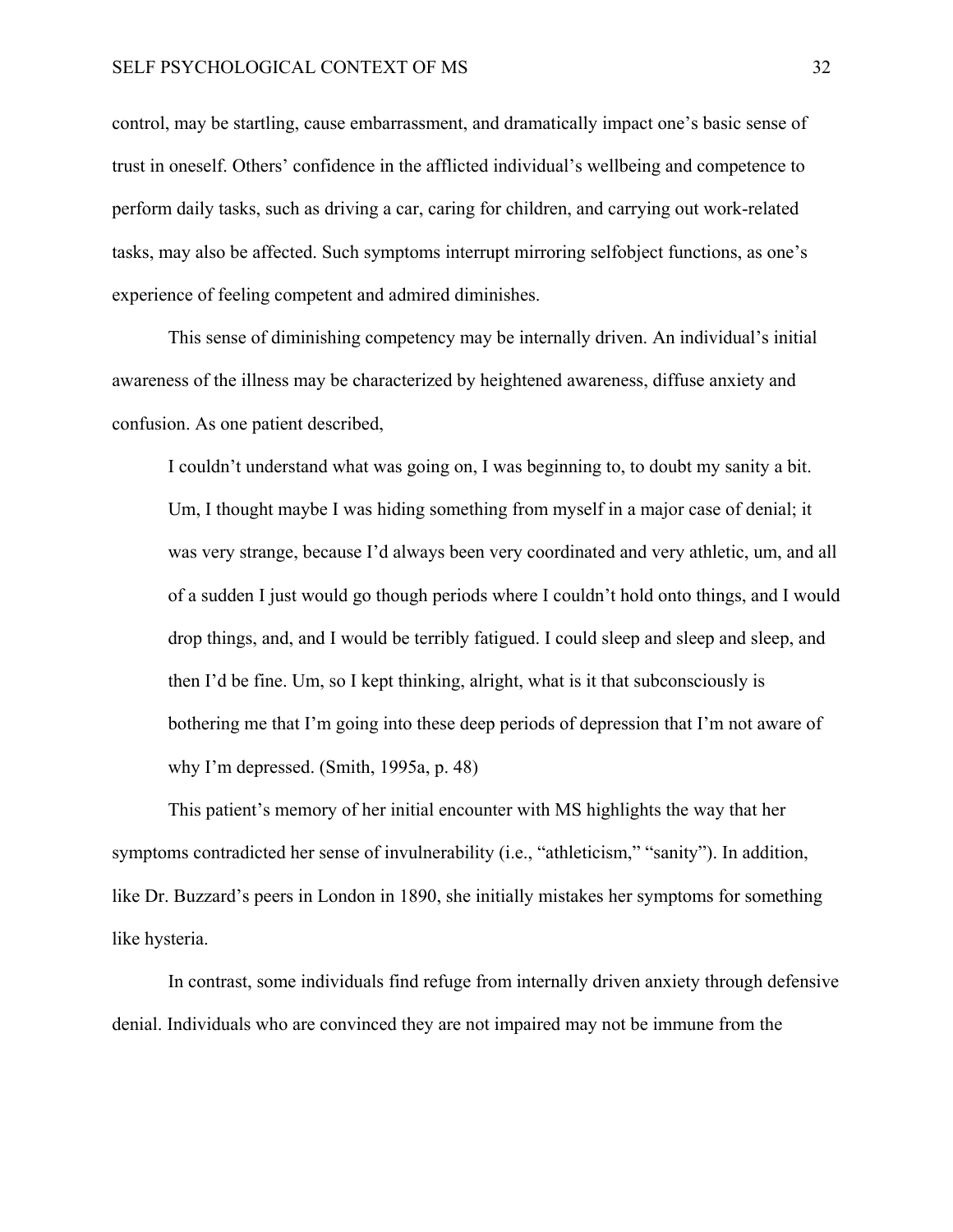disruption of mirroring selfobjects. They are likely to encounter others' concern for their health. Cohen (2005) recalls his experience with this process in his memoir, *Blindsinded*,

My minor symptoms had become too big a deal, I thought. Doctors were supposed to be cautious, but they seemed to be rushing to a verdict before the evidence was in. Concern was out of proportion. "No," I calmly explained to my family and friends and doctors. "This is a mistake."… Nobody was buying my explanation, least of all my neurologist. "We will see" was about all he would say. The doctor did use a word that was unfamiliar to me in the context of illness: *denial*. (p. 13)

Denial in response to potentially serious illness may signal the emergence of the grandiose self in an effort to stave off further decompensation (Tasman, 1982).

From the onset of symptoms to diagnosis, there is, necessarily, a gap in the ability of selfobjects to adequately meet one's twinship needs. In other words, ill individuals may begin to sense, or even explicitly articulate, that they have become different from the healthy people that previously met their twinship needs. Sue, a woman with MS whose narrative (Campling, 1981) appears in the Disability Archive UK, describes her initial experience of the illness:

MS came suddenly, dream-like. On my usual walk down the lane which marks my country home, legs became heavy, the unconscious movement became conscious. I fell among the grasses and wild flowers, no real alarm yet, wondering. The strange consciousness of movement receded, I continued, but days later it reappeared. I went to the doctor. 'Er, Doctor, I-um-don't seem to be able to walk properly' - embarrassed, conscious of sounding silly.

This experience of difference separates them from the others that helped them feel part of a cohesive group, can lead to feeling fragmented, and reduce resilience to psychopathology.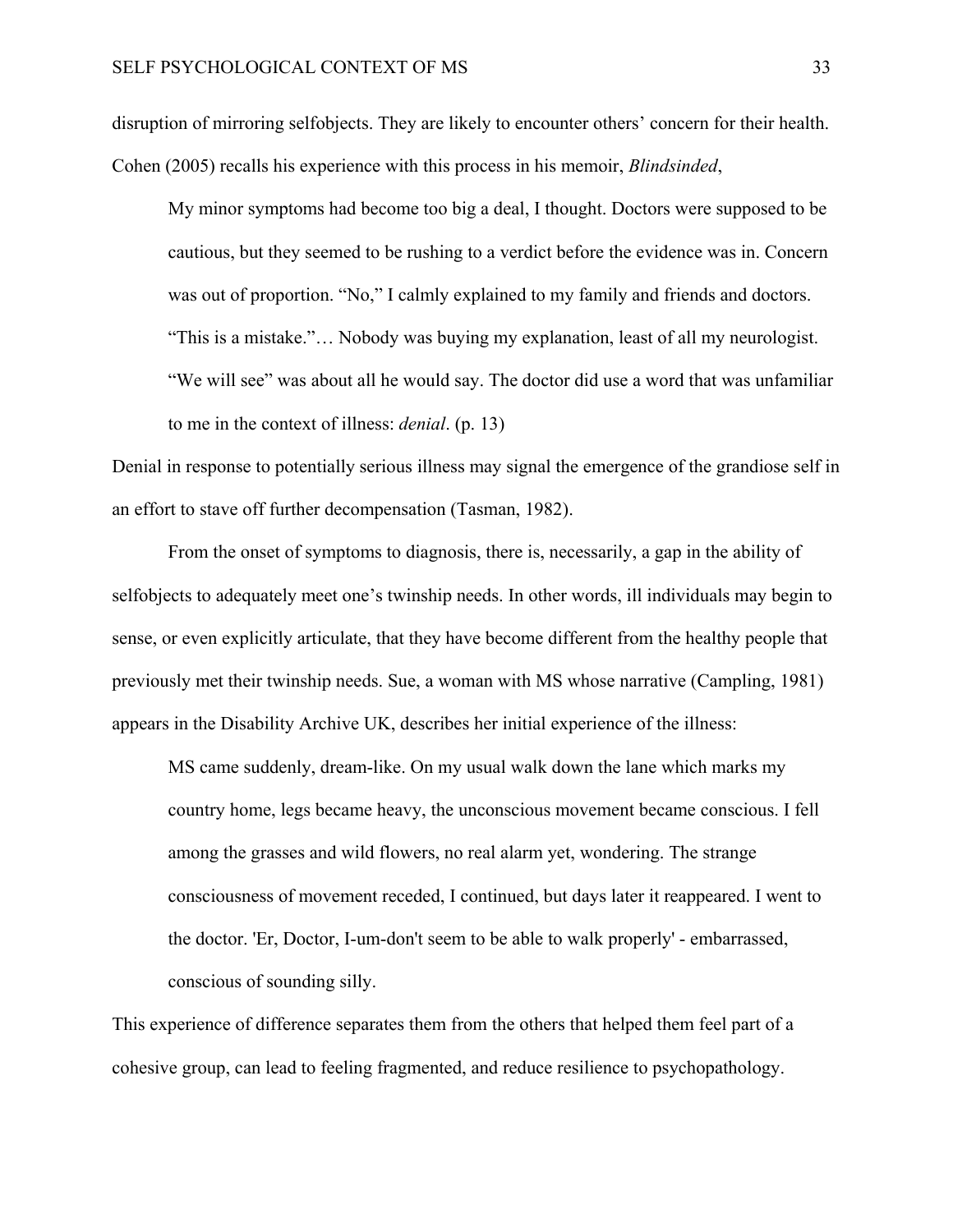Simply stated, individuals beginning to experience MS begin to feel different from the people they are closest to, and this feeling of difference and accompanying selfobject loss, may fragment the self, which leads to psychological suffering (Charmaz, 1993; Cohen & Abramowitz, 1990).

Notably, during this period of diagnostic uncertainty the post-diagnostic grief process cannot yet move forward. Individuals cannot accept the mantle of the "MS role," as fragmented as that may be, and embrace the social support and possibilities for twinship experiences inherent in that role. And yet they may be well aware that they are not truly like others in some important but vague way. Support groups, which may play an important role later in meeting twinship needs, are not yet an option as the ill individual has no name for, let alone any sense of acceptance of, the illness (Charmaz, 1993). The situation is especially difficult as symptoms of MS spontaneously remit, only to relapse again later. At this point in the illness, individuals have no way to organize their experience or perceive it as an enduring presence.

**Disruption of idealizing selfobject functions.** When patients seek medical help for their symptoms, they hope to find people who can allay their anxiety as well as their physical suffering. From a self psychological perspective, the patient is prompted to seek medical care by some conscious recognition that self fragmentation is occurring in response to symptoms of illness. Through exchanges with an idealizable physician, the patient wishes to regain a sense of calm and security. In addition, the patient expects the physician to meet mirroring selfobject needs. As Cohen & Abramowitz (1990) observe, "the seriously ill person yearns, like a vulnerable child, for omniscient and omnipotent figures to merge with: thus, physicians, nurses, therapists, and other caregivers are sought to fulfill idealized selfobject functions" (p. 164).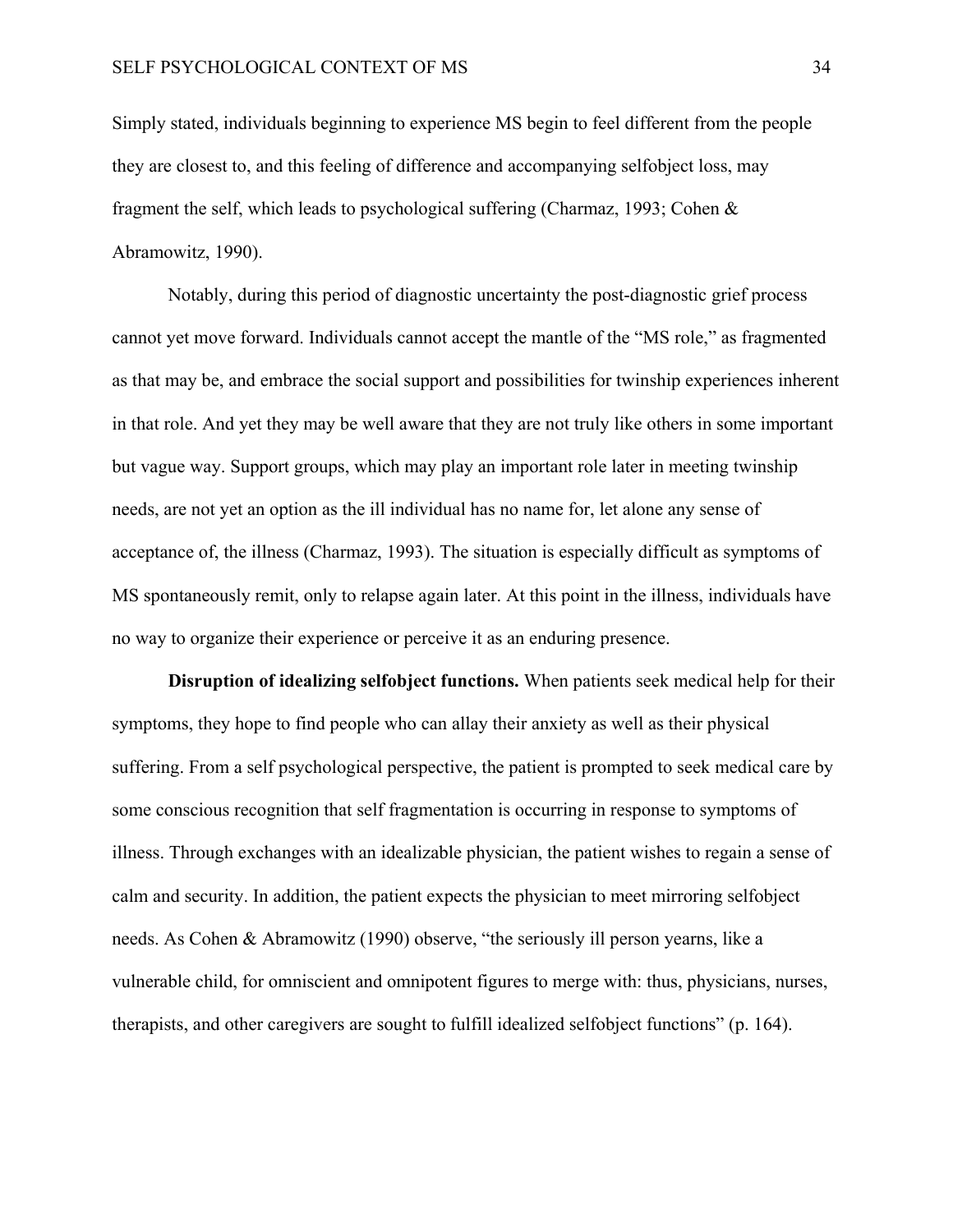Patients may recall this desire and articulate the need they felt very clearly. In the following patient account, a woman with RRMS recalls her first encounter with an idealizable physician.

 [When I was younger…] the doctors used to make house calls. But I think here we were blessed with exceptionally good medical care… And doctors were much more attuned to people and what was new. But my very earliest memory of a doctor was old Dr. X. who went around with a horse and buggy and I remember the house that my parents built was being finished and I remember his coming down and sitting on a crate and he said, "I brought you something!" and I remember this and I would think, a present! And he brings me—his wife had pureed vegetables from their garden for me because my mother would be busy moving and all, so I remember his sitting and feeding me. And he was rather unusual because he had trained in, I think it was Harvard, I'm not just dead sure, but then he had gone to—I think it was Germany or someplace and gotten all where at that time they were ahead of us really in child medicine and so he fed me because I had been allergic to my mother's milk and so I had been fed on somebody's barley and vegetables and things like that way before children were eating at that time. It's amazing. But that's why I'm a vegetable person, I always say. There was never one that I didn't like! (Smith, 1995b)

Of course, in the case of MS, medical providers do not have all the answers, even in the best of circumstances. Under typical circumstances, the ill individual enters a lengthy period of uncertainty, during which she may seek care and reassurance from a variety of caregivers. This period of uncertainty often involves a gap in the fulfillment of idealizing selfobject needs, meaning that just as an individual's idealizing selfobject needs are mobilized by the illness, the opportunity for meeting these needs is lost and there is a resulting retraumatization. The ill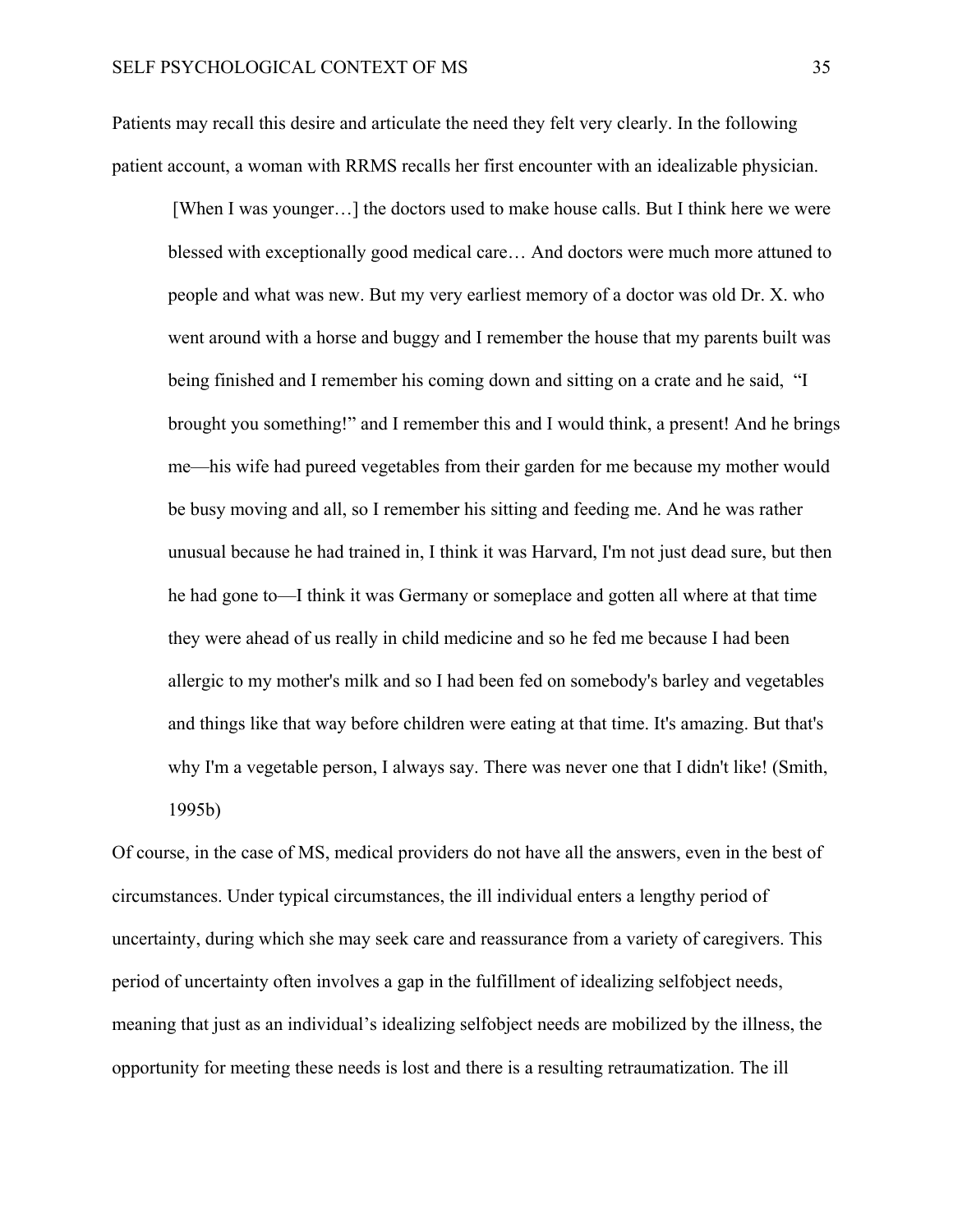individual feels strained and possibly fragmented by the mysterious appearance of symptoms just as caregivers may doubt the clinical relevance of patients' presenting complaints or struggle to weave together the details of the clinical picture into a meaningful narrative. Often, caregivers are unable to step in to provide safety, calmness, and healing.

Physicians empathically fail patients at this point in the illness experience for a number of reasons. Misdiagnosis certainly frustrates selfobject needs for mirroring and idealization. However, even in the context of perfect interpersonal attunement, this situation—confronting the early phase of RRMS—is a setup for empathic failure. Before they develop symptoms of the illness, individuals' relationship with their body self is idealized. As symptoms develop and persist in a worrisome way, doubt arises and medical expertise is sought. The physician enters this idealized relationship between the psyche and the body self. At this point, an intricate process to solve the mystery begins. Inevitably, the physician disrupts the idealization of the body self by the psyche (personal communication, C. Smith, March 1, 2010), a process that may begin long before diagnosis and extend indefinitely.

The idealization of the body is nearly palpable in the opening of the account of Sue, the English patient quoted above, who first encounters MS, "dreamlike… among the grasses and wild flowers" (Campling, 1981). Relapsing and remitting symptoms persist and she consults a physician. Her story proceeds, describing a doctor–patient interaction in stark contrast to the happy, well-fed infant of the previous excerpt:

He eyed me bleakly and handed me some tranquillisers. I went home and threw them away. Symptoms continued and varied. I visited the medical profession again. This time he was not amused - look Mrs. Housewife you are depressed/isolated/neurotic/female. Are you taking the pills? No? Exasperated, take *these* pills. I take the pills, symptoms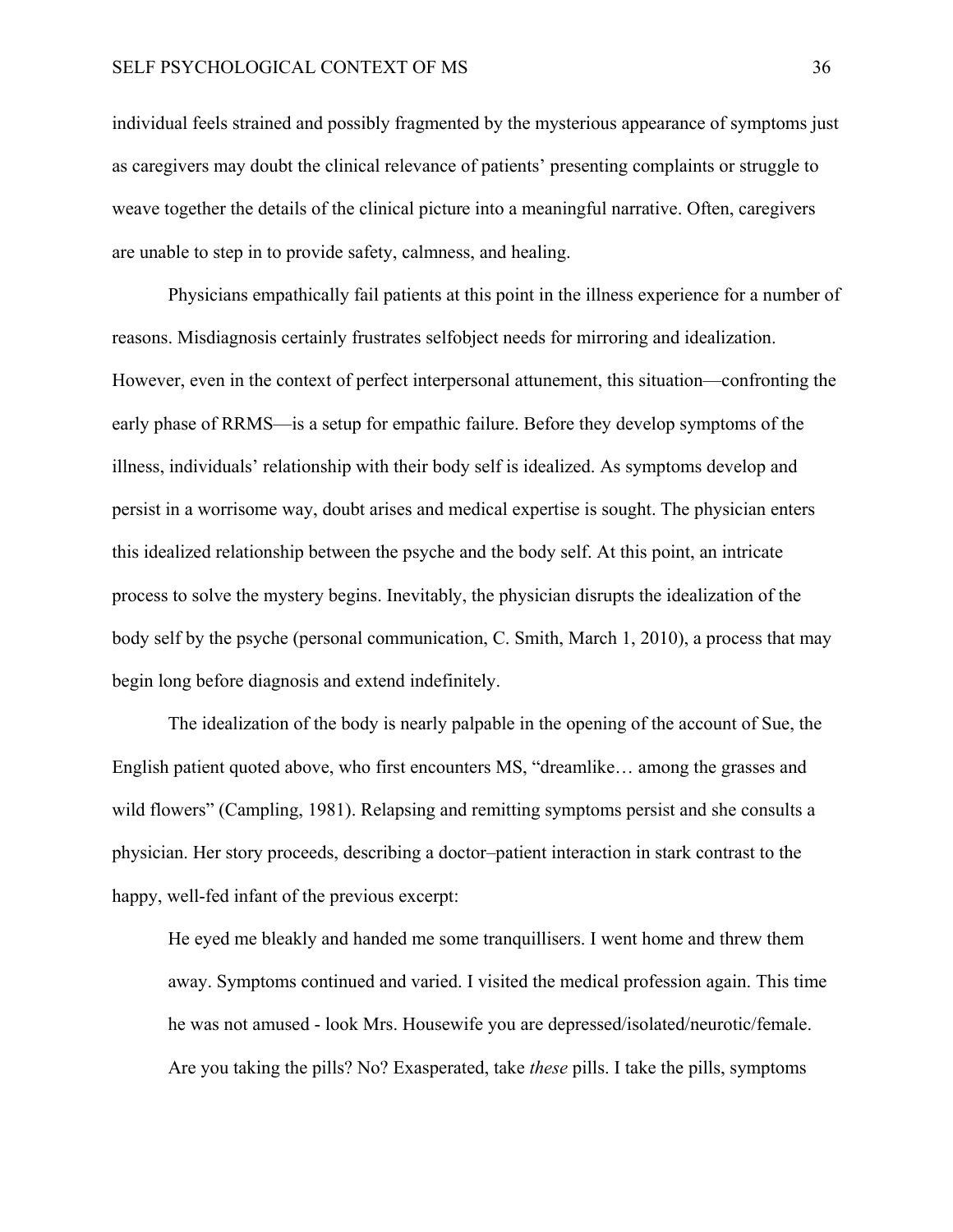persist. I go back to the overworked doctor. Repeat my story. He tries psychological approach (after all, he's on duty at the local 'mental hospital' sometimes, he has an interest in psychology). 'Do you find walking easier when you are not with your husband?' 'No.' I am not being helpful. 'Do you find it more difficult out of doors?'. 'Yes, I keep feeling like I'm going to fall over (and there's no furniture to hang on to).' Ah hah—his face brightens up, he's got it—agoraphobia. I'm not at all convinced, I ask for an examination. Smile fades, he refuses, says it's not necessary—I am agoraphobic. I don't feel any better, but I have a label. I go home and report that I am an agoraphobic. There follow months when I nearly kill myself, forcing painful legs on long walks, bike rides, in an effort to de-agoraphobic myself, combined with amateur psychiatry nights of 'where did I go wrong'. I couldn't get the feel of being an agoraphobic. I go back to the doctor; this time he's had enough. I am a hypochondriac - heated words - the patient answers back. I'm shown hastily out of the surgery shouting, 'Next time I see you I'll be in a bloody wheelchair.' Prophetic words. The next day I collapse, an embarrassed doctor (but covering up well with professional ethos) orders an ambulance (Campling, 1981).

Another illustration of such empathic failure comes from the following patient account. After consulting a psychologist and a gynecologist about her symptoms (the latter pressured her to undergo exploratory abdominal surgery), this patient finally saw a neurologist.

So I went to a neurologist 'cause a friend of mine who had MS was saying, "You know, I think you may have it." And I thought, "Nah, nah, not me, I don't have that, that's an incurable disease, I don't have that." So, I did go to a neurologist and he asked me what my social life was like, and I sort of looked at him, and I said I wasn't dating anybody at the time, and he asked me why I moved from the city out to the country, and I said, well,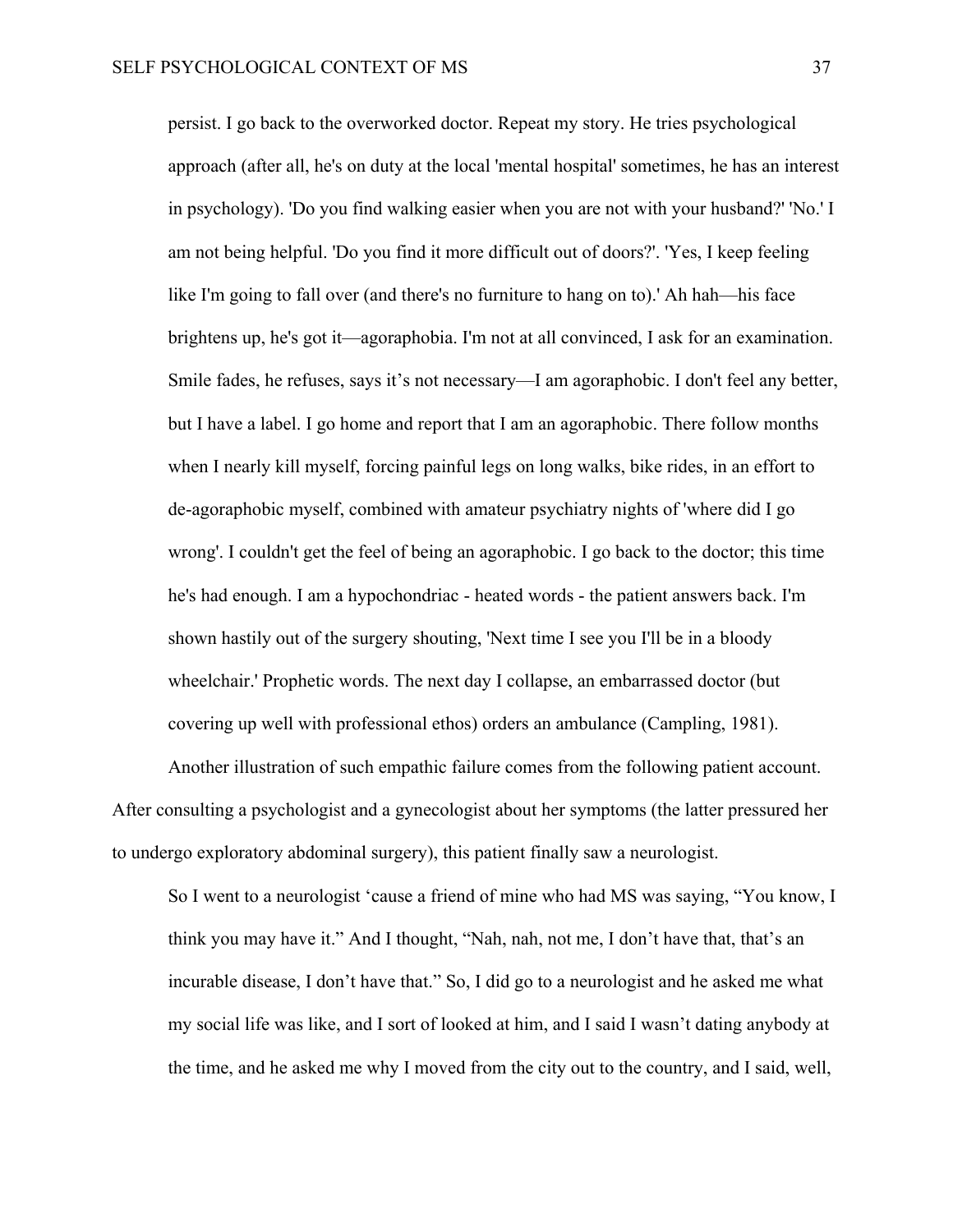because a relationship had ended, the lease was up, and all sorts of things were coming to an end, I wanted to get a fresh start . . .So he decided that I was very upset and I was really under stress, and what I really needed was a psychiatrist to talk to, 'cause obviously I needed a better social life, because he said, well, how often do you date [laughter]? I said, well, it's sort of hard to say, exactly, I'm not seeing anybody, I wasn't seeing anybody steadily at that point, and uh, you know… So he said, well, obviously, you're lonely and distraught, and you need a better social life, and a psychiatrist, and that was before he even examined me, and I was having some, looking back on it now, I definitely had some fine motor problems, and a little bit of some gross motor problems, so the neurologist tests, of your nose, and touch the finger, and that sort of thing and matching up. I realize now that, I had, never having done it before, it's like, this is a little awkward. But, not thinking at the time that it wasn't because I hadn't done it before, it was because there was a neurological problem there, and he was in, he was in denial of that, so he wrote a letter back to the referring physician saying that, based, I think he actually used the word neurotic in the, in the letter back to uh, the referring doctor.

(Smith, 1995a, pp. 50-51)

These last two examples recapitulate 19th century notions of hysteria, gender, and power within contemporary neurological practice, demonstrating a complex interaction between doctor and patient in their historical and biopsychosocial context. More specifically, examples such as these point to the serious disruption of selfobject ties that such an interaction may threaten for an individual patient. This felt disruption may recapitulate themes of its own, specifically, the ill individual's own preexisting self issues. In other words, the broader context of MS in society informs the doctor–patient interaction, which in turn conjures up the patient's internalized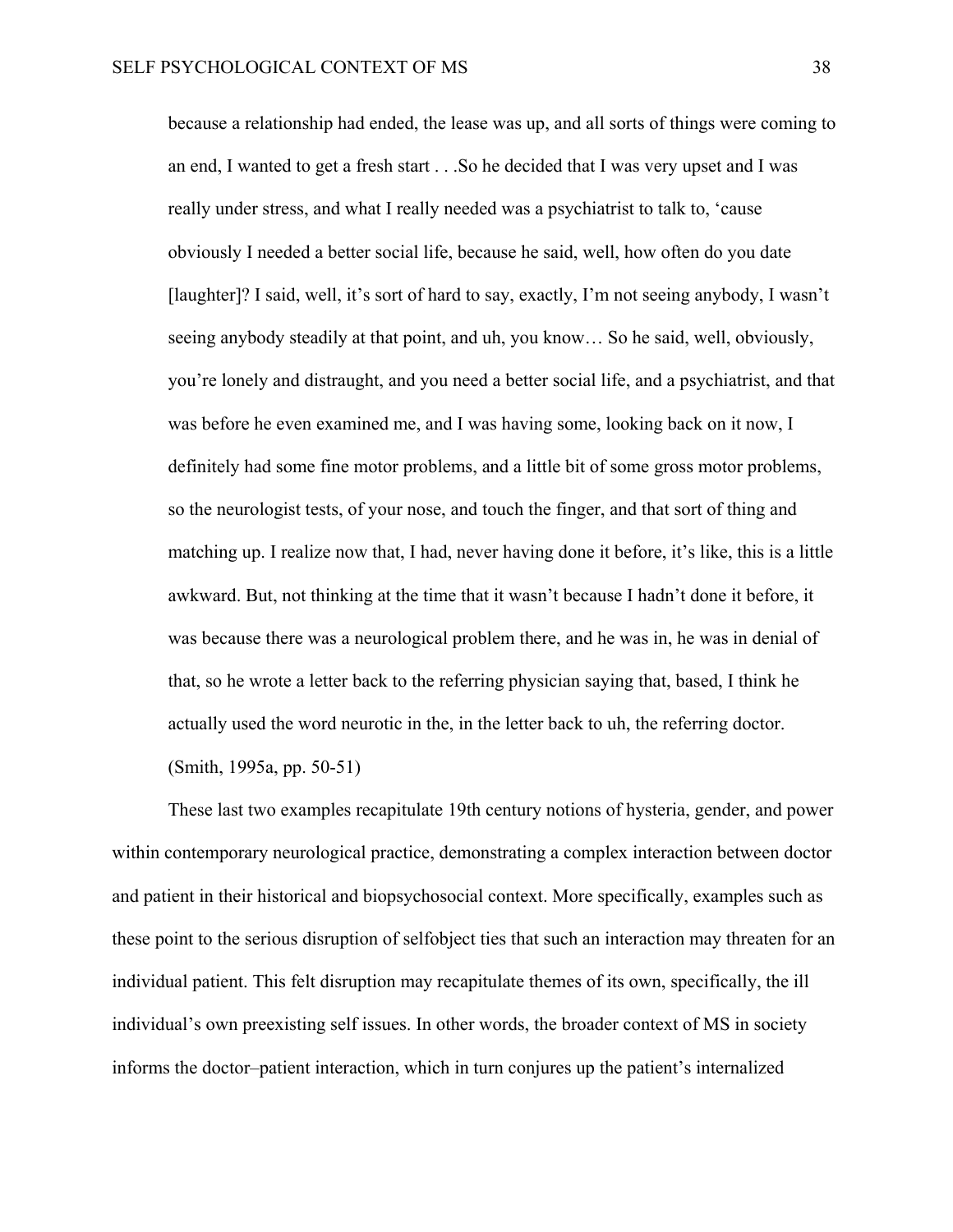selfobject milieu (Cohen and Abramawitz, 1990). Although the form of self disruption will vary, the lack of empathy and mirroring that patients encounter affects their relationships with physicians. They may find that their preexisting idealization and trust in physicians is dented or shattered (Scovern, 1999).

**Diagnosis.** Diagnosis is a fundamental aspect of medical practice; it is the process of discerning a problem through examination (Kleinman, 1988). In American culture, it is Western biomedicine that has identified multiple sclerosis as a disease and has determined methods for finding evidence of the disease. Especially in recent years, the American medical establishment has developed treatments for this disorder (Bowling, 2006). In this culture, diagnosis creates order and meaning out of the vague, distressing symptoms of multiple sclerosis. Doctors diagnose in an attempt to create certainty, meaning, and some semblance of control and, as Freud observed, to alleviate the caregiver's anxiety (Freud, 1913; Kalb, 2007; Kleinman, 1988).

Multiple sclerosis can frustrate both doctors and patients in their search for meaning and mastery. Especially in the days before effective disease-modifying treatment was available, diagnosis created as much uncertainty as it alleviated. The moment of diagnosis is recalled as an emotional crisis by many patients (Kalb, 2007; Smith 1995a).

From a self psychological point of view, diagnosis is a double-edged sword that may initially present a serious threat to self-cohesion while also offering the possibility for redemption at a later time. Initially, diagnosis attacks the cohesion of the body self. Notably, it is the physician both controls diagnostic information, executes the diagnosis, and works to heal the patient. Though he or she may have occupied an idealizing selfobject function, in the moment of diagnosis, the physician breaks the patient's fusion with the body self (C. Smith, personal communication, March 1, 2010). This is a moment that can be expected to trigger feelings of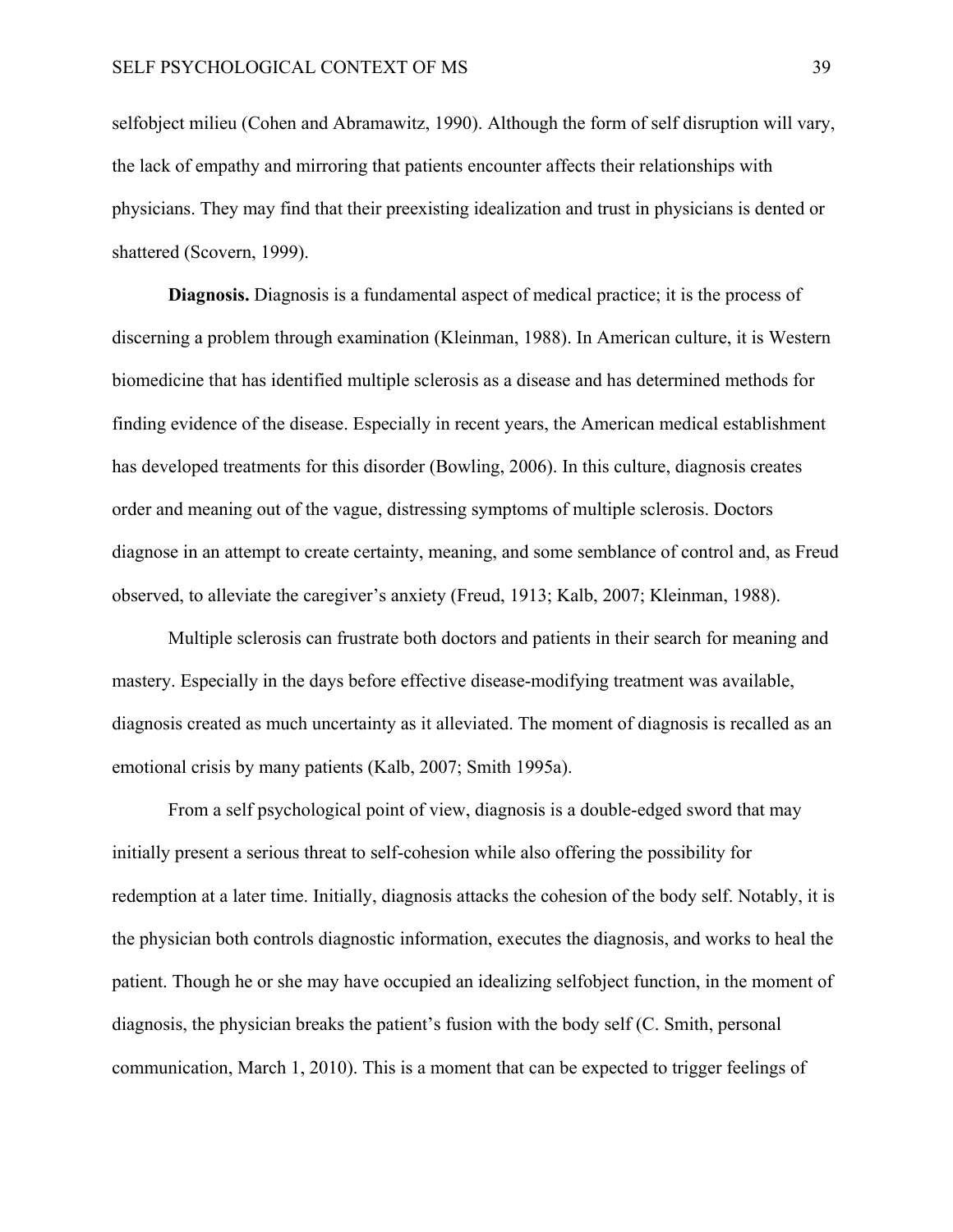fragmentation. In the following patient account, a woman with RRMS recalls her own experience of learning that she has MS:

I remember I was still in the hospital. Actually I didn't get the diag-- Dr. G. came to say, "We need some more physical tests" and so on and, "Well," he said, "You know, I'll teach you how to use a cane." I hadn't even used a cane at all and I was shattered at that idea, that I was going to have to use a cane because how on earth was I going to take care of my husband and how was I going to take care of the house and how was I going to mow the lawn and how was I going to do this and that and shovel the drive, and you know all these things that were going through my mind. Dr. H. came to see me shortly afterwards in the room and I told him I felt terrible. I said, "I feel gloomy." And he said, "Oh, what's the matter?" I told him and he said, "We shouldn't have said anything. I hadn't told you yet." So he sat down and explained it and I said, "Well, what's going to happen?" And he said, "I don't know." (Smith, 1995b)

This patient recalls her "shattered" sense of self with a caring physician, who meets the patient's request for mirroring. In this interaction, the physician seems to acknowledge fears of iatrogenic harm and a wish to protect his patient, at least temporarily, from the reality of the diagnosis. Nevertheless, he expresses concern about her feelings and ultimately conveys his sense of powerlessness and uncertainty with her. This may be an example of a physician maintaining an idealizing selfobject function by expressing and demonstrating his desire to protect and soothe the patient, despite his lack of omnipotent control in this situation.

Another patient describes her diagnosis experience as profoundly disorienting. This patient vividly depicts the antipathetic aspects of hospitalization and treatment by a cold physician as well as her awareness of her own empathy towards her doctor's predicament.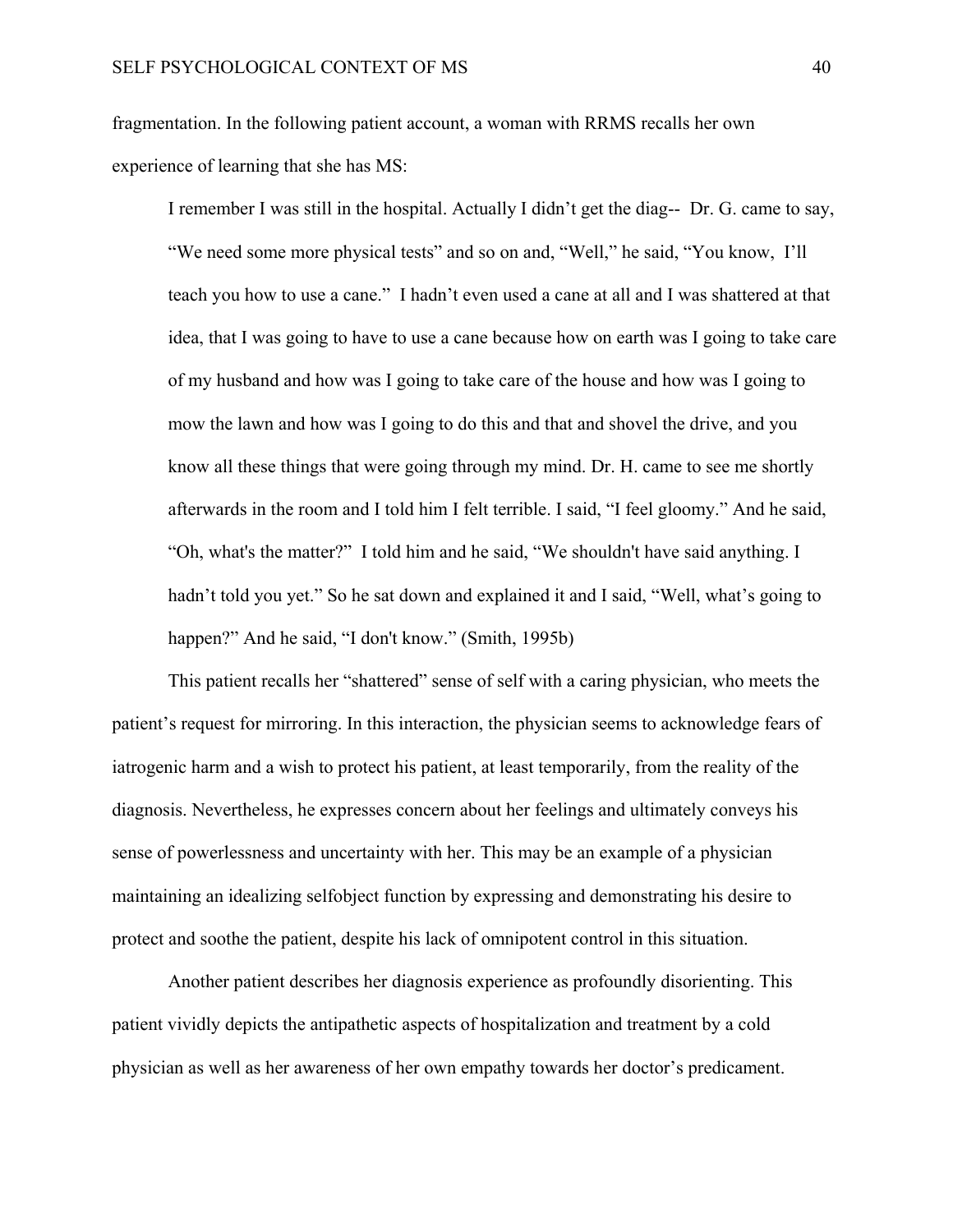I had started reading about MS, so I knew a little bit about it, but I was reading it more because this person that I knew had it, and I…wanted to know, um, so I did, I got my people to take their things, and friends brought me up to the hospital so that they could leave my car there and worry about driving back. And, Monday, Sunday they started some tests, and Monday morning they did evoked potentials and a spinal tap and a mimogram, and then I had to lay flat for 24 hours, and while I was still laying flat, Tuesday morning he came in and said, "The initial results are back, and the spinal tap, and although you don't have the normal readings for the [unintelligible] of what it is, it looks like you have MS, from the history that you've told me." And I just lay there, knowing, I can't get up or else I'm going to get a migraine. Um, so I laid there [unintelligible] I had to go to the bathroom and I could not use the bed pan. Yes, I ended up begging to be catheterized. I never thought I'd beg for that but I did, um, and much to my relief they finally did come in and offer me the service, provide me with that service after I begged for it, but I just remember laying there, tears rolling down, and the poor doctor—he was a very nice man, very quiet, very very [unintelligible], and he was not the type of doctor—he was a very good neurologist, and I know that he did care—but he wasn't the type to reach out physically at all, and he also couldn't even reach out really emotionally. It just, I think it hurt him too much, quite honestly, to have to give that kind of news, and at that moment I was aware of his pain, but I was also really aware of mine. That, what is this going to mean? And we talked for a little bit, and I'm not sure whether he said then or a little bit later, but it certainly was in that first week or so, that he said, "You know, you're not going to be able to do what you're doing right now." It's like, do I really need to get all of this at once? You know, I said, gee, does my life really have to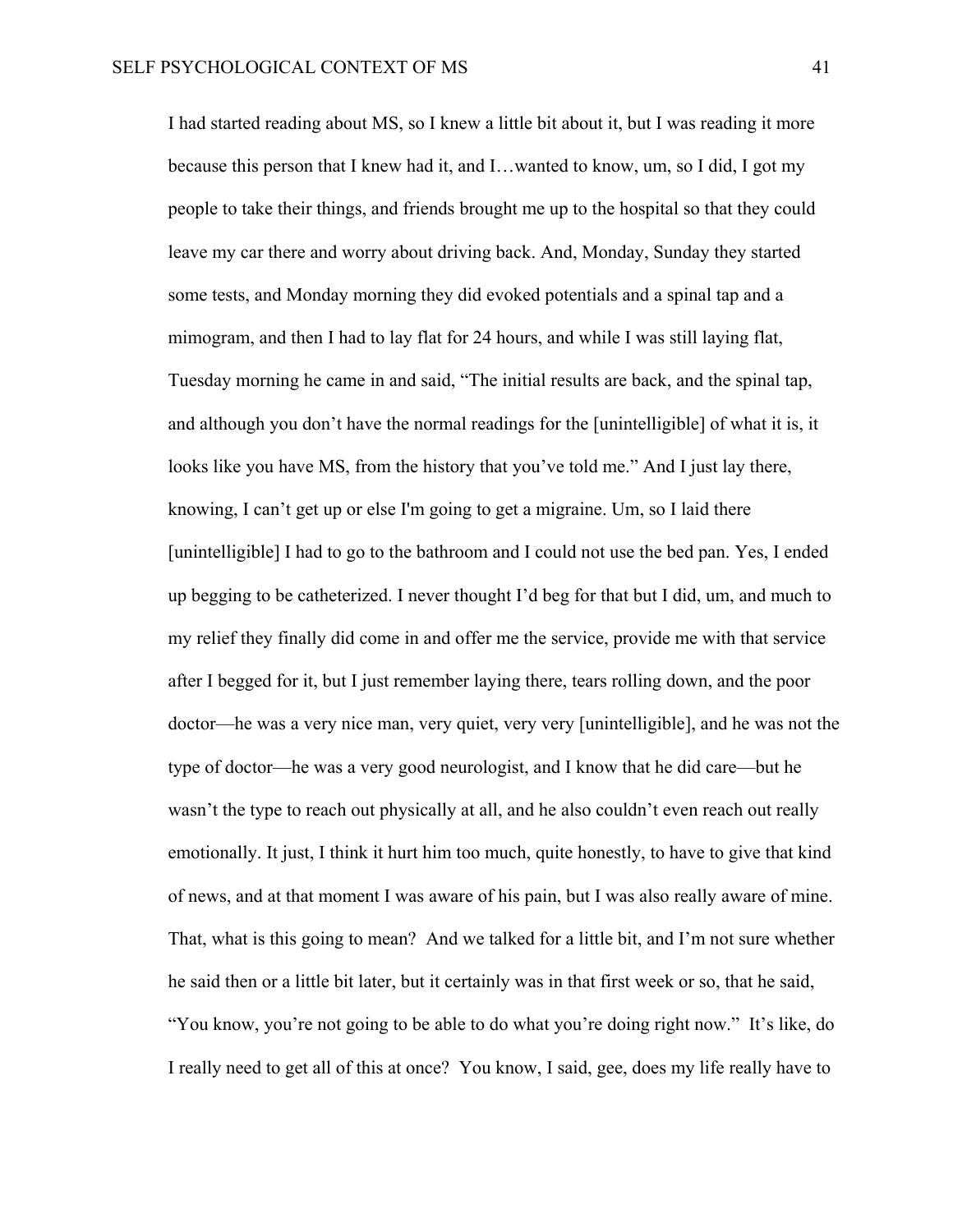change, you know, with about a dozen 360s and a couple of 180s, and I don't know what direction I'm headed in at this point. (Smith, 1995a, pp. 51-52)

The following patient account, from a published memoir, expresses an existential sense of "uncertainty" and lack of self that may be present for many patients at this stage of illness, yet accessible to reflection only after a period of time. Webster (1989), a patient with MS, describes the turmoil of early illness in her autobiography:

This new uncertainty arises from the site of this disease. I stumble, limp, drop things, but there is nothing wrong with my arms or legs as such. The disease process and the resulting damage is in my brain. This fact raises questions for me that, while imperative, are also unanswerable…. What is my self? What are its boundaries and where is it to be found? What is it that makes me who I am and what of that is essential? Will I know if I cease to be who I am? It seems unlikely because I would no longer be there to know it. How does my self know itself? (Webster, p. 87)

Diagnosis ushers in the possibility of adjustment and acceptance. Just like early encounters with the illness, acceptance of RRMS requires grieving. It is as this stage that the longer-term ramifications of the illness on one's "way of life" (Charmaz, 1993, p. 35) are evaluated. Indeed, it seems that the threat—or anticipation—of loss is at the root reactions to the diagnosis of chronic illness. Various and complex reactions may arise, including fear and anxiety, anger, depression, guilt, and attempts to regain control (Falvo, 2005). Within the self psychology framework, these reactions are conceptualized as defensive responses that attempt to restore cohesion to the traumatized self by demanding adequate selfobject functioning or shielding the self from unempathic encounters with others (Ornstein, 1991).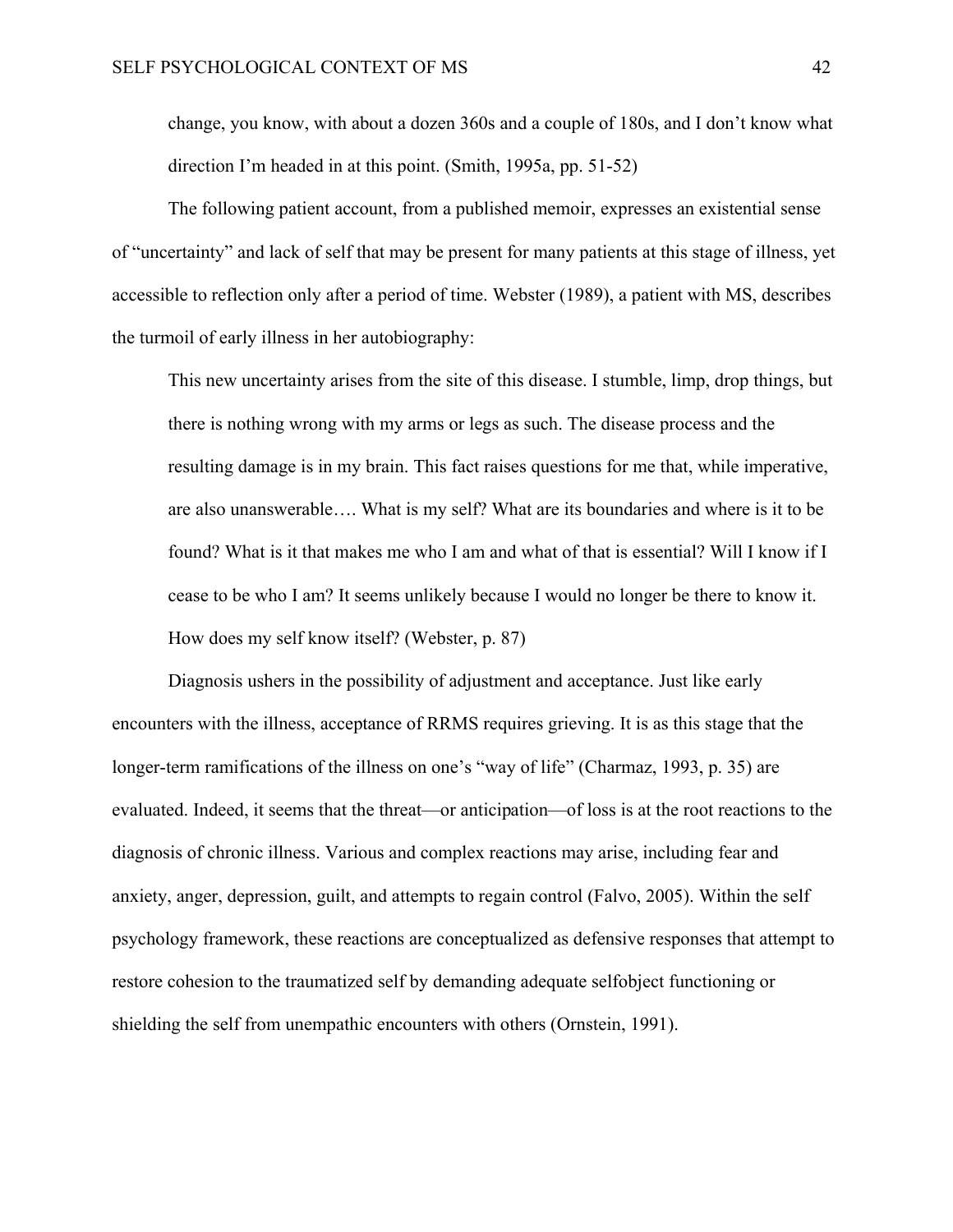Alternatively, such reactions may be symptoms of intrapsychic dynamics. For instance, ongoing denial may indicate the reinvigoration of the grandiose self in an effort to mobilize a sense of invincibility and omnipotence. The presence of anger may suggest that denial has failed, and the patient is feeling frustrated by a feeling of powerlessness and helplessness. Depression may emerge after multiple attempts to establish self-cohesion have failed or may signal a prolonged sense of selfobject loss and anticipatory grief (Tasman, 1982).

 During this period following diagnosis the patient with RRMS may (or may not) be medically stable yet encounter enormous turbulence in the social world. Selfobject crises develop as loved ones learn of the illness and exact their own demands on the ill individual. One patient recounted her sudden abandonment by her fiancé when she disclosed her illness as the two took a walk on the beach. Another patient account describes the period immediately following her diagnosis this way:

Actually I was so busy keeping my husband and my grand—my my my stepson in one piece that I didn't have time to fall apart myself and I knew and then uh uh by the next day things got a little bit worse but I think that was partly because probably because of stress and strain but then maybe it was just that I was it was just sort of like an exacerbation and um I really didn't have time to be depressed about it. (Smith, 1995a, p. 68)

**Medical treatment.** One aspect of adjusting to, and eventually accepting RRMS, is medical treatment. Optimal MS treatment involves a long-term, trusting relationship with a neurologist (Kachuck, 2011). The disease is unpredictable as is each individual's response to any given treatment. Disease monitoring and medication management is a complex task that must be customized to each patient. Over the past 17 years, a variety of new medications have become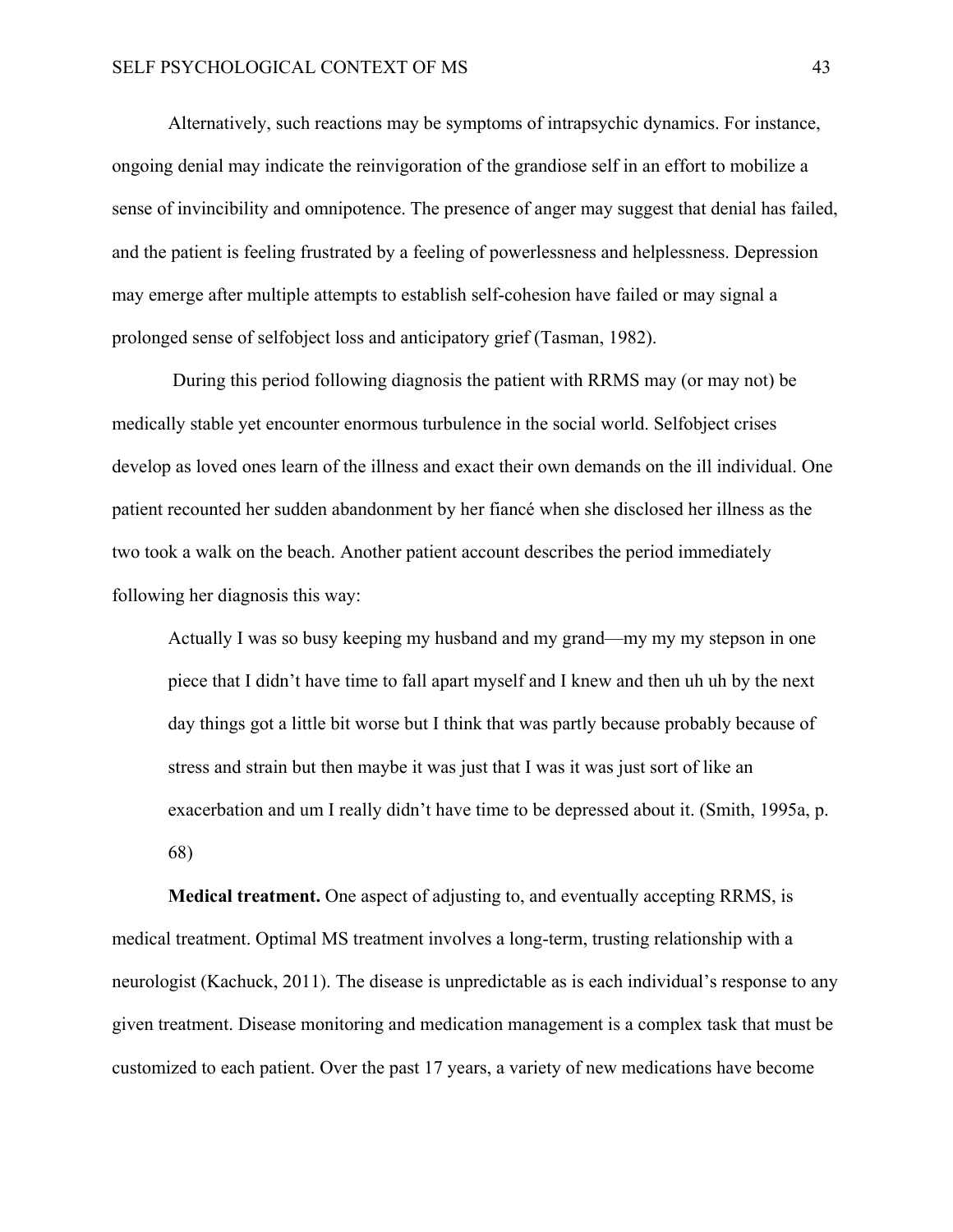available to prevent exacerbations and halt the progression of the disease. These medications offer significant benefits and treatment guidelines recommend that patients receive them indefinitely (National Multiple Sclerosis Society, 2007). However, their use is often fraught with aversive side effects and serious, albeit rare, medical risks, including death and cancer. Under such circumstances, continuity of care, honesty, and adherence to treatment become critical aspects of treatment (National Multiple Sclerosis Society, 2010). Treating MS is now a subspecialty within neurology (Kachuck, 2011).

Patients in treatment may present to physicians with a variety of often silent psychological needs coupled with a host of dramatic somatic complaints. Individuals may be dismayed to learn that ongoing, often intensive, treatment is necessary after they have just emerged from a lengthy, sometimes adversarial struggle to identify their problem (Smith, 1995a).

Individuals' choices about pursuing or not pursuing optimal treatment often relates to the fulfillment, or traumatic rejection, of selfobject needs in medical settings. Seeking medical care in a psychologically vulnerable state, ill individuals look to fulfill idealizing selfobject needs. In other words, the patient feels a deep need to be confident in the doctor's expertise, value the doctor's input, and experience safety and calm in the doctor's presence. Over time, if the patient begins to feel psychologically stronger and more capable, she may engage the physician to fulfill twinship selfobject needs. That is, rather than seeking care and soothing through medical care, the patient may move towards a collaborative relationship. Once this shift has occurred, the doctor and patient may together establish a mutual conceptualization of the patient's illness and the treatment approach (personal communication, C. Smith, March 1, 2010).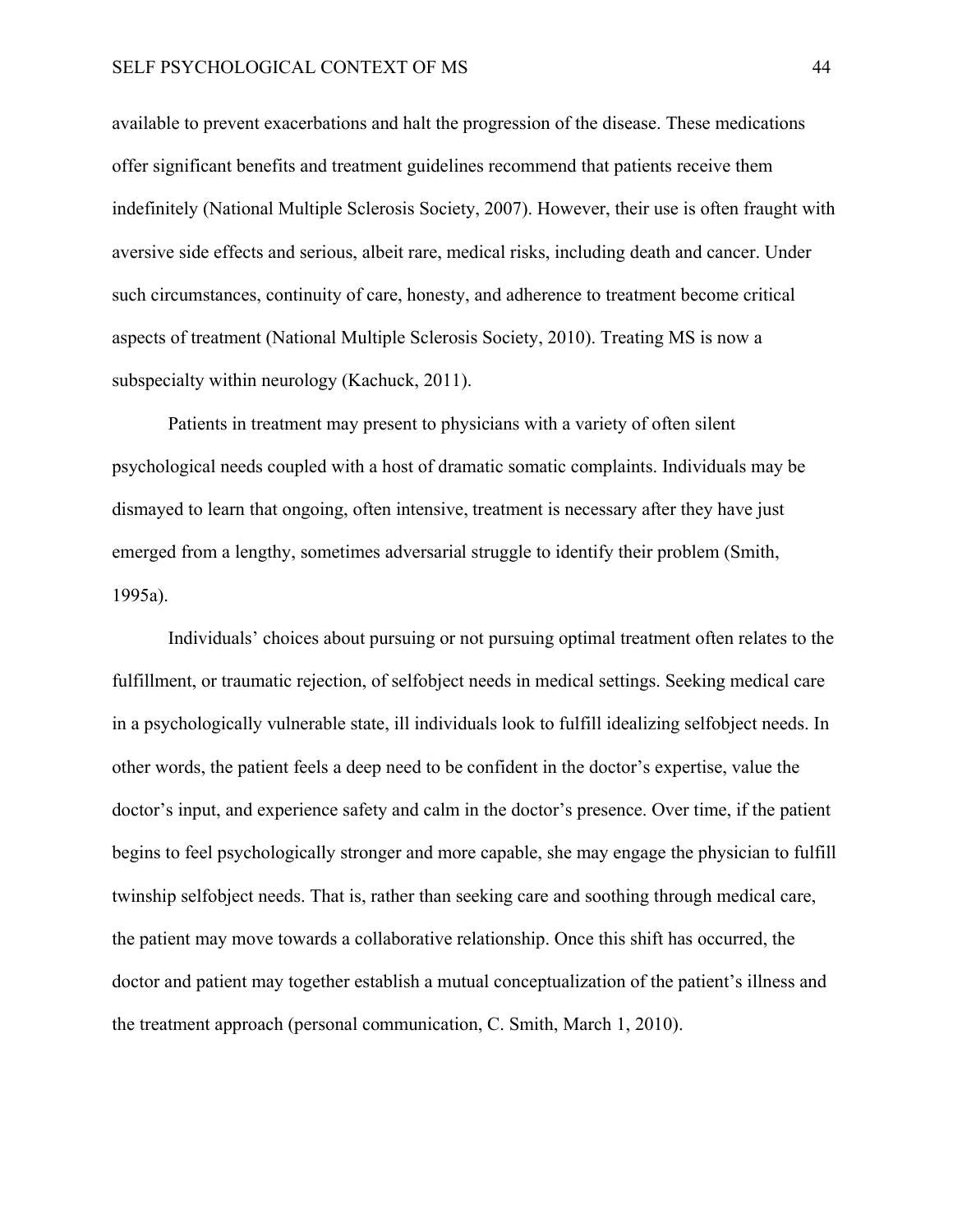From a self psychological viewpoint, one may theorize that neglecting the selfobject

functions of the doctor results in poor treatment adherence and increases stress. In the following

excerpt, a woman with RRMS addresses her willingness to seek medical care:

Interviewer:

So are you still in touch with doctors? Participant:

> I guess I try to avoid them as much as possible.... I'll see another female doctor. I'm more female oriented than male oriented. I've had too much male. They don't understand people—women, especially women. So I thought if I see a female doctor maybe she'll have more touch with me....

Interviewer:

What made you decide to see her [this female doctor]? Participant:

> Because I'm sick of males.... So all I can do is get in touch with females. And see female doctors.

Interviewer:

But you feel like it's time to see a doctor? Participant:

> Right. I haven't seen anybody... that I can count on.... And my doctor that I told in '91 what, he was a male, one of the number one, he didn't understand female problems and stuff like that. He needed a female, is what I think.... (Smith, 1995a, p. 70)

This participant's explanation of her needs in the doctor–patient relationship is rich, despite its halting, disorganized delivery. Her description of the physician she saw in 1991 reveals a conflict between his status and her evaluation of him. The phrase, "he was a male, one of the number one," refers to his position as one of the top doctors in his department. Despite his status, this participant characterizes him as unempathic: "he didn't understand female problems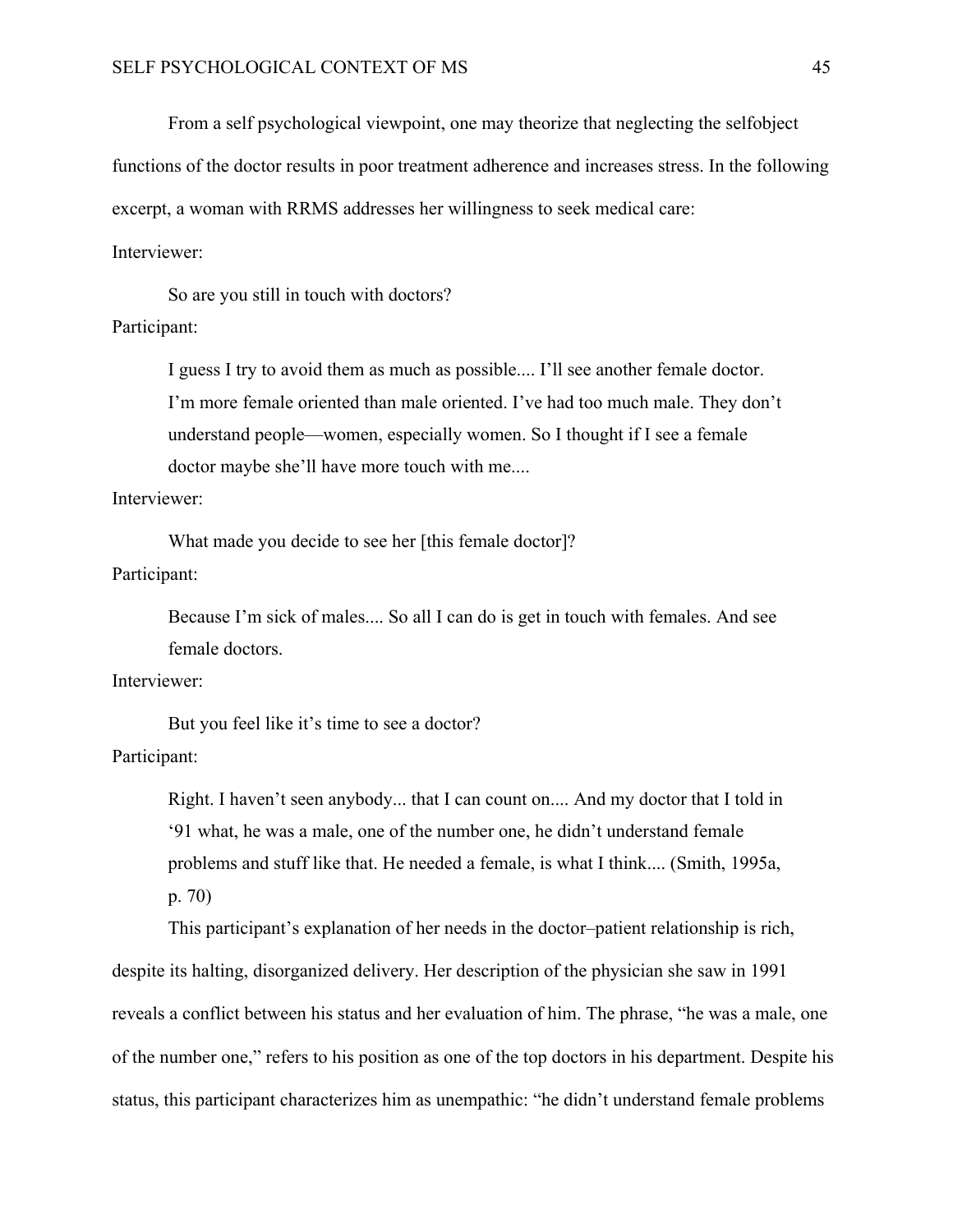and stuff like that." Her final statement, "He needed a female" recommends that the physician "find his female (i.e., caring) side" while stressing the participant's voice, "is what I think." Although the physician was idealized, his status served to only intensify the trauma of his misattunement. Notably, when the interviewer asked this participant about medication use she reported taking antidepressants and other drugs, but was most optimistic about vitamins that had been recommended by a prestigious male MS specialist from a different institution. When she said that she only saw him once, the interviewer followed up on her reasons for discontinuing care, "I liked him a lot. He's an older person. I have more faith in older people than in anybody else." She continued, "I was comfortable with him, but I want some female" (Smith, 1995a, p. 70). Her clarification suggests that this patient is not simply prejudiced against male doctors, but is adamant in her demand for a health care provider that will empathize with her, earn her idealization, and support her own voice.

#### **Treatment Implications**

<span id="page-51-0"></span>The contributions of self psychology may extend to health psychology as to any other aspect of the human experience. They are particularly salient, perhaps, in the case of chronic relapsing–remitting multiple sclerosis, because this condition threatens the cohesion of the self through somatic symptoms that affect the psychological experience of self cohesion. Because self psychology seeks to understand, illuminate, and nurture self cohesion, it suits the medical treatment of an illness that causes life to be fragmented into periods of normality and disability like relapsing-remitting multiple sclerosis does. This section uses a self psychologically-informed treatment approach in the consideration of physicians working with

individuals who may be, or have been, diagnosed with RRMS. In doing so, it highlights how a self psychology-informed model could augment the standard of care.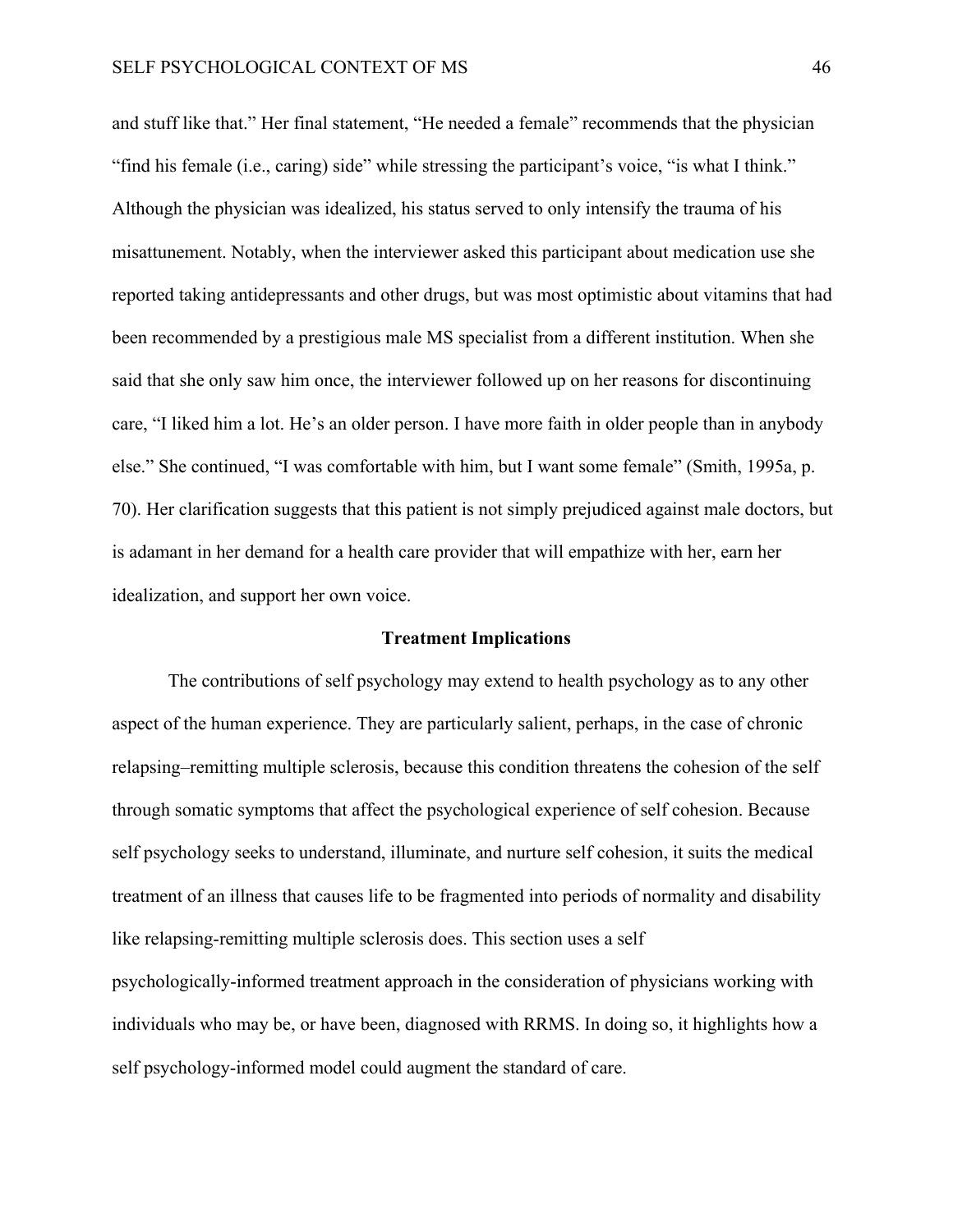#### <span id="page-52-0"></span>**The Role of Physicians**

In the context of RRMS, physicians may provide a central role in restoring and sustaining patients' self cohesion. Such a key role may effect important changes in patients' attitude, stress level, social relationships, and physical wellbeing (Charmaz, 1993; Mei-Tal, Meyerowitz & Engel, 1970; Scovern, 1999; Tasman, 1982). Physicians' intention to support patients' psychological and social needs is critical in chronic illness, as are their capacities to function in mirroring, idealizing, and twinship functions. Patients living with the threat of psychologically disrupting illnesses benefit from ongoing and predictable caring relationships with physicians. Neurologists providing care to such patients must align with these individuals in order to meet selfobjects needs for reassurance and basic security in addition to the mirroring, idealizing, and twinship selfobject needs already discussed (Cohen & Abrmamowitz, 1990).

Although the language of selfobject transferences may not be familiar to the heavily biomedical culture of mainstream neurology, introducing an elaborated biopsychosocial model to resuscitate contemporary medical practice may be a real possibility. Kachuck (2011), a neurologist, concludes a very recent piece on medical decision-making with MS patients with the following entreaty to his colleagues:

Good medical judgment requires not simply considering the obvious health risks attendant to a particular course of therapy, but also coming to understand one's own, and the patient's, values, goals, and unique personal and cultural circumstances brought to that therapy as its crucible…. It follows that doctors need to listen to patients, to acknowledge the power of the patient's narrative, and doctors must realize the consequences of the biopsychosocial aspects of medical care.… But once the physician is doing these things, and even doing them well, there may still be a gaping discrepant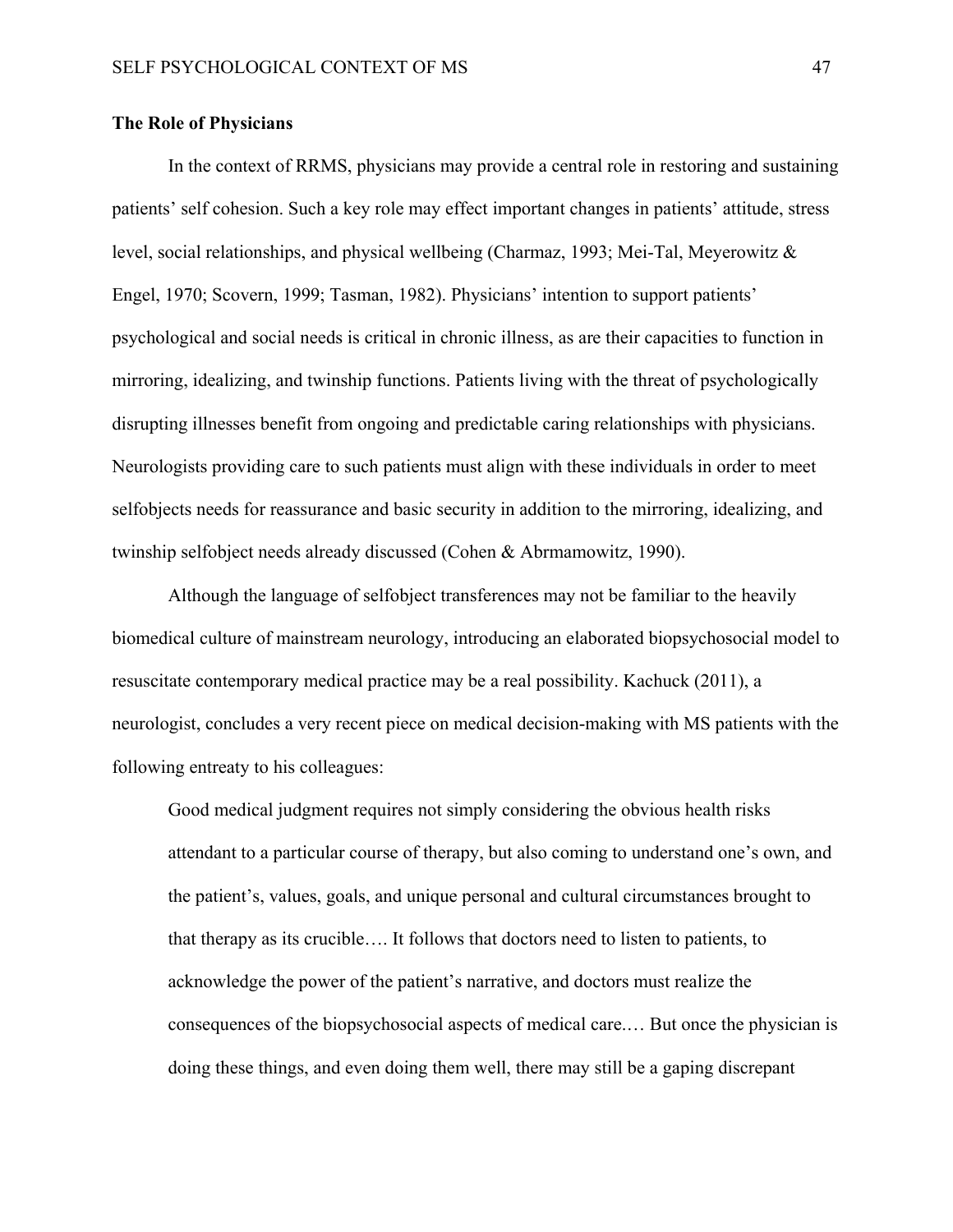chasm between doctor and patient, unless that information is processed in some way that brings into the equation your sense of who you are… and those same traits of the patient, together. This capacity to be confidently vulnerable as you engage with empathy allows the two of you to cross over the divide…. (p. 206)

Kachuck's invitation to supplement "the biopsychosocial aspects of medical care" with a "capacity to be confidently vulnerable as you engage with empathy" suggests that enriching biopsychosocial practice may desired by some MS specialists.

**Empathy.** As Kachuck (2011) seems to recognize, empathy may be the most critical ingredient to working with patients at risk for a high degree of self disruption. Kohut (1959, 1980) presented empathy as an intentional, disciplined, and focused "immersion" in the self experience of the patient for the purpose of both collecting clinical data and facilitating self integration and cohesion. From Kohut's perspective, empathy is an essential informant of appropriate intervention (Kohut, 1981). In the absence of empathy, one may theorize that the psychological and social aspects of medical intervention are likely to become rote and uninformed from the patient's perspective, no matter how carefully crafted and medically sophisticated they may be from the biomedical perspective. To borrow Grinker's (1964) terms, one may consider that once the physician empathically acknowledges the self disruption inherent in multiple sclerosis, treatment inevitably must "[expand] above its medical roots to contain a peculiar bio-psycho-social admixture" (p. 229; Kohut, 1981).

Within a single doctor–patient visit, there are a multitude of opportunities for empathy. The most fundamental example of empathy is the physician's internal experience of stepping into the patient's shoes and seeing the world from that perspective. This experience, which occurs in the presence of the physician's awareness, would then inform the physician's behavior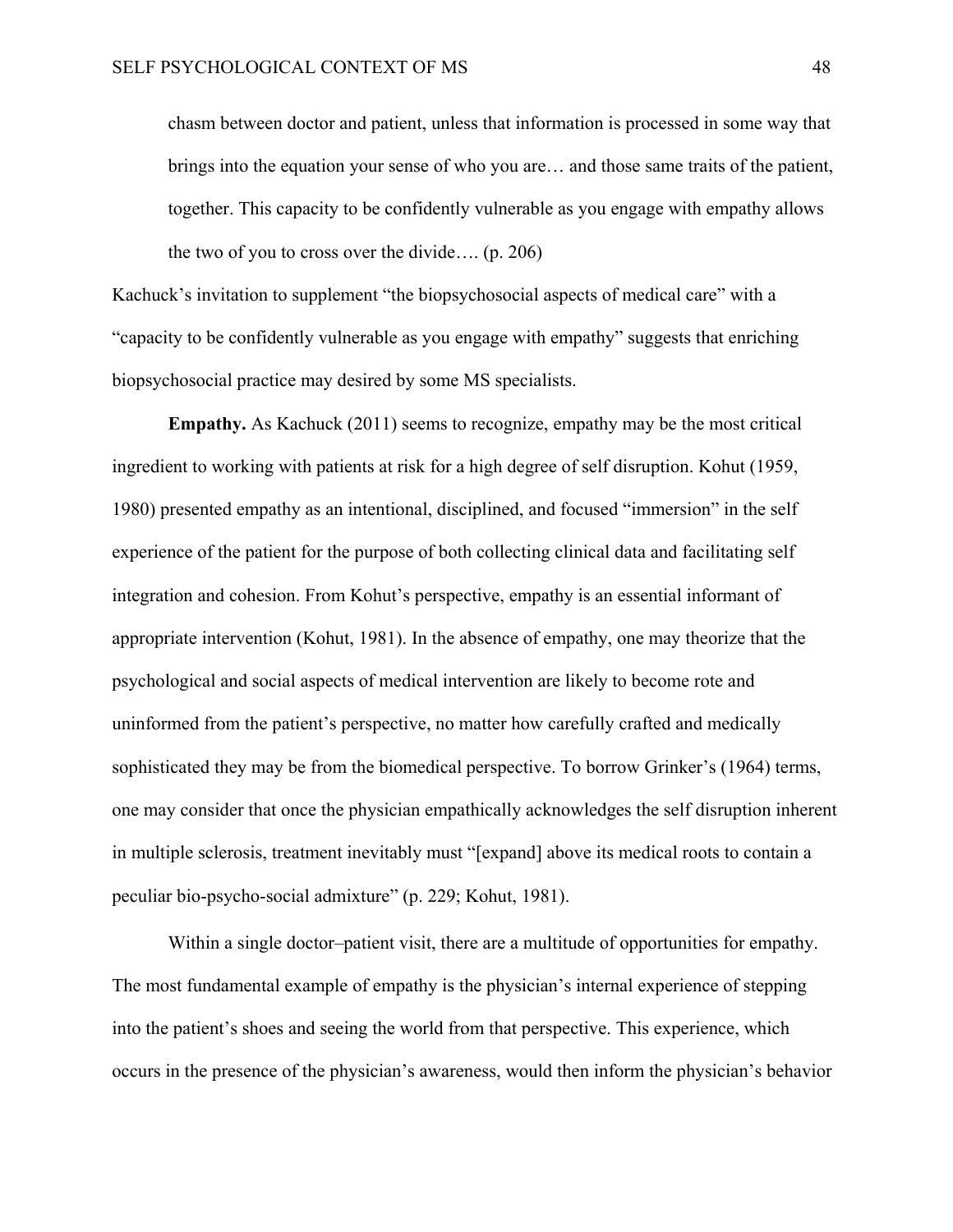towards the patient in some meaningful way. In other words, empathy is a fundamental relational tool utilized in a variety of settings, including mirroring, idealizing, and twinship transferences (Kohut, 1959, 1980).

**Mirroring.** Mirroring and validation are experiences of selfobject life that, when successful, are derived from moments of accurate empathic attunement. In other words, a person experiences someone from their perspective, gains new knowledge of the lived experience of that individual, and then chooses to act in a manner that helps that person restore a sense of completeness and cohesion (Kohut 1959, 1980). For seriously ill patients, an ongoing relationship with a reliable, caring physician assuages archaic fears of abandonment and isolation that may have developed in response to the disruption of other mirroring selfobject functions. In other words, doctor–patient relationships may help establish the basic safety in which patients can maintain a sense of hope and connectedness (Cohen & Abramowitz, 1990).

Physicians engage in mirroring constantly, in both small scale and large scale interactions with their patients. On the small scale, a physician may engage in mirroring by matching the patient's slow rhythm of speaking, for instance. A patient who feels overwhelmed by the amount and intensity of new information he is receiving may start to slow down and withdraw during a discussion of diagnosis. Through empathic attunement, the physician may recognize the patient's experience of being flooded and his desire to control the stream of information he is receiving. In an effort to remain empathically connected to his patient, the physician may slow down his speech and simplify his narrative. An antiempathic or anti-mirroring stance in this example would be insisting that the patient accept the diagnosis and all the medical information that should be provided at this time and refusing to match the client's processing speed.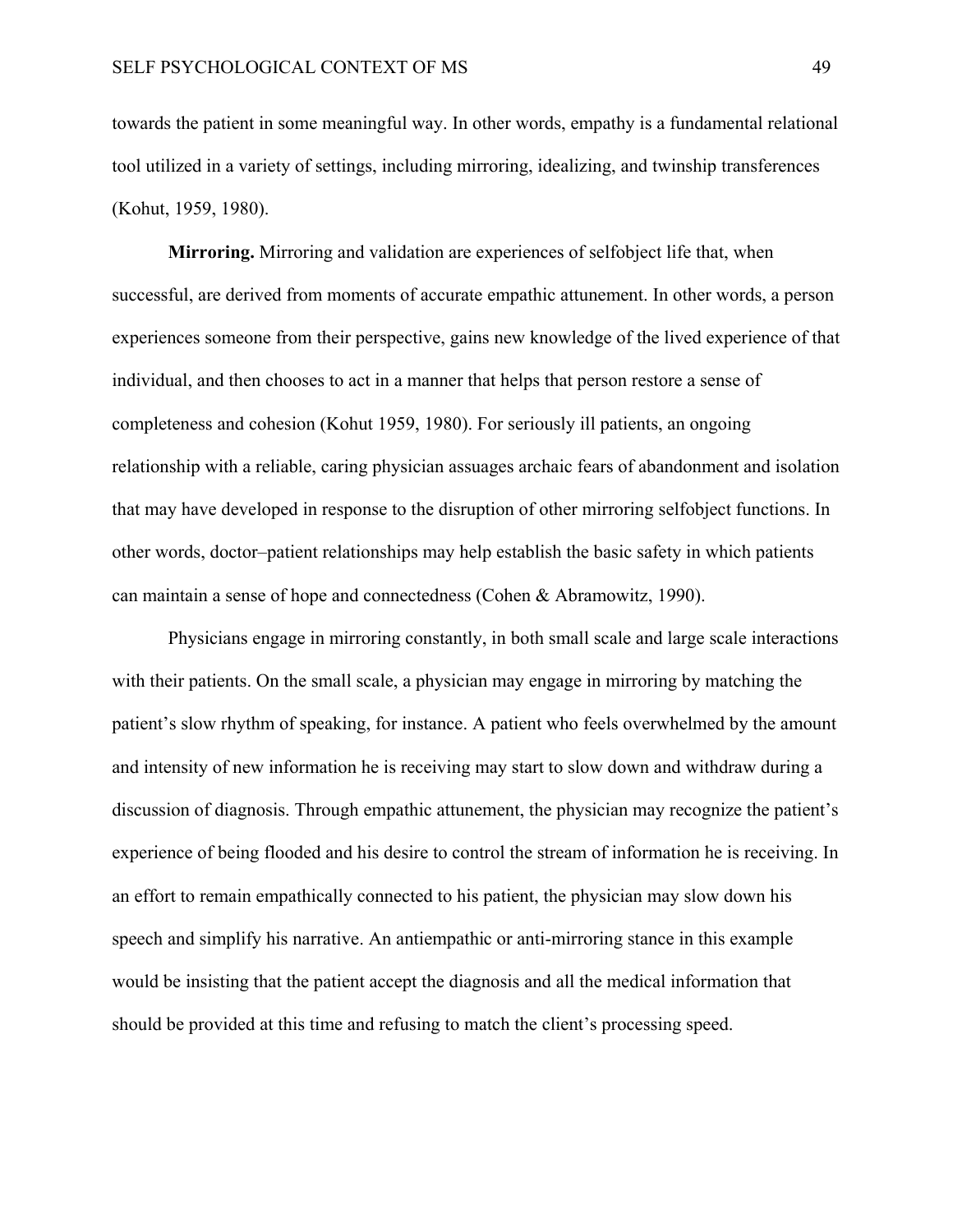On a larger scale, patients experience mirroring in the physician relationship when their concerns are taken seriously and they feel recognized for their unique circumstances, experiences, and desires. In contrast to optimal fulfillment of mirroring needs, Kachuck (2011) identifies the "pseudo-objectification of evidence-based care" as a component of "the fiduciary and biopsychosocial contretemps of the doctor and patient" (p. 197). According to Kachuck, an overreliance on standards of care diminishes the humanity of patients and reduces the vitality of the doctor–patient relationship. Although mirroring selfobject functions may seem simple and fundamental to the model presented here, it is clear that meeting such needs is both valued by physicians and challenging to accomplish in contemporary medical practice.

From a biopsychosocial perspective, physicians may also facilitate mirroring selfobject functions in the larger psychosocial realm. Physicians may meet with the family members of their patient, for instance, in order to help those related individuals better understand the experience, prognosis, and risks of MS and its medical treatment. This type of consultation meets family members' needs for mirroring while also preparing the family to better meet the mirroring selfobject functions of the ill individual (personal communication, D. Junno, June 9, 2011).

**Idealization.** Idealization is another component of healthy selfobject experience. In medical settings, and particularly when patients are gravely ill, feel helpless in their disability, or are struggling with great uncertainty, physicians offer wisdom, strength, and the great potential to soothe fear, pain, and confusion. These professionals may be the first individuals to whom ill patients can tell the truth about their situation. Physicians support patients' idealization needs by embracing their roles as healers and scientific experts. They may also do so by being honest about their limitations, for example admitting that they do not have a clear answer. Physicians often encounter their roles as idealized healers long into the treatment relationship, as they make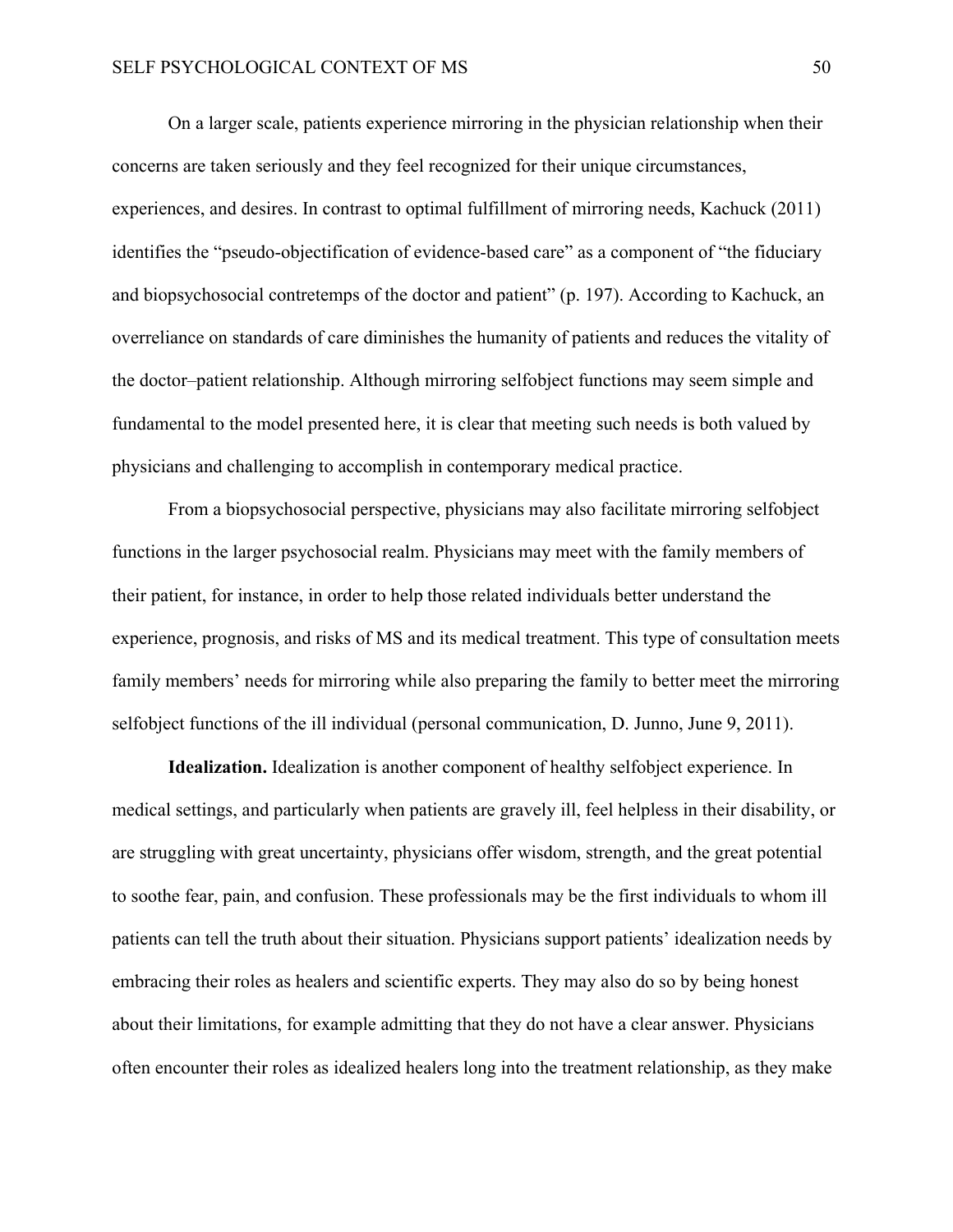recommendations for treatment and encounter success as well as failure in this endeavor (Geist, 2008).

In the case of MS, physicians may need to begin the treatment relationship by empathically addressing the patient's past experiences with the medical establishment. Patients may harbor disappointment towards former providers who caused iatrogenic harm or otherwise failed to provide for their idealized selfobject needs in the past (Cohen & Abramowitz, 1990). They may be recovering from disruptions to idealized selfobject bonds that occurred in settings that were peripheral to the doctor–patient relationship, such as distress related to diagnostic procedures like magnetic resonance imaging, lumbar punctures, and evoked potential testing. Patients may also need assistance regaining trust in treatment after a medication has failed to help them, caused problematic side effects, or, perhaps worst of all, both helped greatly and seriously threatened toxic effects.

In all of these cases, the caring physician may find an opportunity to heal an empathic rupture and thus restore stability to the idealizing selfobject function of the doctor–patient relationship. Indeed, this role is central to the patient's wellbeing throughout the biopsychosocial spectrum. As Abramowitz and Cohen (1990) acknowledge, "the curative power of the physician and treatments may be partially founded on their idealizability; thus restoration of these selfobject bonds is vital" (p. 169).

**Twinship.** Twinship is the selfobject function that concerns the human need to be in the company of connected, like-minded others who share one's capabilities and values (Geist, 2008). The twinship transference is a prominent aspect of joint physician–patient decision-making. In contemporary MS treatment, many difficult choices need to be made regarding medication and the management of medical risk. The twinship selfobject function may serve as a pathway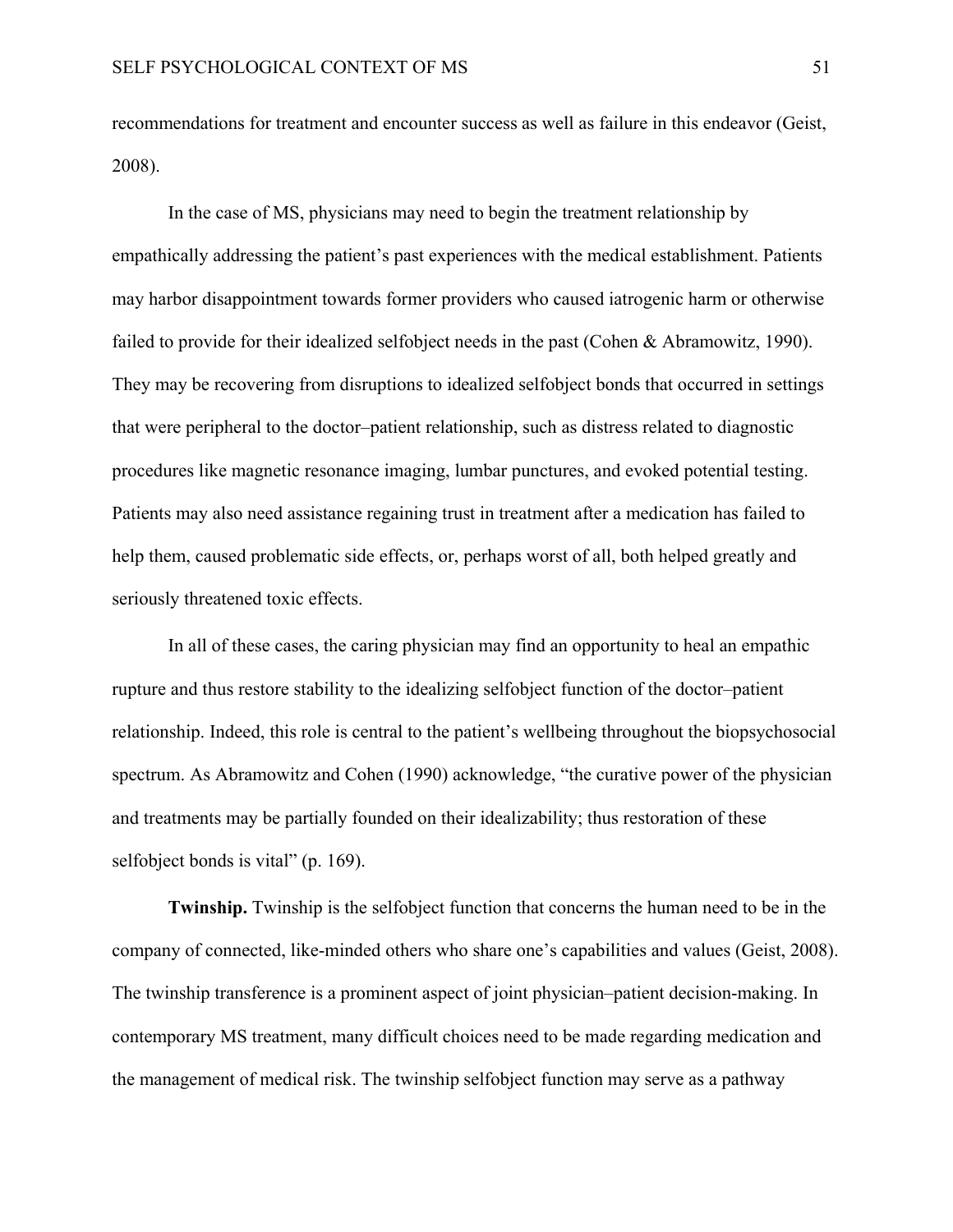through which patients learn about treatment options, make informed choices, and then follow through by using medications as indicated. In the absence of a twinship selfobject function, one may hypothesize that patients would more likely feel isolated in making tough decisions, become overwhelmed with risk profiles and costs, or struggle with treatment nonadherence.

Physicians are also frequently in the position of facilitating the twinship ties among patients and past or potential future selfobjects. Spouses, children, and friends of patients often comprise the social component of the biopsychosocial sphere encountered by the health care system. Because MS heavily taxes patients' source of familial and social support, strengthening the patient's connection to others, and establishing a connection between the health care provider and the patient may provide much-needed stability to the illness or perhaps the self-concept of patients (Cohen & Abamowitz, 1990).

Physicians may also already support twinship selfobject functions by simply providing a waiting room where patients with a similar diagnosis gather on a routine basis and encounter magazines and other materials geared towards people with their problem. For instance, in a typical neurology office it is not unusual to materials from the Multiple Sclerosis Society, promotional materials for National Multiple Sclerosis Society fundraisers, and other books. Many hospitals and agencies that treat significant populations of MS patients offer a weekly support group for patients. Any opportunity for patients to come together and express their experience of being ill, whether it is with other patients, their physician, or the health care team, has the potential to support their need to feel connected to like-minded others and grieve the loss of their life before multiple sclerosis.

World MS Day, Walk MS, and Bike MS, movements to raise awareness and funding for MS research and serve important twinship functions to individuals with MS as well as the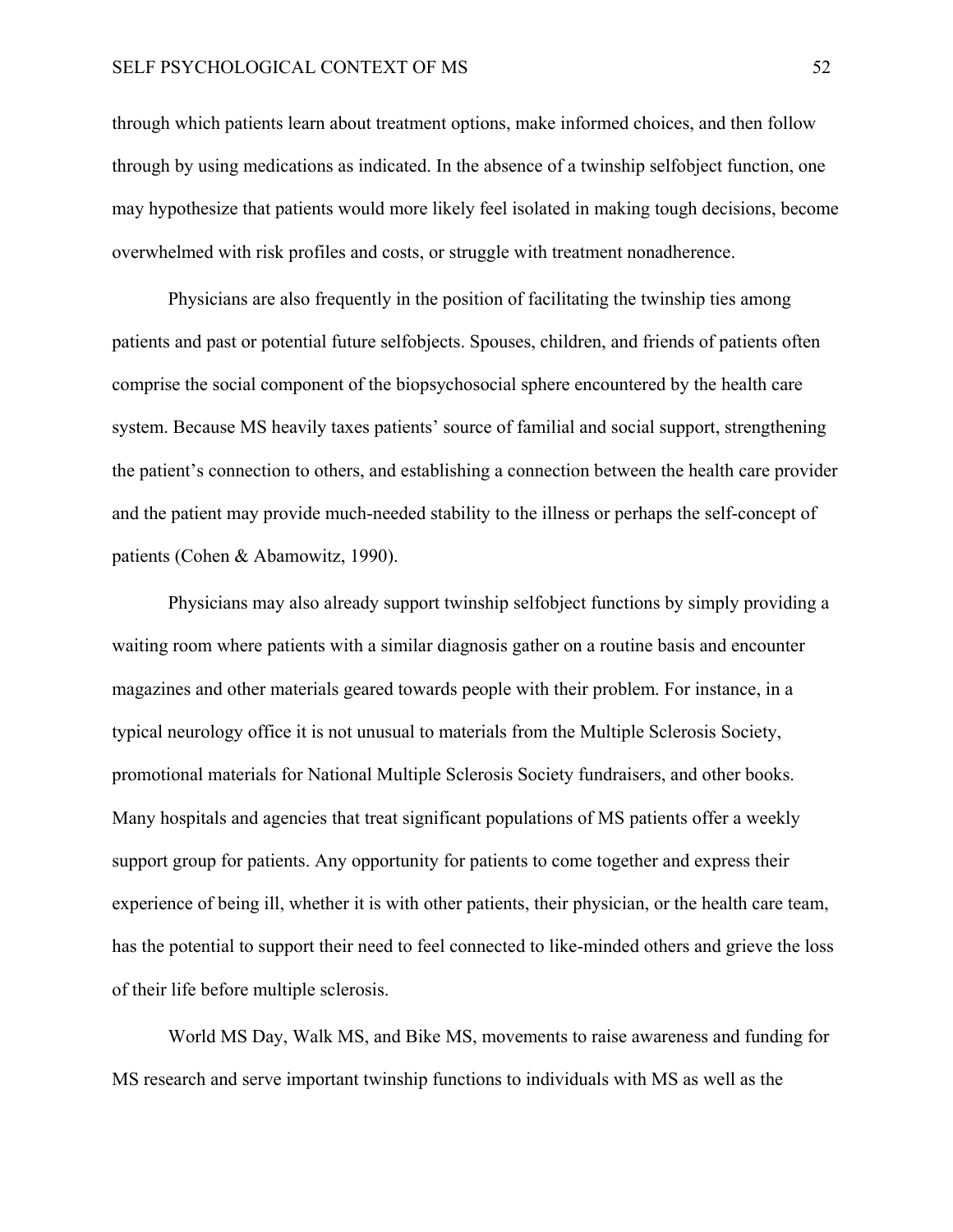myriad others who support them and struggle alongside them. Events such as these unite patients, caregivers, and allies, while drawing public attention to the experience of living with MS and the goal of curing this disease (Cohen & Abramowitz, 1990). These events combat disability, isolation, and hopelessness by bringing people together in an active, organized, purposeful way.

In MS, empathy, mirroring, idealization, and twinship are all vehicles for the restoration of selfobject disruption. Over time, in the company of empathically-attuned others, ill individuals have the opportunity to make sense of their illness, despite its ambiguity, and find acceptance.

#### **Conclusion**

<span id="page-58-0"></span>Multiple sclerosis is a wide-ranging, unpredictable neurological illness that challenges individuals' physical wellbeing, roles in the world, relationships with others, and interactions with physicians. Though modern biomedicine is beginning to solve some mysteries of multiple sclerosis, a great deal remains unknown. As a result, multiple sclerosis taxes patients' internal sense of cohesion and stability.

Physicians occupy a critical presence in their patients' lives. By nature of their position as healers, physicians and other such providers are uniquely poised, through their attunement, to help patients regain a sense of cohesion and wholeness in the midst of serious illness. This project set out to explore the dynamics of self cohesion and disruption in multiple sclerosis, and in the doctor–patient relationship, in particular, in order to shine light on the potential for this relationship to better facilitate healing.

*Limitations of the theory*. There are limitations to the proposed elaboration of the biopsychosocial model with the theory of self psychology. This paper neglects the physician's experience within the context of contemporary medical practice. In addition, this paper does not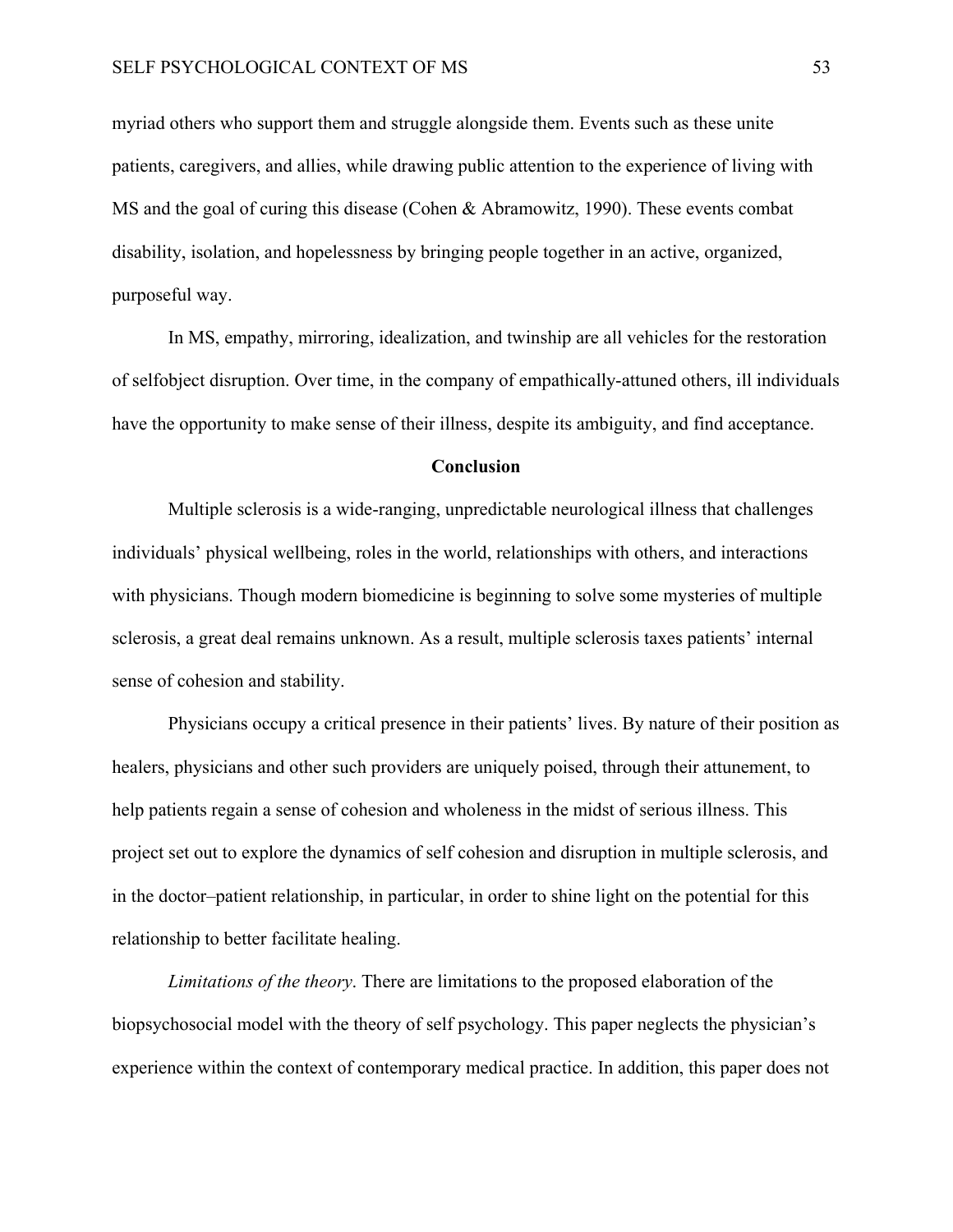address the impact of neurological disease, such as MS, on patients' capacity to reliably establish and maintain selfobject transferences. The emerging field of neuropsychoanalysis is bringing together diverse perspectives to construct a "developmental neurobiology of the selfobject relationship" (Schore, 2002, pp. 437-438). The author suspects that there is a relationship between the pathological processes of MS and the neurobiology of the selfobject relationship that individuals with MS establish, but additional research is needed to investigate this relationship.

*Additional research recommendations*. While this self psychology theory provides one new way of looking at the complicated lived experience of RRMS, additional exploration and research would likely benefit patients and physicians in their joint pursuit of health. Research on physicians' capacity to meet patients' selfobject needs would be particularly relevant to the implementation of the theory presented here. In particular, future research might investigate the feasibility of the physician–patient relationship given the time and resource demands of contemporary medical practice. It would also be fascinating to turn this project around to examine the gratification of physicians' selfobject needs in the professional context of work generally and the doctor–patient relationship, specifically. Further exploration of the training of medical students and ways to enhance growth through collaboration between physicians and psychologists is another avenue for investigation, as is the intersection between medical ethics patient decision-making, and the role of the doctor–patient relationship.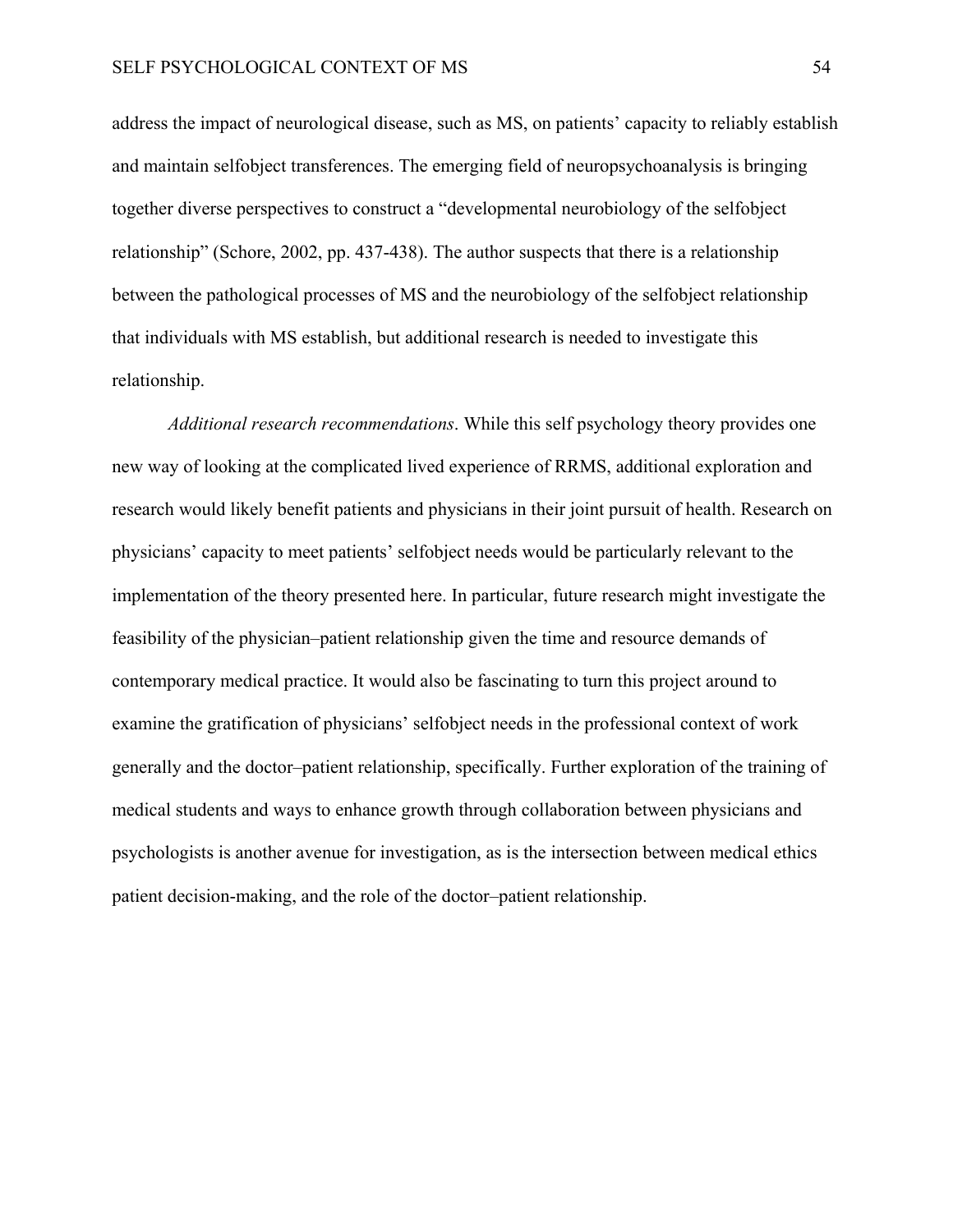#### **References**

- <span id="page-60-0"></span>Bacal, H. (1985). Optimal responsiveness and the therapeutic process. In A. Goldberg (Ed.) *Progress in Self Psychology*, 1, 202-227. New York: Guilford Press.
- Baker, H. and Baker, M. (1987). Heinz Kohut's self psychology: An overview. *American Journal of Psychiatry*, 144, 1-9.
- Baker, H. and Baker, M. (1996). A self-psychological approach to attention deficit/hyperactivity disorder in adults; A paradigm to integrate the biopsychosocial model of psychiatric illness. In A. Goldberg (Ed.) *Progress in Self Psychology*, 12, 223-242. New York: Guilford Press.
- Bowling, A. C. (2006). Complementary and alternative medicine and multiple sclerosis.  $2<sup>nd</sup> Ed$ . New York: Demos Medical Publishing.
- Burnfield, A. (1984). Doctor–patient dilemmas in multiple sclerosis. *Journal of Medical Ethics*, 1, 21-26.
- Buzzard, T. (1890). Simulation of hysteria by organic disease of the nervous system. *The Lancet*, June 28, 1890, Vol. 1, 283-285.
- Campling, J. (1981). *Interviews in the UK Disability Archive/Interviewer: Jo Campling*. [http://www.disability](http://www.disability-archive.leeds.ac.uk/authors_list.asp?AuthorID=24&author_name=Campling%2C+Jo)[archive.leeds.ac.uk/authors\\_list.asp?AuthorID=24&author\\_name=Campling%2C+Jo](http://www.disability-archive.leeds.ac.uk/authors_list.asp?AuthorID=24&author_name=Campling%2C+Jo),

Retrieved February 1, 2011.

- Caplan, G. & Caplan, R. (2001). Helping the helpers not to harm: Iatrogenic damage and community mental health. New York: Taylor & Francis.
- Charcot, J. (1868). Histologie de la sclerose en plaques. *Gazette des Hopitaux*, 41, 554–555.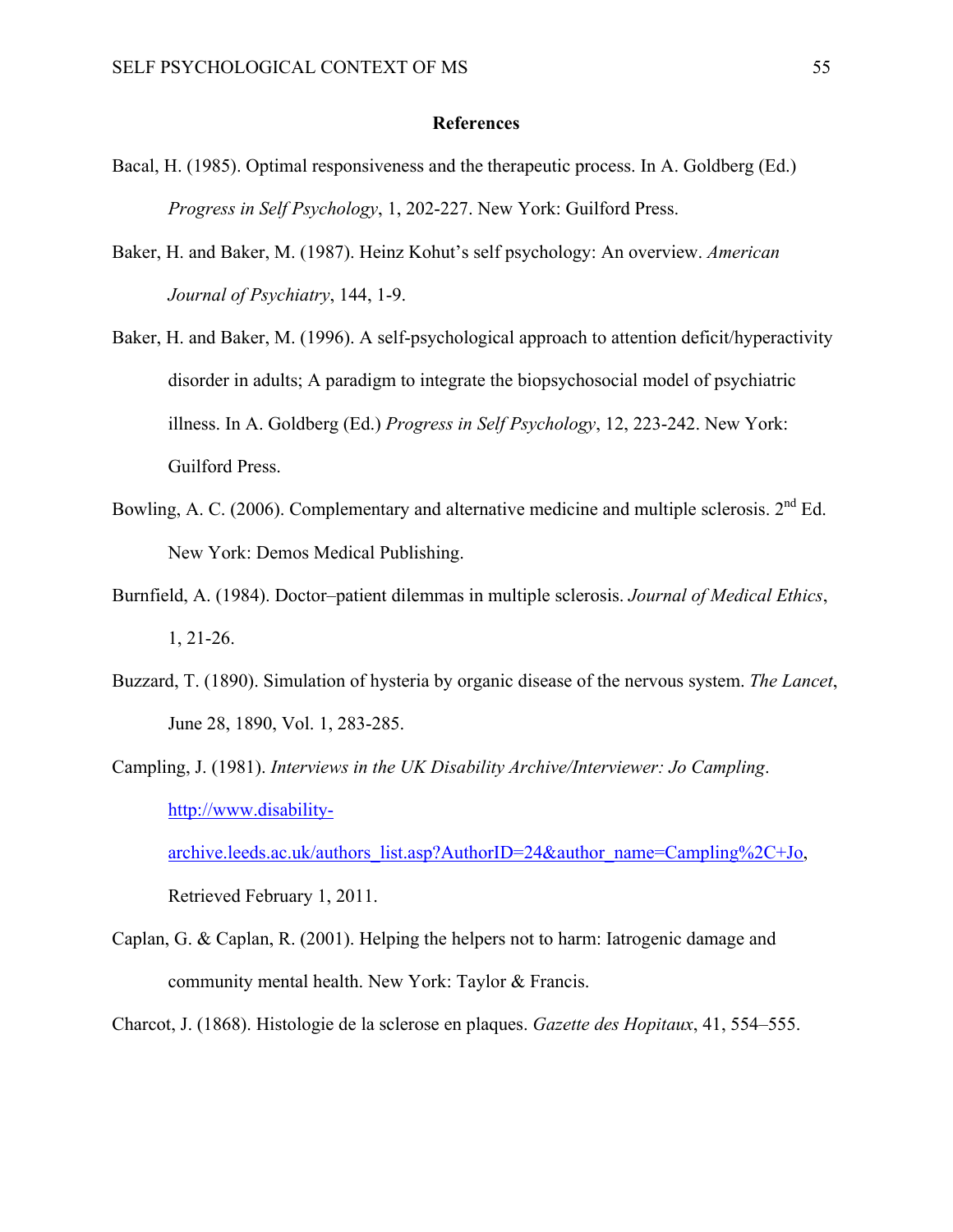- Charmaz, K. (1993). Good days, bad days: The self in chronic illness and time. New Brunswick, NJ: Rutgers University Press.
- Cohen, R. (2005). Blindsided: Lifting a life above illness: A reluctant memoir. New York: Harper Collins Publishers.
- Cohen, A. & Abramowitz, S. (1990). AIDS attacks the self; A self-psychological exploration of the psychodynamic consequences of AIDS. In A. Goldberg (Ed.) *Progress in Self Psychology*, 6, 157-172. New York: Guilford Press.
- Collins, J. (1897). Diseases of the brain. In Stedman, T. L. (Ed.) *Twentieth century practice: Diseases of the nervous system.* New York: The Publisher's Printing Company.
- Compston, A. & Coles, A. (2002). Multiple sclerosis. *The Lancet*, 359, 1221-31.
- Compston, A. & Confavreux, C. (2005). The distribution of multiple sclerosis. In *McAlpine's multiple sclerosis* (4<sup>th</sup> Ed.) (A. Compston, C. Confavreux, H. Lassmann, I. McDonald, D. Miller, J. Noseworthy, K. Smith, & H. Wekerle, Eds) London: Churchill Livingstone Elsevier.
- Engel, G. (1977). The need for a new medical model: A challenge for biomedicine. *Science*, 196, 129-136.
- Epstein, R., Borrell, I., & Carrio, F. (2005). The biopsychosocial model: Exploring six impossible things. *Families, systems & health*, 23, 426-431.
- Falvo, D. (2005). Medical and psychosocial aspects of chronic illness and disability (3<sup>rd</sup>) ed.)*.* Sudbury, MA: Jones & Bartlett Publishers
- Frankel, R.M., Quill, T.E., McDaniel, S.H. (2003). *The biopsychosocial approach: Past, present, and future.* Rochester, NY: University of Rochester Press.

Ghaemi, S. N. (2009). The rise and fall of the biopsychosocial model: Reconciling art and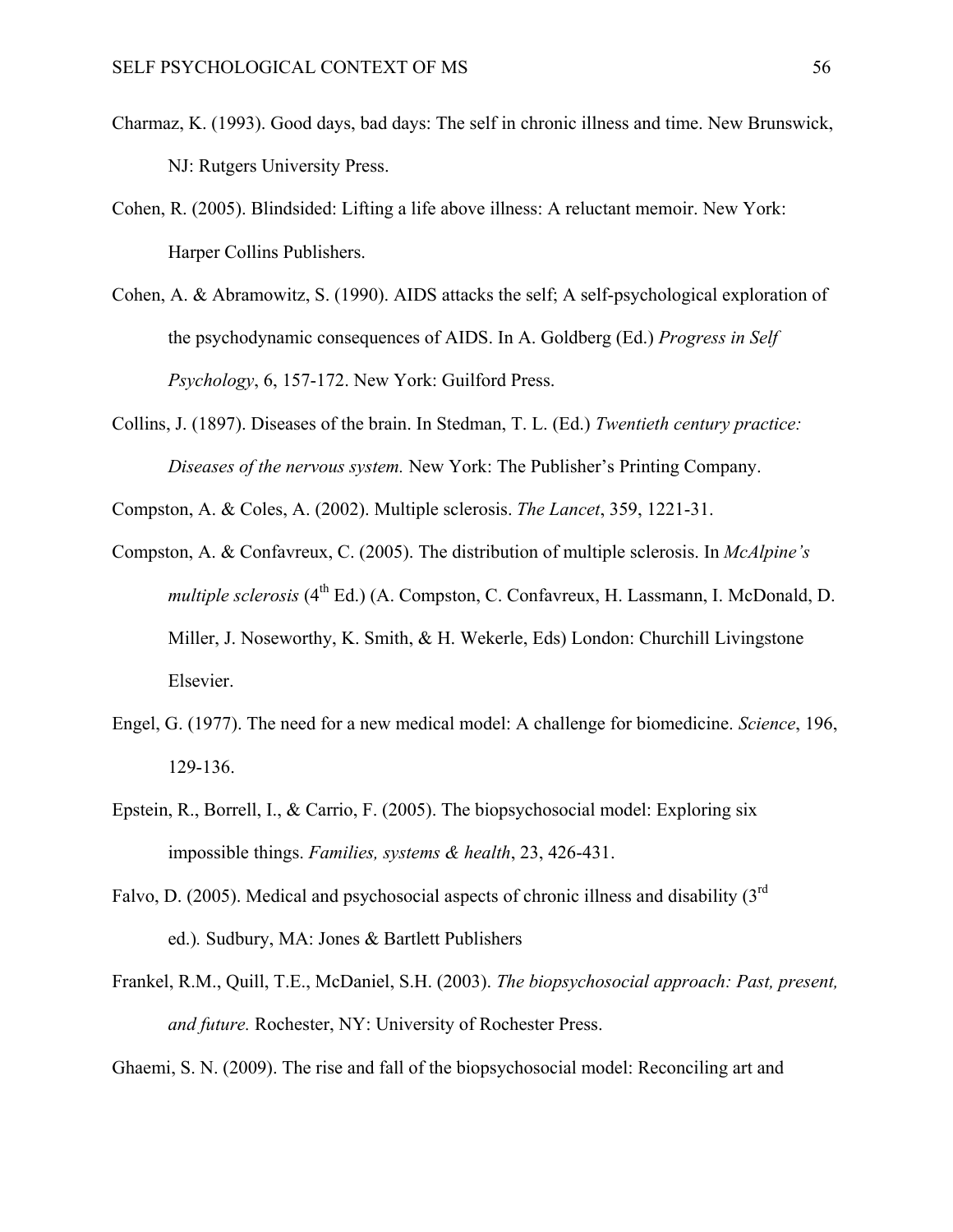*science in psychiatry*. Baltimore: Johns Hopkins University Press.

- Goetz, C., Bonduelle, M., & Gelfand, T. (1995). *Charcot: Constructing neurology*. New York: Oxford University Press US.
- Greenberg, J. & Mitchell, S. (1983). *Object relations in psychoanalytic theory*. Cambridge: Harvard University Press.
- Grinker, R. R. Sr. (1964). Psychiatry rides madly in all directions. *Archives of General Psychiatry*, 10, 228-237.
- Grinker, R. R. Sr. (1965). The sciences of psychiatry: Fields, fences and riders. *American Journal of Psychiatry*, 122, 367-376.
- Halper, J. (2007). The psychosocial effect of multiple sclerosis: The impact of relapses. *Journal of the Neurological Sciences*, 256, S34-S38.
- Kachuck, N. J. (2011). When neurologist and patient disagree on reasonable risk: New challenges in prescribing for patients with multiple sclerosis. *Neuropsychiatric Disease and Treatment*, 7, 197-208.
- Kalb, R. (2007). The emotional and psychological impact of multiple sclerosis relapses. *Journal of the Neurological Sciences*, 256, S29-S33.
- Kleinman, A. (1988). Illness narratives: Suffering, healing, and the human condition. New York: Basic Books.
- Kohut, H. (1959). Introspection, empathy, and psychoanalysis: An examination of the relationship between mode of observation and theory. *Journal of the American Psychoanalytic Association*, 7, 459-483.
- Kohut, H. (1971). *The analysis of the self.* New York: International Universities Press.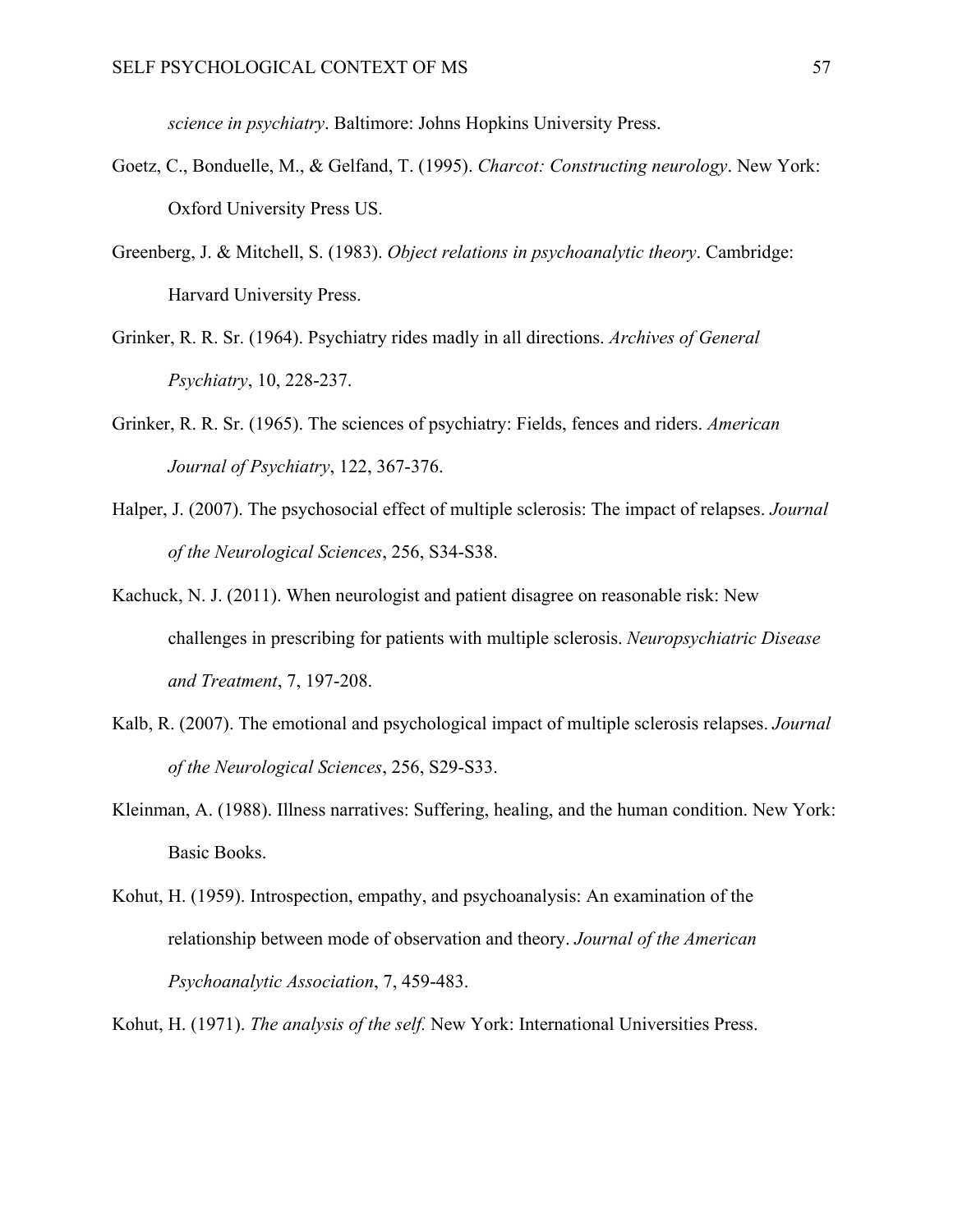- Kohut, H. (1972). Letters on September 12<sup>th</sup> and September 23<sup>rd</sup>, 1972. In *The search for the self* (Vol. 2, pp. 867-870). New York: International Universities Press.
- Kohut, H. (1973). Psychoanalysis in a troubled world. *The annual of psychoanalysis, vol. 1*. New York: International Universities Press.

Kohut, H. (1977). *The restoration of the self*. New York: International Universities Press.

- Kohut, H. (1979). The two analyses of Mr. Z.
- Kohut, H. (1980). Summarizing reflections. In A. Goldberg (Ed.), *Advances in self psychology* (pp. 473-554). Madison, CT: International Universities Press.
- Kohut, H. (1981). On empathy. In P. Ornstein (Ed.), *The search for the self: Selected writings of Heinz Kohut: 1978-1981, Vol. 4* (pp. 525-535) Madison, CT: International Universities Press.
- Kohut, H. (1984). The self psychological approach to defense and resistance. In A. Goldberg (Ed.), *How does analysis cure*? (pp. 13-33) Chicago: University of Chicago Press.
- Marrie, R.A., Horwitz, R., Cutter, G., Tyry, T., Campagnolo, G., & Volmer, T. (2009). Comorbidity delays diagnosis and increases disability at diagnosis in MS. *Neurology*, 72, 117-124.
- McWilliams, N. (1994). *Psychoanalytic diagnosis*. New York: Guilford Press.
- Mei-Tal, V. Meyerowitz, S., and Engel, G.L. (1970). The role of psychological process in a somatic disorder: multiple sclerosis. *Journal of Psychosomatic Medicine*, 32, 67-86.
- Murray, T.J. (2005). *Multiple sclerosis: The history of a disease*. New York: Demos Medical Publishing.
- National Multiple Sclerosis Society. (2007). Expert opinion paper: National clinical advisory board of the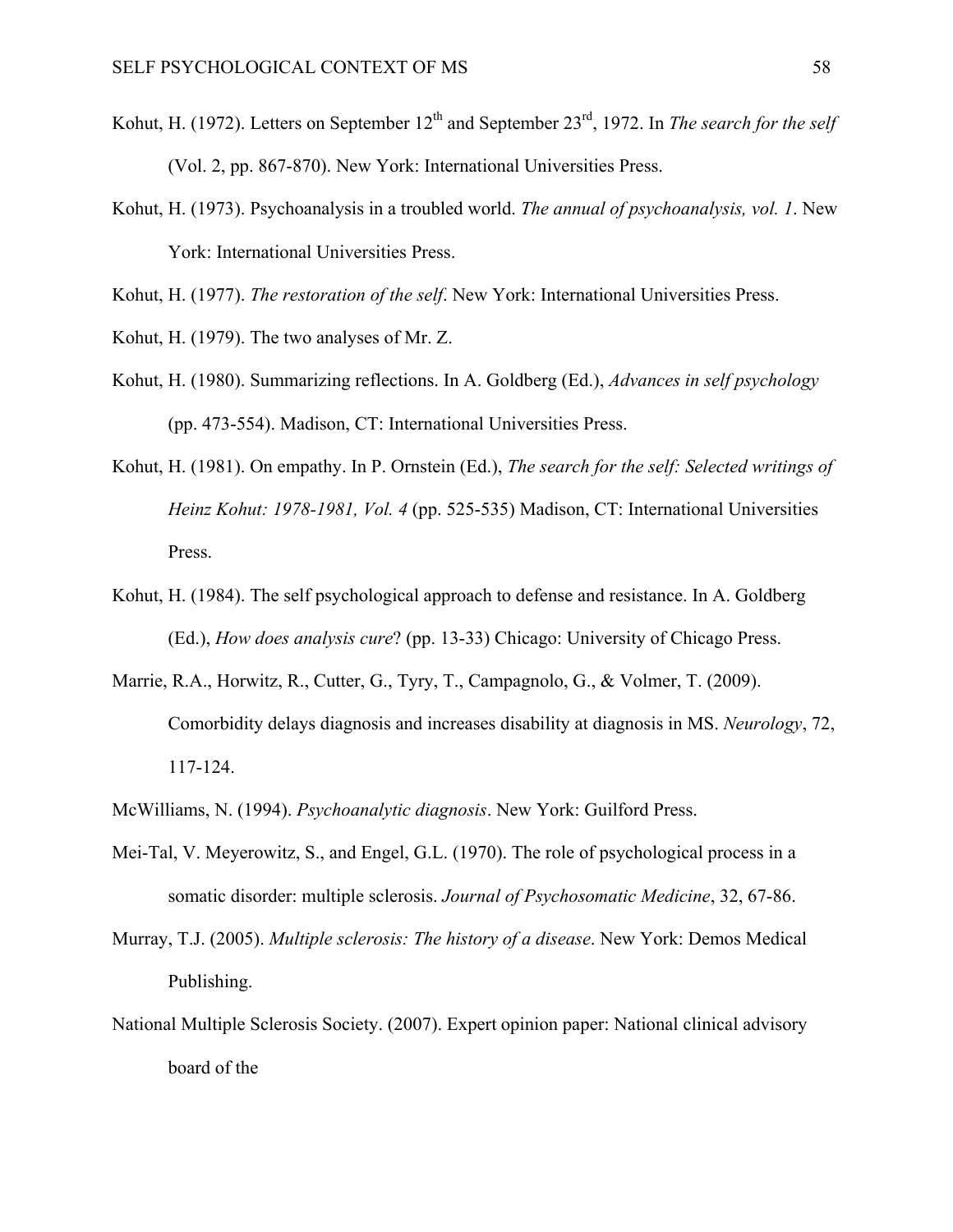National Multiple Sclerosis Society Treatment Recommendations for Physicians. http://www.nationalmssociety.org/about-multiple-sclerosis/what-we-know-about ms/treatments/index.aspx Retrieved May 2, 2010.

National Multiple Sclerosis Society. (2010). Starting a disease-modifying therapy and sticking with it.

http://www.nationalmssociety.org/about-multiple-sclerosis/what-we-know-about ms/treatments/adherence/index.aspx. Retrieved May 8, 2010.

- Noseworthy, J., Miller, D., & Compston, A. (2005a) Treatment of the acute relapse. In *McAlpine's multiple sclerosis* (4<sup>th</sup> Ed.) (A. Compston, C. Confavreux, H. Lassmann, I. McDonald, D. Miller, J. Noseworthy, K. Smith, and H. Wekerle, Eds) London: Churchill Livingstone Elsevier.
- Noseworthy, J., Miller, D., & Compston, A. (2005b) The treatment of symptoms in multiple sclerosis and the role of rehabilitation. In *McAlpine's multiple sclerosis* (4<sup>th</sup> Ed.) (A. Compston, C. Confavreux, H. Lassmann, I. McDonald, D. Miller, J. Noseworthy, K. Smith, and H. Wekerle, Eds) London: Churchill Livingstone Elsevier.
- Noseworthy, J., Miller, D., & Compston, A. (2005c) Disease-modifying treatments in multiple sclerosis. In *McAlpine's multiple sclerosis* (4<sup>th</sup> Ed.) (A. Compston, C. Confavreux, H. Lassmann, I. McDonald, D. Miller, J. Noseworthy, K. Smith, and H. Wekerle, Eds) London: Churchill Livingstone Elsevier.
- Ornstein, A. (1991). When the patient is demanding. In H. Jackson (Ed.), *Using self psychology in psychotherapy* (pp. 153-166). Northvale, NJ: J. Aronson.
- Ornstein, A. (2009). Do words still matter? Further comments on the interpretive process and the theory of change. *International Journal of Psychoanalytic Self Psychology*, 4, 466-484.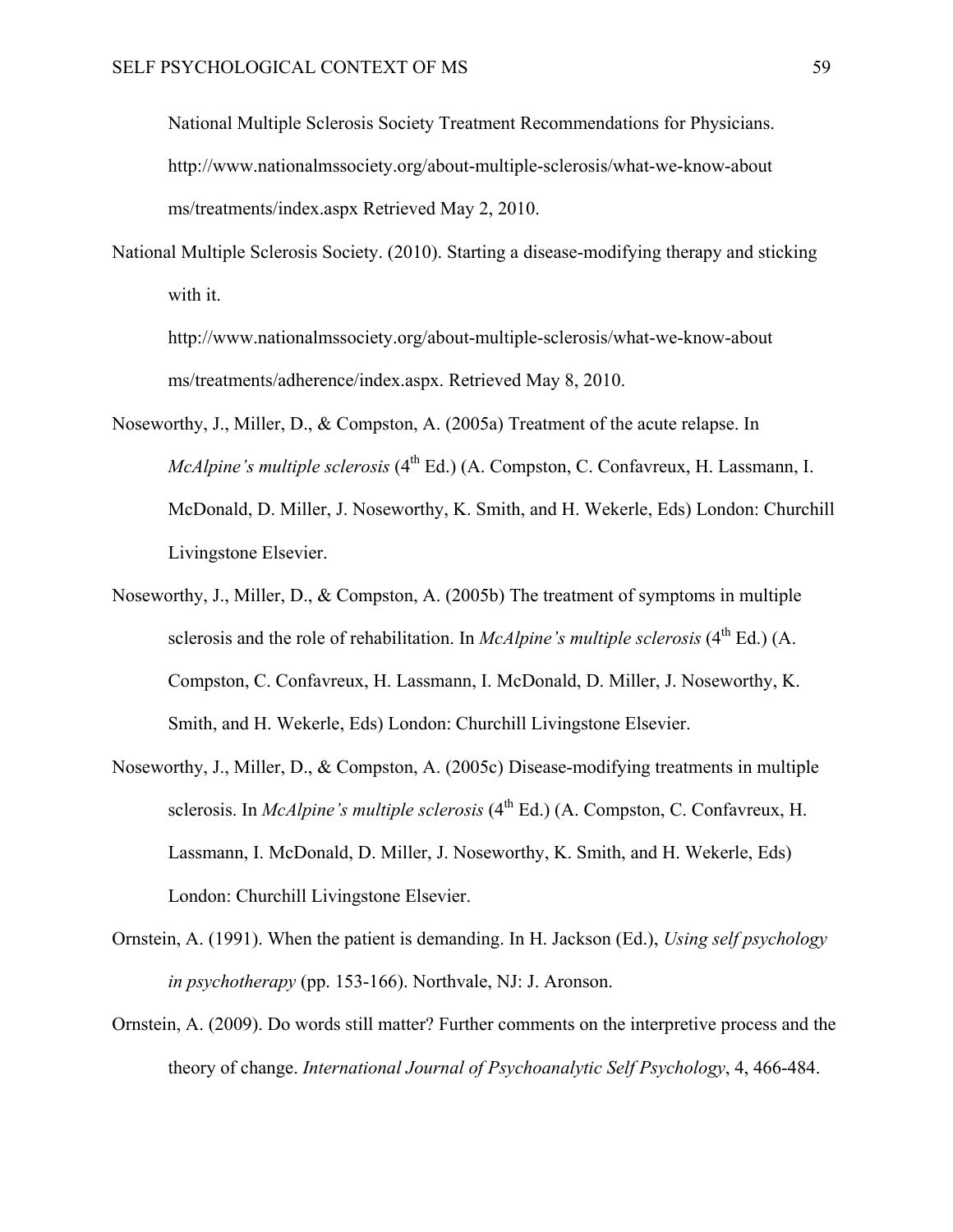- Ornstein, P. (1998). Heinz Kohut's vision of the essence of humanness. In Marcus, P. & A. Rosenberg (Eds.), *Psychoanalytic versions of the human condition: Philosophies of life and their impact on practice* (pp. 206-232)*.* New York: NYU Press.
- Peabody, F. W. (1927). The care of the patient. *Journal of the American Medical Association*, 88, 877-882.
- Rosner, L. J. & Ross, S. (1992). *Multiple sclerosis: New hope and practical advice for people with MS and their families.* New York: Simon and Schuster.
- Schore, A. (2002). [Advances in neuropsychoanalysis, attachment theory, and trauma research:](http://www.allanschore.com/pdf/SchorePsychInq02.pdf)  [Implications for self psychology,](http://www.allanschore.com/pdf/SchorePsychInq02.pdf) *Psychoanalytic Inquiry*, 22, 433-484.
- Scovern, A. W. (1999). From placebo to alliance: The role of common factors in medicine. In M.A. Hubble, B.L. Duncan, & S.D. Miller (Eds.) *The heart and soul of change: What works in therapy* . Washington, DC: APA.
- Sharpe, V. A. and Faden, A. I. (1998). Medical harm: Historical, conceptual, and ethical dimensions of iatrogenic illness. Cambridge, UK: Cambridge University Press.
- Smith, E. (1995a). *Illness narrative among multiple sclerosis patients: The cultural, social, and semiotic phenomena of diagnosis, adaptation, and the doctor–patient relationship.*  Unpublished bachelor's thesis, Dartmouth College, Hanover, New Hampshire.
- Smith, E. (1995b). [Interviews of multiple sclerosis patients/Interviewer: Elisabeth A. Smith.] Dartmouth College, Hanover, New Hampshire. Unpublished transcription of recorded interviews, no recording available.
- Socarides, D., Stolorow, R. (1984). Affects and selfobjects. *Annual of Psychoanalysis,* 12, 105- 119.
- Stark, M. (2002). *Working with resistance*. Northvale, NJ: Jason Aronson Publishers.